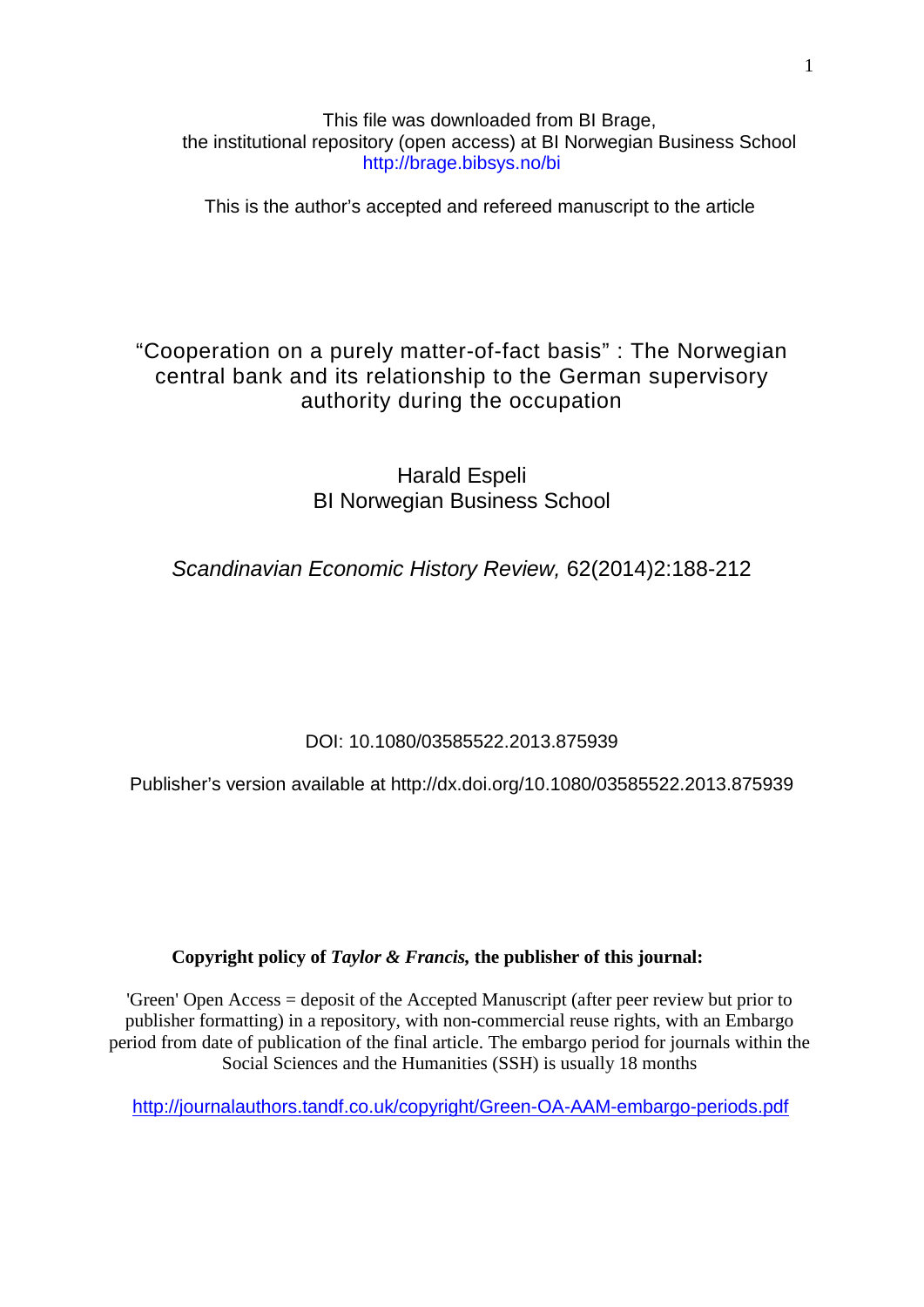'Cooperation on a purely matter-of-fact basis'. The Norwegian central bank and its relationship to the German supervisory authority during the occupation, 1940-1945.

The financial and economic contribution of occupied countries to the German war economy1939-1945 has recently attracted interest among economic historians. New calculations by Klemann and Kydruashov show that the occupied countries contributed a significant part of the total German war costs, between 25 and 30 percent. According to their calculations the Norwegian contribution was between six and seven percent of the total contribution of occupied countries. This is higher than in earlier estimates. Per capita, Norway contributed twice the average of the occupied western European countries and 50 percent more than the Netherlands.<sup>[1](#page-1-0)</sup> This paper explains the reasons behind the large Norwegian contribution by focussing on the institutional arrangements of financial transfers. Thus the paper provides new dimensions on how German financial occupation policies varied in different countries according to varying circumstances. This is one important aspect in understanding the German war economy. The large Norwegian contribution is also interesting considering the swift Norwegian economic recovery after liberation. Because the financial contribution was totally dominated by the German withdrawals from the Norwegian central bank, Norges Bank (NB), the paper focuses on the role of NB and its relationship with the German monetary supervisory authority during the occupation and more generally on the institutional mechanisms and arrangements for financial transfers.

A main finding is that accommodating strategies and policies characterised NB from the first weeks of the occupation to a greater extent than the central banks in the other occupied western European countries, notably in Belgium and the Netherlands. Denmark was the

<span id="page-1-0"></span><sup>&</sup>lt;sup>1</sup> E.g. Klemann/Kudryashov, 'Occupied economies' (2012), esp.99, 202, Buchheim, 'Länder' (1986), Kroener/Müller/Umbreit, 'Germany' (2003),198 ff., Aly, 'Hitler's beneficiaries' (2007), Buchheim, 'Mythos' (2010), Scherner, 'Importboom' (2012), Scherner, 'Europas Beitrag' (2012a).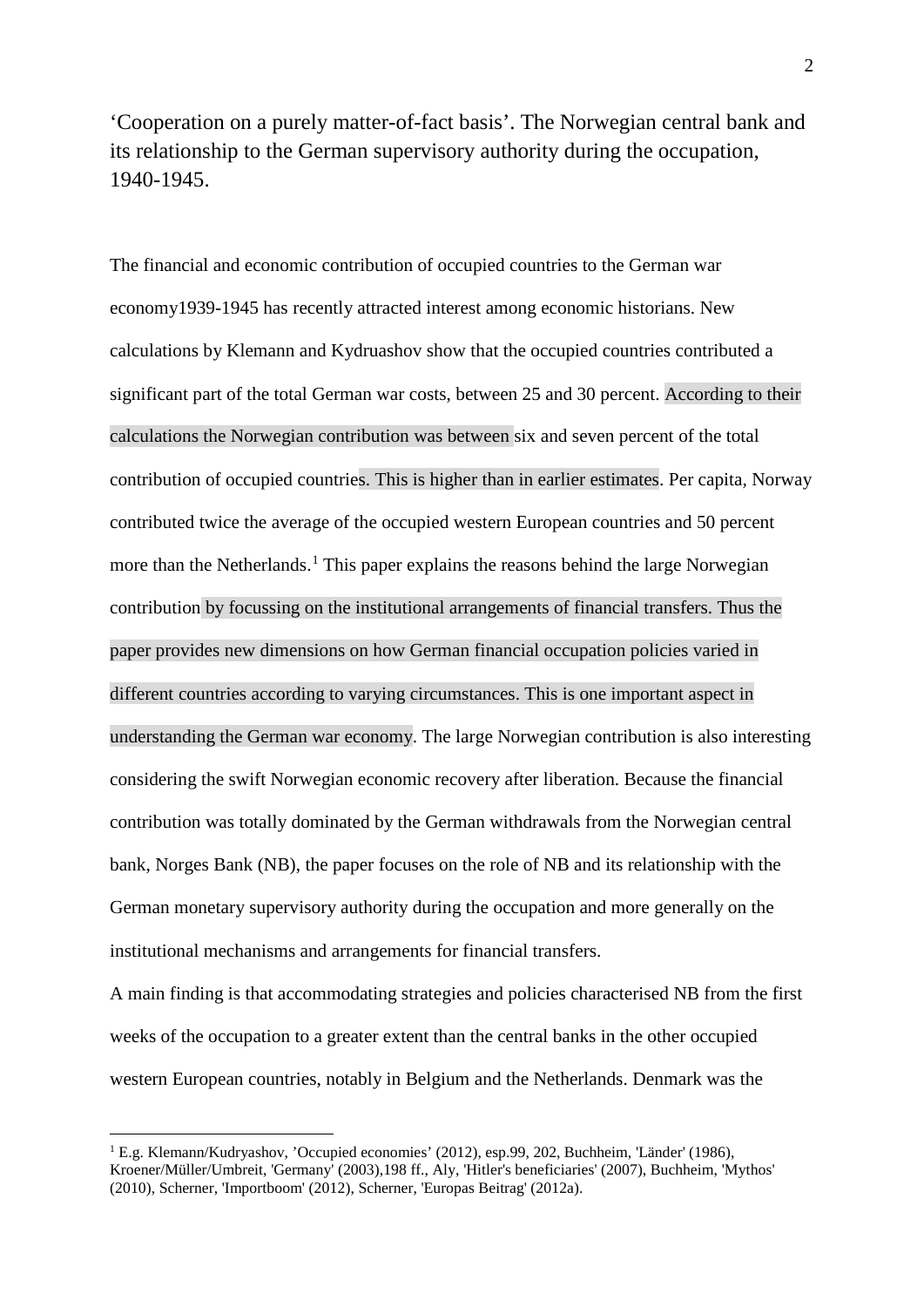closest parallel to Norway in this respect. The accommodating attitudes of NB and other Norwegian authorities in the first weeks of the occupation made it possible for the Germans to establish a monetary occupation regime based on indirect rule according to the governing principles of Reichskommissar Josef Terboven. The shrewd institutional set-up and actual modus operandi of the monetary and financial occupation regime in Norway served German interests better than the more frequent use of direct rule and open interference in comparable domestic institutions in Belgium and the Netherlands.<sup>[2](#page-2-0)</sup> The implementation of indirect rule and the cooperative relationship created between NB, the Ministry of Finance and the Reichskommissariat also sheds light on how it was possible for Nazi Germany to control and administer essential elements of the Norwegian economy and governance structures with a small occupation administration in an effective manner. It seems equally clear that the coordinated cooperation between representatives of NB and the Ministry of Finance and those of Reichskommissar Josef Terboven reduced the detrimental domestic monetary consequences of Norway's considerable financial contribution, largely by means of the printing press, to the German war economy. The paper thus also contributes to the debate on central bank independence, which is dominated by research on the period after 1945 and which seldom considers the effects of war, much less occupation.<sup>[3](#page-2-1)</sup> The agency of central banks during the German occupation in World War II was to a large extent decided by the initial reactions of the banks and other domestic decision makers to the occupant. The paper is based on the archives of NB and the remaining files of Reichskommissariat's monetary supervisor together with other unpublished and printed sources, which have been scarcely used in previous research. The institutional arrangements for the financial transfers in

<span id="page-2-0"></span> $2$  van der Wee/Verbreyt, 'small nation' (2009), Vanthoor, 'King's eldest daughter' (2005).

<span id="page-2-1"></span><sup>&</sup>lt;sup>3</sup> Crowe/Meade. 'Evolution' (2007), Cuikerman, *Central Bank* (1992). A longer historical perspective is provided in Tonioli, *Central bank* (1988).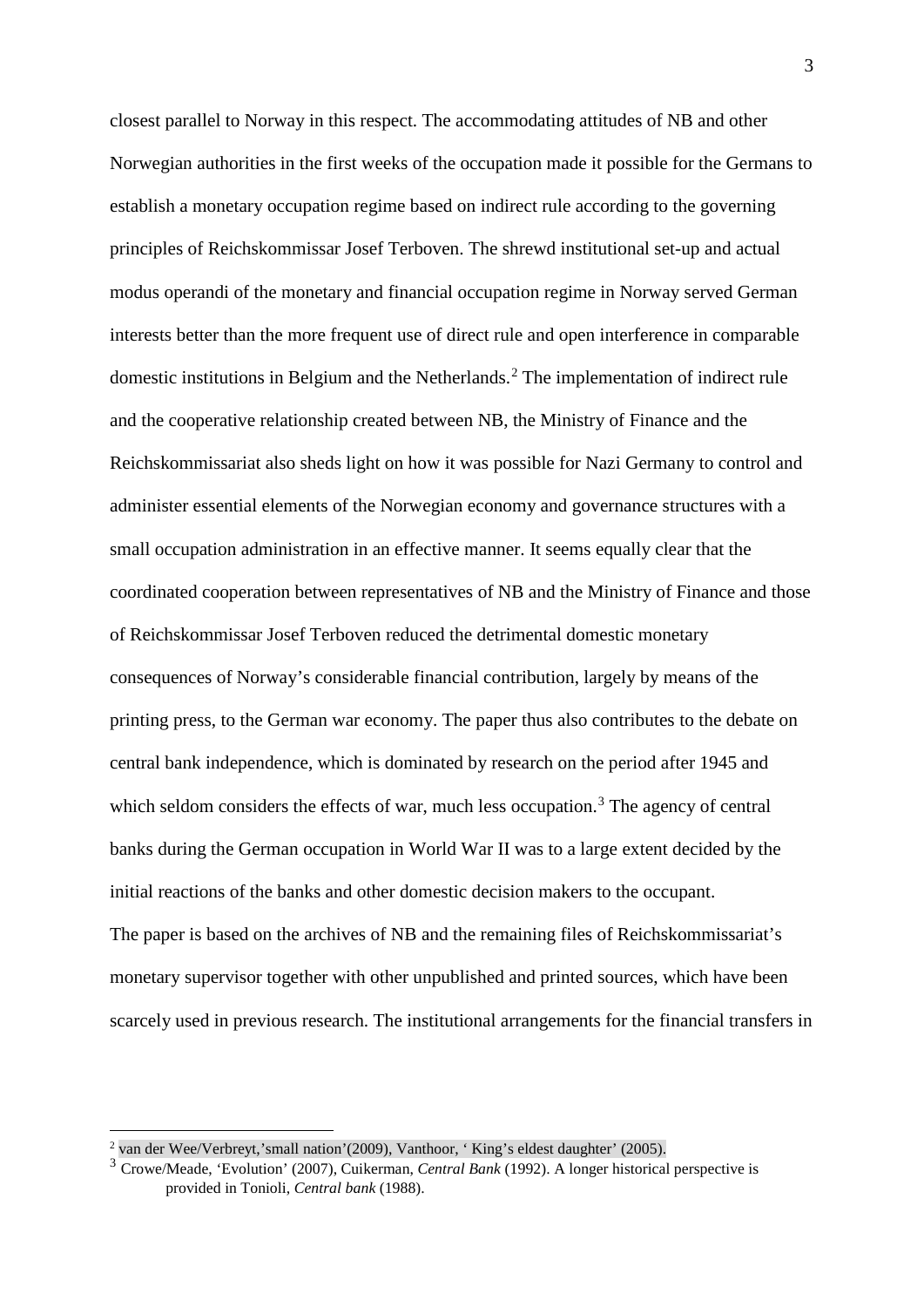Norway are compared to those of other countries in Western Europe, particularly Belgium, the Netherlands and Denmark.

The paper first presents the main elements of how Norway financed its occupation and its monetary consequences, followed by a presentation the basic governance structure in occupied Norway and Reichskommissariat's principle of indirect rule. The third section deals with Norway's relative position within Germany's war financing system followed by a section on the foundations of the particular relationship between NB and Reichskommissariat's supervisory authority. The subsequent sections discuss NB's secrecy regarding monetary figures, strategies for limiting the German withdrawals, NB's governor Nicolai Rygg's contemplations on resigning, cooperation between NB and Reichskommissariat on the issues of inflation and nazification. The final section presents some conclusions.

#### **1. Occupation financing and its monetary consequences**

The official reports from Statistics Norway and NB on the occupation economy in 1945 and 1946 have not been supplemented or replaced by extensive research. Most historians now agree that the total costs of the war and the damages to the economy were exaggerated in these publications. The size of the financial transactions with the Germans has been subject to less debate. They were totally dominated by the net German withdrawals on NB's occupation account, amounting to a total of NOK 11 billion. Norway had a surplus on the clearing account with Germany of about NOK 500 million. German confiscations of private property amounted to NOK 1200 million, most of which was compensated by the central government during the occupation. Confiscations of state property worth NOK 600 million, mainly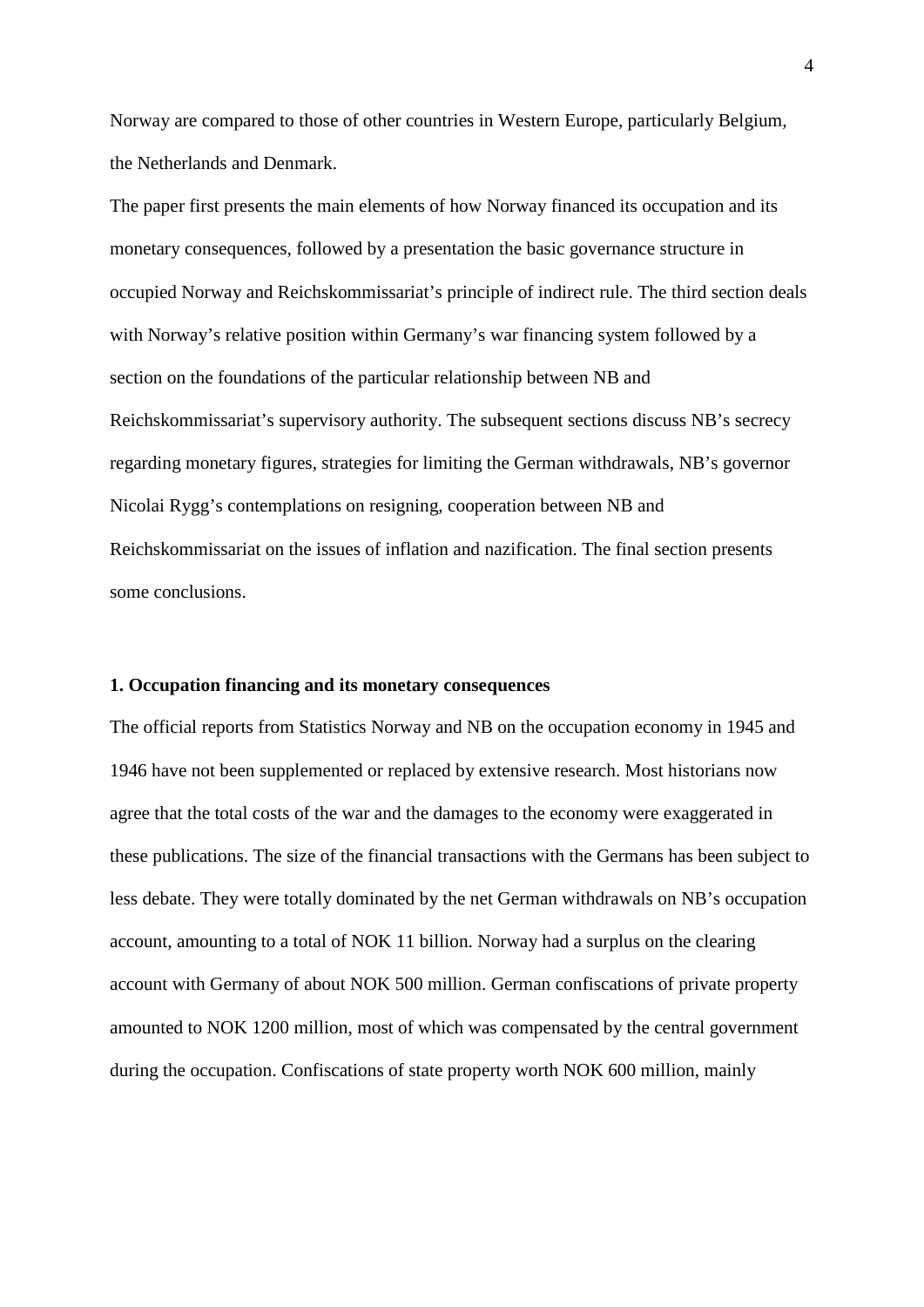comprising provisions and materiel from the armed forces after the campaign in 1940, came in addition but had no financial consequences during the occupation. [4](#page-4-0)

# Table 1 about here

The state financed about NOK 2 billion of these expenses through rapidly increasing taxes and duties during the occupation and NOK 2 billion through bonds. The remainder of about NOK 8 billion was financed by NB's note printing. This led to a rapid increase in the money supply. To limit the inflationary pressures created by the extensive use of the printing press, and to facilitate banks' payment of interest on all deposits, Treasury bills were introduced in 1941. The amount of Treasury bills sold, mostly to banks, had increased to NOK 3 billion in May 1945, see table 1. The proceeds from the Treasury bills were placed in a special account in NB sterilising a share of the increase in the money supply. In April 1945, the total assets of commercial banks and saving banks came to NOK 8 155 million, of which NOK 5 161 million (63%) were held as call deposits in NB, Treasury bills or government bonds. [5](#page-4-1) The amount and profile of the state payments on the occupation account, increasing sharply from 1942, was decided by the Germans.

# **2. The development of governance structures and Terboven's principle of indirect rule**

When Germany invaded Norway on 9 April 1940 the ministers of the Nygaardsvoldgovernment evacuated the capital and eventually went into exile in London in June 1940. On the evening on April 9, Vidkun Quisling, the leader of the small Norwegian Nazi party, Nasjonal Samling(NS) executed a coup d'état in Oslo supported by the Germans. Quisling made a failed attempt to establish a functioning "national" government under an

<span id="page-4-1"></span><span id="page-4-0"></span><sup>&</sup>lt;sup>4</sup> SSB, 'NOS X 102' (1946), 161 ff.<br><sup>5</sup> Norges Bank, 'Norges Bank' (1945), 66-69, 124, SSB, 'Statistisk-økonomisk utsyn' (1945), 25.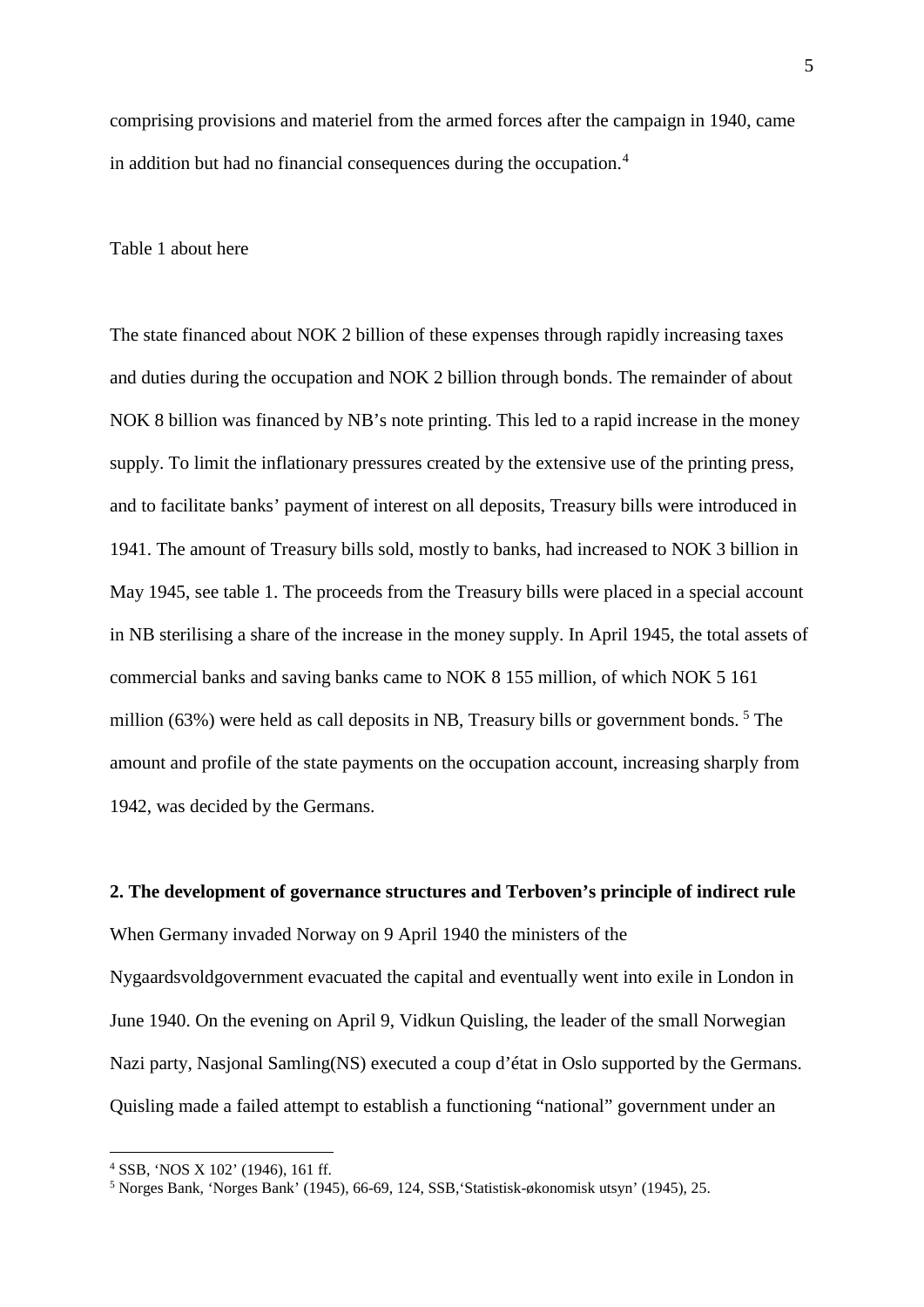agreement with Germany. On 15 April 1940 Quisling was replaced by Administrasjonsrådet (Administrative Council), appointed by the Norwegian Supreme Court as the highest administrative authority in the occupied territories, with German consent. In response to to the continued military resistance of the Nygaardsvold government, Hitler declared war on Norway on 24 April and established Reichskommissariat Norwegen headed by Reichskommissar Josef Terboven. Reichskommissariat and Terboven became the highest political and economic body in Norway during the occupation.

On 25 September 1940, Terboven dissolved the Administrative Council and replaced its members by commissariat ministers. All but three, including the minister of finance, were NS members. Terboven stated that domestic political influence would go through NS. Quisling held no formal government post until February 1942 when he became Ministerial President. His cabinet, which only included ministers who were NS members, attempted to nazify Norwegian society, including important parts of the financial sector, with mixed results. The Administrative Council's main task upon taking office was to restore economic activity as quickly as possible in cooperation with the Germans. One decision by the Administrative Council is particularly important with respect to NB. On 24 April 1940, NB headed by Governor Nicolai Rygg decided to give the Wehrmacht a blank cheque to use its printing press. NB's decision was taken after intense pressure from the minister of finance (member of the Administrative Council), Gunnar Jahn, as well as the Council as such - not by direct German pressure on either of the two institutions. NB complied although the state only owned 17 percent of its shares and the Council on behalf of the state did not guarantee future German withdrawals.<sup>[6](#page-5-0)</sup> Thus the German withdrawals from NB's occupation account were never formally considered as state debt. The blank cheque made it possible for Germany to pay for

<span id="page-5-0"></span><sup>6</sup> Espeli, 'Det gavner ingenting' (2011).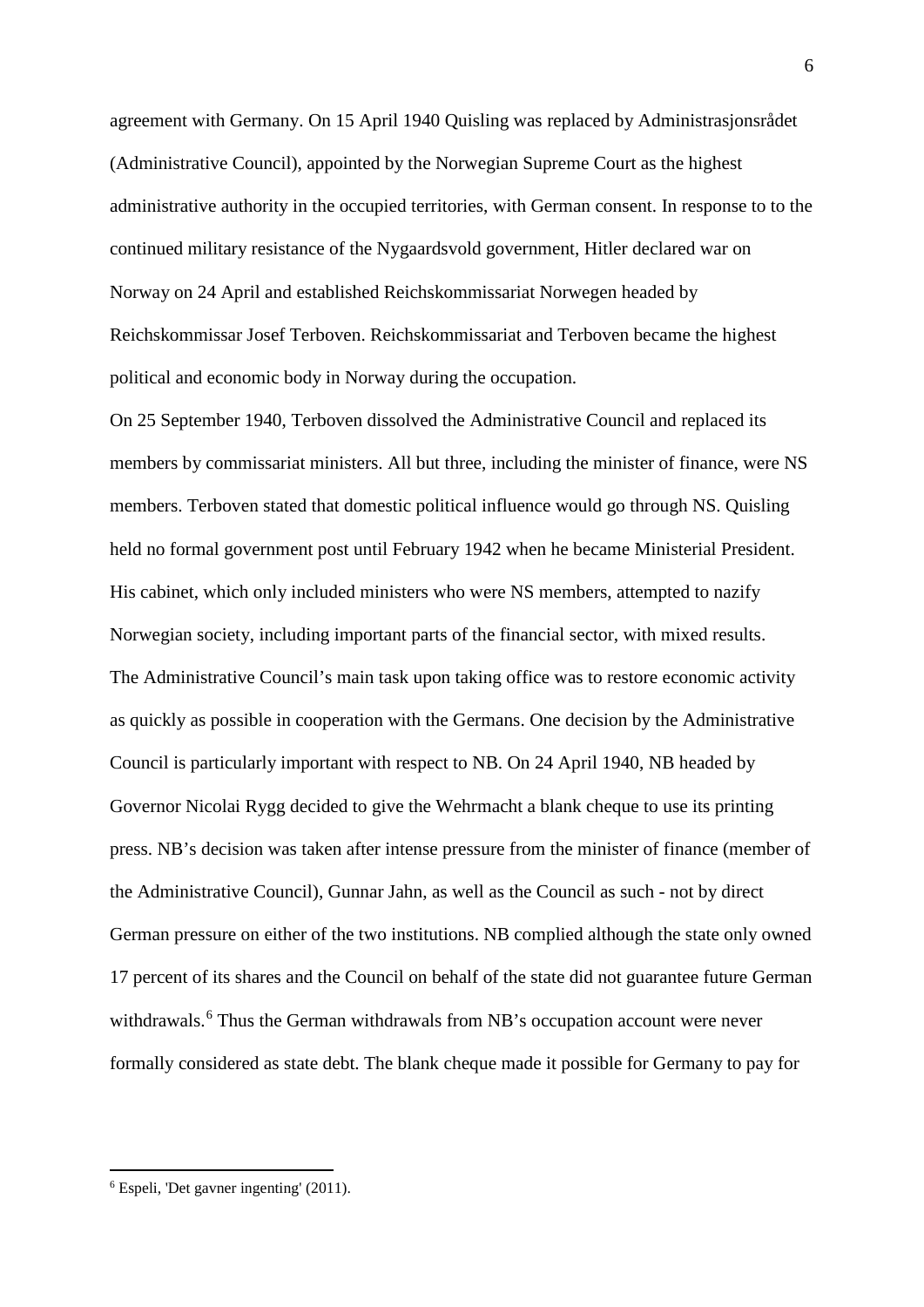its campaign and later occupation expenses in Norwegian currency.[7](#page-6-0) Neither Denmark or Belgium nor the Netherlands gave a similar blank cheque voluntarily to the Germans. Terboven delegated the main responsibility for economic policy formulation and implementation to the largest main department of the Reichskommisssariat, Hauptabteilung Volkswirtschaft. It was led throughout the war by Carlo Otte. He primarily dealt with imports of foodstuffs, coal and other vital input factors for the Norwegian economy.[8](#page-6-1) Financial policy was delegated to the energetic economist Hans Clausen Korff, head of the Department of Finance from September 1940. Korff became one of the most influential figures in the Reichskommisssariat. Rudolf Sattler, an economist who had worked in Reichsbank for decades, became the German supervisor of NB during the occupation, and was in charge of the monetary department as the "Beauftragten …. bei der Norges Bank". Sattler enjoyed a high professional standing in the eyes of Terboven. Korff and Sattler, who seem to have been well coordinated, were in effect formulating and implementing German fiscal and monetary policy in Norway within the Reichskommissariat's sphere of influence.<sup>[9](#page-6-2)</sup>

According to Terboven's guidelines, the Reichskommissariat's leaders and departments should guide, supervise and instruct but not manage or administer directly.<sup>[10](#page-6-3)</sup> Indirect governance was implemented successfully in three areas, fiscal and monetary policy as well as price regulation and control. The leaders of these departments were staffed by competent professionals with administrative experience and with a weak connection to NSDAP. The other economics-related departments in the Reichskommissariat were not able to establish a similar sustainable relationship with their Norwegian administrative counterparts and were

<span id="page-6-0"></span><sup>&</sup>lt;sup>7</sup> On the technicalities of payments, Riksarkivet Oslo (RA), S 3940 A1, 43.<br><sup>8</sup> Bohn, 'Norwegen' (2000), 177, Korff, 'Norwegens Wirtschaft' (1949?), 95-96, 100-102

<span id="page-6-1"></span>

<span id="page-6-2"></span><sup>9</sup> Bohn, 'Norwegen' (2000); esp.155, 161-162, Paulsen, 'Reichskommissar' (1969), 291.

<span id="page-6-3"></span><sup>10</sup> Or as Korff, 'Wirtschaft' (1949?), 106 later put it: "Die Executive sollte auf allen Gebieten […] den norwegischen Behörden in eigenem Namen überlassen bleiben." Korff later became a senior official in financial matters in WestGermany,

[http://www.bundesarchiv.de/cocoon/barch/0101/z/z1960a/kap1\\_11/para2\\_123.htm](http://www.bundesarchiv.de/cocoon/barch/0101/z/z1960a/kap1_11/para2_123.html) [l](http://www.bundesarchiv.de/cocoon/barch/0101/z/z1960a/kap1_11/para2_123.html).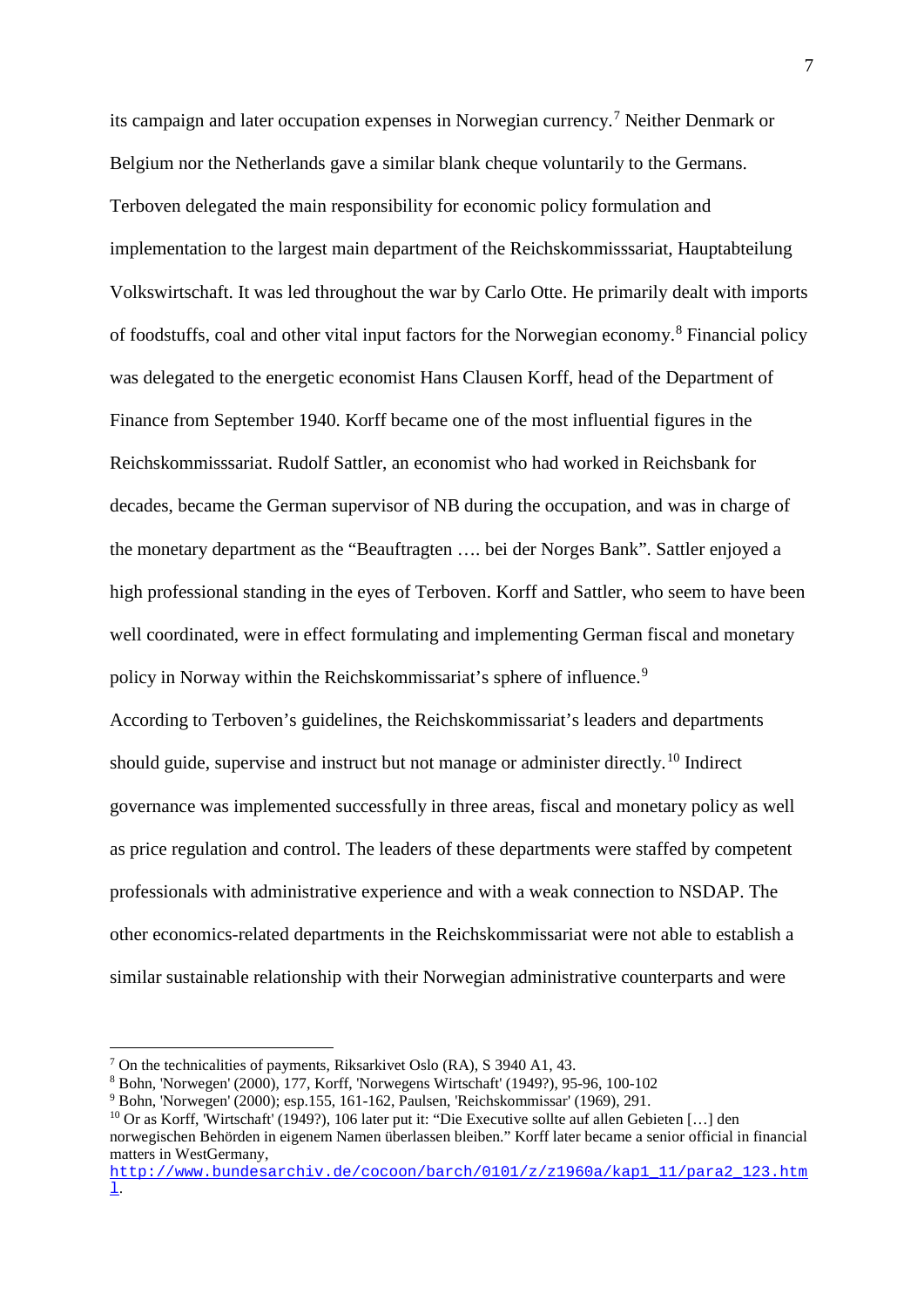left to perform administrative work themselves.<sup>[11](#page-7-0)</sup> Korff's and Sattler's ability to implement indirect governance was due to their professional qualifications and experience and the respect, trust and confidence they showed their Norwegian counterparts.<sup>[12](#page-7-1)</sup> Sattler's success was reflected in the size of his department. It probably never exceeded three persons. Abteilung Binnenwirtschaft, the largest of the economics-related departments responsible for manufacturing industries, had a staff of about 30 during much of the occupation.<sup>[13](#page-7-2)</sup> The principle of indirect rule and control in economic matters was not restricted to Norway. This was also the case in Denmark, where Korff and Sattler had functions with respect to the Ministry of Finance and Nationalbanken similar to those in Norway. In the other occupied western European countries, different variants of indirect governance were attempted, not least due to limited German administrative resources, including monetary specialists. In these countries, German supervision and control of central banks was much less subtle and successful. Direct German regulation and interference in day-to-day activities was much greater from the beginning of the occupation in Belgium and particularly in France and the Netherlands than in Norway. The Reichskommissariat never issued instructions to NB. Until spring 1941 the German supervisor of the Banque de France was required in principle to accept all decisions made by the central bank. Direct controlling power was then replaced by general enabling powers to intervene.<sup>[14](#page-7-3)</sup> In Belgium one of the directors of the board of the Banque d'Emission was a German and the Germans could overrule any board decision as well as imposing their own, although that was seldom necessary.<sup>[15](#page-7-4)</sup> The German occupation administration in the Netherlands was similar to that in Norway in important respects. Arthur Seyss-Inquart was appointed Reichskommissar in May 1940. Seyss-Inquart had the explicit

<span id="page-7-0"></span><sup>11</sup> Bohn, 'Norwegen' (2000), 170, Korff, 'Wirtschaft' (1949?), 107

<span id="page-7-1"></span><sup>12</sup> Bohn, 'Norwegen' (2000) 174-175.

<span id="page-7-2"></span><sup>13</sup> Korff, 'Wirtschaft' (1949?), 107.

<span id="page-7-3"></span><sup>14</sup> Emmendörfer, 'Geld- und Kreditaufsicht' (1957), pp 86-106. Patat/Lutfalla, 'Monetary History' (1990) and Occhino/Oosterlinck/White, 'How Much can a Victor' (2008) do not explore these questions.

<span id="page-7-4"></span><sup>15</sup> van der Wee/Verbreyt, 'small nation' (2009)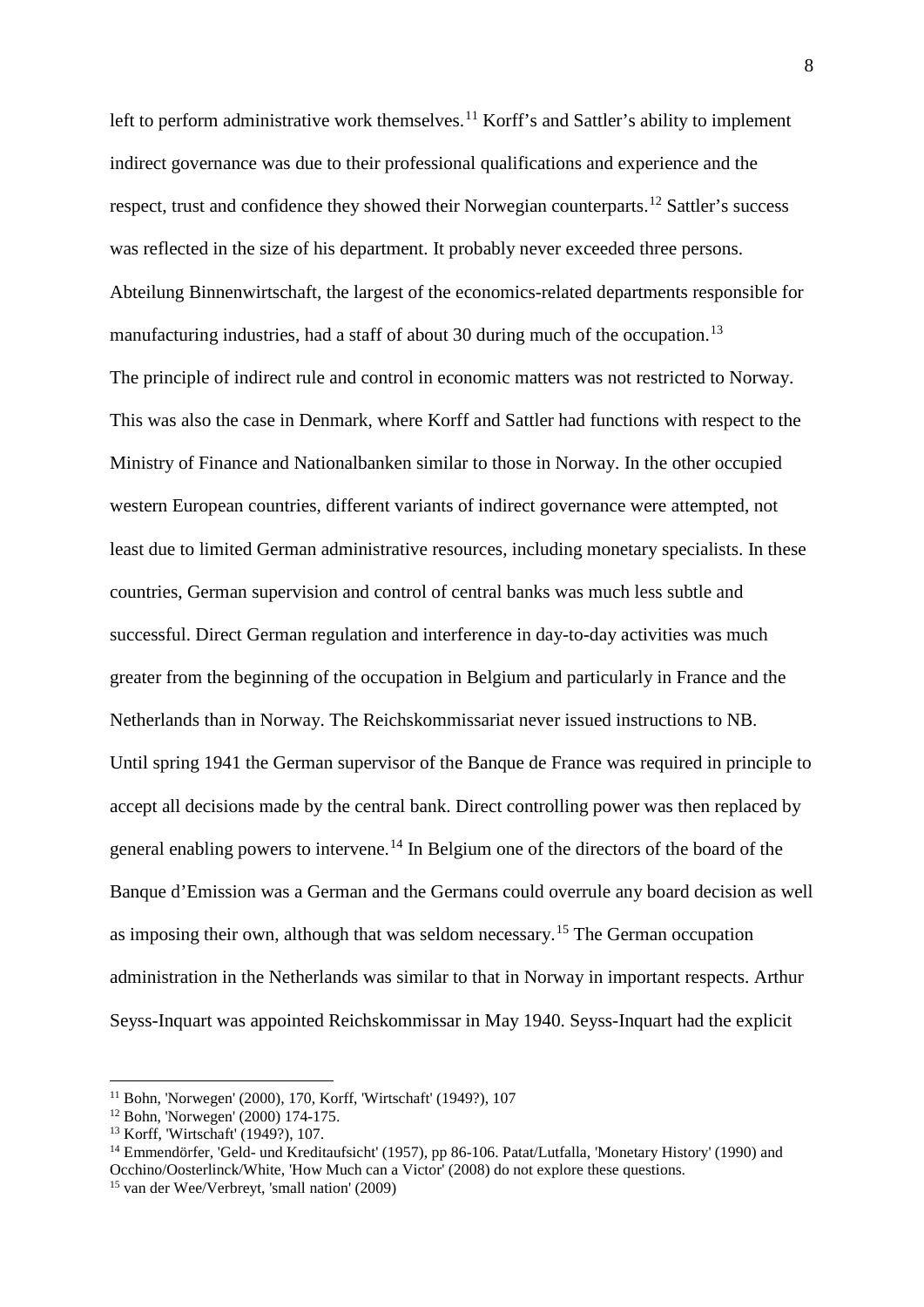authority to appoint and remove the governor of the central bank.<sup>[16](#page-8-0)</sup> The governor, L.J.A. Trip, went to great lengths to accommodate German demands, but resigned in March 1941 when Seyss-Inquart made the Reichsmark legal tender in the Netherlands. Seyss-Inquart replaced Trip with an ardent supporter of the Dutch Nazi party backing a monetary union with Germany. Direct German control of the central bank was secured by a 'Kommissar' who also was one the five board members and by appointing a new board member supporting their views.[17](#page-8-1) While the leadership of the Dutch central bank was nazified, the Dutch Nazi party was not allowed to form a puppet regime like Nasjonal Samling (NS), the Nazi party in Norway from 25 September 1940. In stark contrast to Seyss-Inquart, Sattler, with Terboven's approval, blocked most serious attempts by NS to nazify NB's board of directors.

# **3. Norway's distinct position within Germany's system of war financing**

The central banks in occupied countries had two main functions in the German war financing system. Occupation payments were largely financed either directly by the central bank, as in Norway and Denmark, or by the state as in France, Belgium and the Netherlands, through borrowing in the central bank, which had to engage in extensive note printing in both cases. Payments were technically made through the system of Reichskreditkassenscheine (RKKS), which the German authorities declared legal tender on an equal footing with the domestic currency shortly after invading a country. The RKKS, printed by the Reichsbank, was a kind of cash credit voucher denominated in Reichsmark. RKKS were used by the Wehrmacht as a means of payment and as legal tender in occupied territories only.[18](#page-8-2) The circulation of RKKS could be a serious threat to the monetary system of the occupied countries. In most occupied western European countries, the central bank thus attempted in different ways to stop the

<span id="page-8-0"></span><sup>&</sup>lt;sup>16</sup> Hirschfeld, 'Nazi Rule' (1988), ch.4, Emmendörfer, 'Geld- und Kreditaufsicht' (1957), 66, Vanthoor, 'King's eldest daughter' (2005), 154

<span id="page-8-1"></span><sup>&</sup>lt;sup>17</sup> Hirschfeld, 'Nazi Rule' (1988), 197 (quote), Vanthoor, 'King's eldest daughter' (2005), 152-156.

<span id="page-8-2"></span><sup>18</sup> Aly, 'Hitler's beneficiaries' (2007), 84 ff., van der Wee/Verbreyt, 'Small nation' (2009), 105.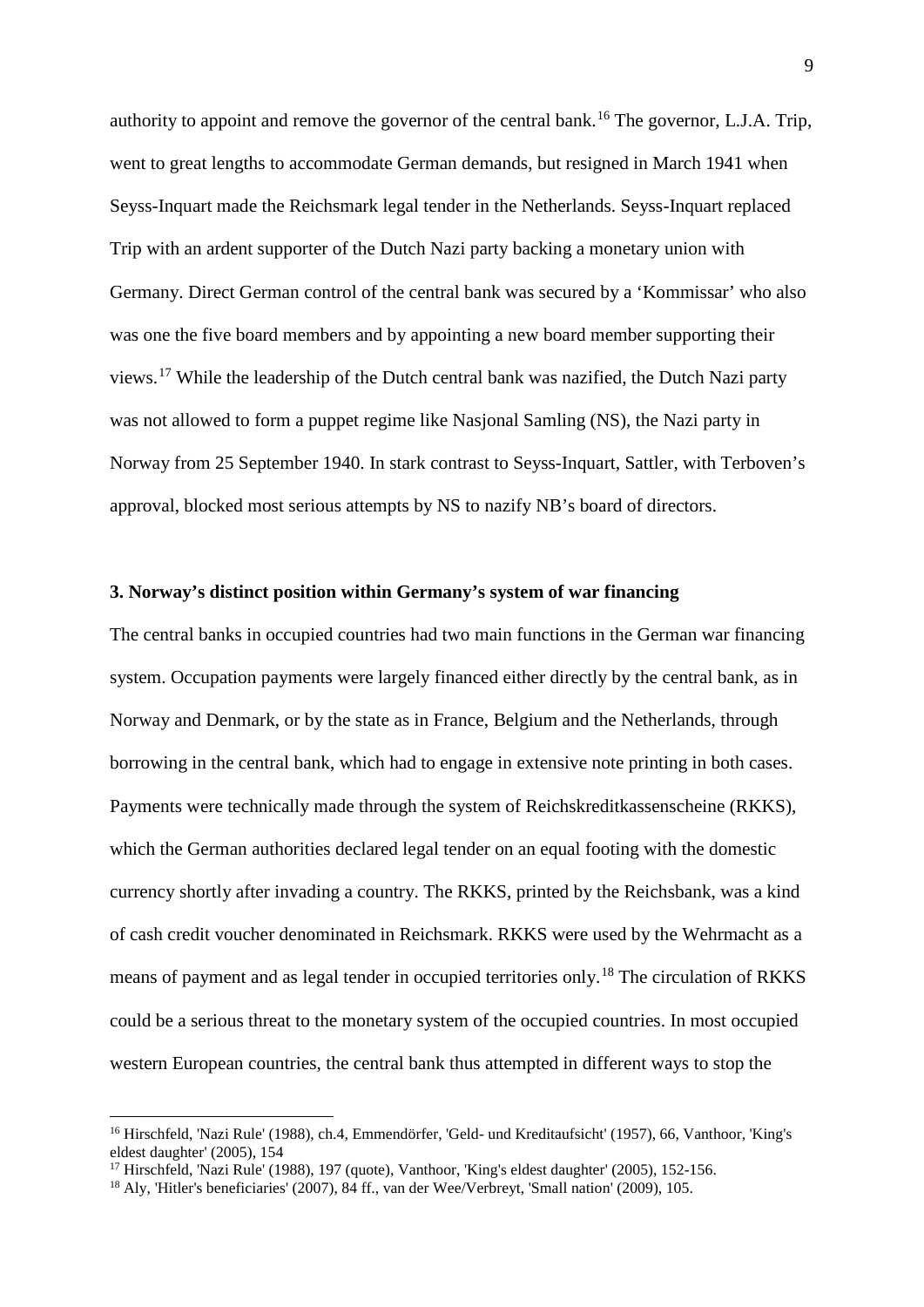continued circulation of RKKS by paying the equivalent amount, at an exchange rate decided by Germany, in domestic currency to the Germans. One of the arguments for NB's blank cheque to the Wehrmacht on 24 April 1940 was to discontinue the circulation of RKKS. Consequently, the circulation of RKKs in Norway spanned a shorter period than in the other occupied countries in Western Europe.<sup>[19](#page-9-0)</sup>

The other main role of central banks in Hitler's war economy was to finance their countries' export surpluses to Germany through the German-controlled clearing system.<sup>[20](#page-9-1)</sup> Although the central banks in occupied countries were important to Germany's warfinancing system, little systematic research has been carried out on their role and room for manoeuvre in western European countries. The main exception is the comprehensive study on the Belgian central  $bank(s)$ .<sup>[21](#page-9-2)</sup> The severe internal splits and differences among the central Belgian decision makers and institutions gave the Germans and the military occupation authority greater scope of action than in Norway. On the other hand, the Wehrmacht's direct and complete administrative responsibility for the occupation of Belgium may have resulted in more responsible financial demands than in Norway, where the Reichskommissariat had the institutional role of moderating the Wehrmacht's demands.

Norway's position in Germany's war financing system differed from other occupied countries in three important ways. The total Norwegian contribution measured per capita was twice as high as the average of other occupied western European countries according to the latest calculations,  $^{22}$  $^{22}$  $^{22}$  excluding the contribution of forced labour brought to Germany from these countries. The dominant element in the Norwegian contribution was direct occupation payments - NOK 11,341 million in all<sup>[23](#page-9-4)</sup> – almost three times the western European average

<span id="page-9-0"></span><sup>19</sup> Espeli, 'Det gavner ingenting' (2011), van der Wee/Verbreyt, 'small nation' (2009), 126-163, Olsen/Hoffmeyer, 'Dansk pengehistorie' (1968), 233, Vanthoor, 'King's eldest daughter'(2005), 154 ff.

 $20$  Aly, 'Hitler's beneficiaries' (2007), 75 ff.

<span id="page-9-2"></span><span id="page-9-1"></span><sup>21</sup> van der Wee/Verbreyt, 'small nation' (2009).

<span id="page-9-3"></span><sup>22</sup> Klemann/Kudryashov, 'Occupied economics' (2012), 99.

<span id="page-9-4"></span><sup>23</sup> Or NOK 11054 million after clearing repayments, Norges Bank, 'Norges Bank' (1945), 126.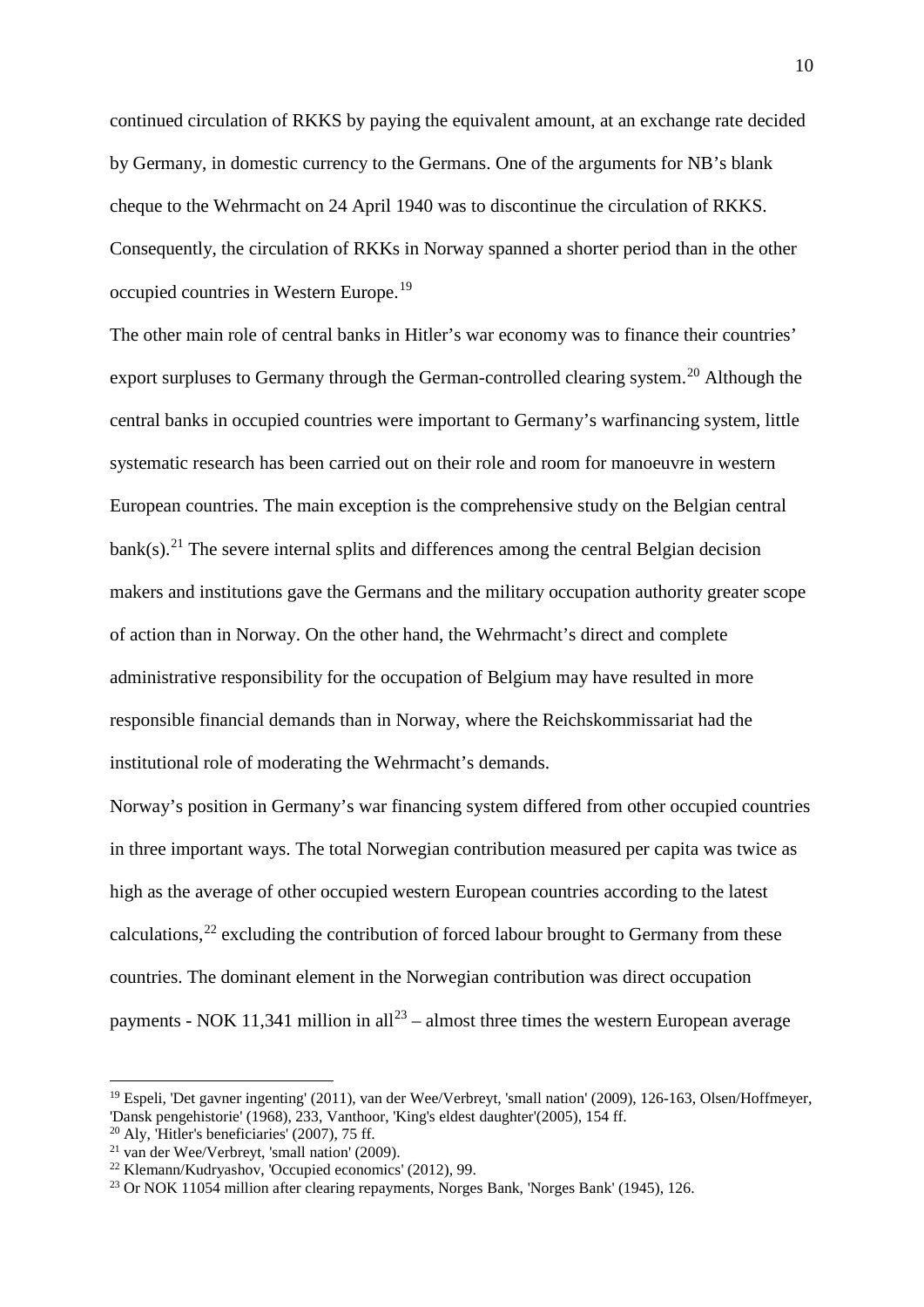per capita.<sup>[24](#page-10-0)</sup> This was common knowledge among German fiscal and monetary administrators during the war.<sup>[25](#page-10-1)</sup> The large occupation payments reflected an occupation force that represented on average about 10 percent of the Norwegian population of about three million and an enormous military-related building activity. Following the British raids on the Norwegian coast in 1941 the creation of Festung Norwegen became more central in Hitler's strategic thinking due to his deep concern about an allied invasion.<sup>[26](#page-10-2)</sup> Thus Germany brought more than 100,000 prisoners of war to the country in addition to other forms of forced labour as well as voluntary labour, increasing the workforce by 140,000 people altogether. All other occupied western European countries had a net export of voluntary and forced labour to the Reich.

Second, Norway was the only occupied country with a surplus, of about NOK 500 million, in the clearing accounts with the Reich.<sup>[27](#page-10-3)</sup> There were two major explanations for this. Germany continued to export coal and grain, which was of vital importance to the Norwegian economy and to preventing hunger in the last year of the occupation when Norwegian exports to the Reich more or less collapsed. In 1941 Germany agreed to reclassify and reimburse Norway for some German exports which could not be characterised as legitimate occupation expenses, thus partly relieving NB. It should also be added that large quantities of goods were sent to Norway outside the clearing system and were thus not registered as imports to Norway, to be used in the Wehrmacht's large-scale building activities as well as in its operational activities from Norway.[28](#page-10-4) On the other hand, recent research has documented that the value of

<span id="page-10-0"></span><sup>&</sup>lt;sup>24</sup> Klemann/Kudryashov, 'Occupied economics' (2012), table 13.2. On p.202 it is said that Norway paid small "occupation costs" but "instead had to provide dubious credits to the Germans". It is unclear what this refers to. See also Milward, 'War' (1977), 138-148, Bohn, 'Norwegen' (2000), 321-322, Liberman, 'Does Conquest Pay' (1995), 65. Eichholtz, 'Geschichte' (1985), 511-512.

<span id="page-10-1"></span><sup>&</sup>lt;sup>25</sup> E.g. Buchheim, 'Die bezetzen' (1986), Paulsen, 'Reichskommissar' (1991), 158-159. <sup>26</sup> Kjeldstadli, 'Hjemmestyrkene' (1959), 32-37, Vogt/Hartmann, 'Akten' (1958), esp. 50.

<span id="page-10-2"></span>

<span id="page-10-3"></span><sup>&</sup>lt;sup>27</sup> SSB, 'Statistisk-økonomisk' (1945), 113 ff., Buchheim, 'Länder' (1986), 125, Aly, 'Hitler's beneficiaries' (2007), 287.

<span id="page-10-4"></span><sup>&</sup>lt;sup>28</sup> For an indication of the scope of this, Kroener/Müller/Umbreit, 'Germany' (2003), 223.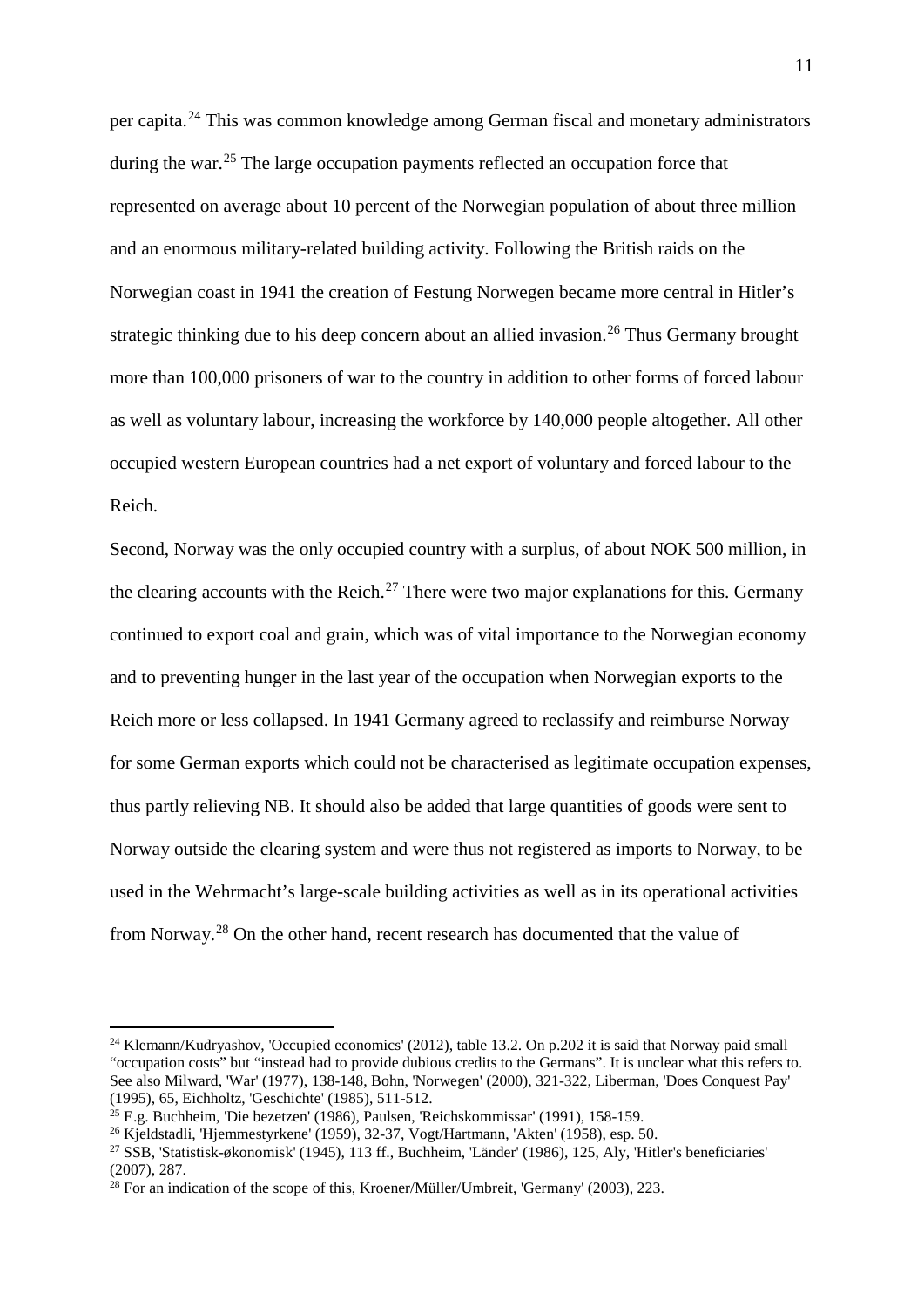Norwegian exports to Germany, as in the case of other occupied countries, was significantly larger than official trade statistics show through unregistered deliveries to the Wehrmacht.<sup>[29](#page-11-0)</sup> The third difference was linked to the profile of the Norwegian contributions to the German war economy. In all other occupied western European countries, German financial demands and other forms of economic extraction, such as manpower or the value of confiscated Jewish property, increased significantly after the attack on the Soviet Union in June 1941 and especially after the defeat at Stalingrad.<sup>[30](#page-11-1)</sup> Norwegian occupation payments were highest in 1941, on average slightly above NOK 200 million per month. The net monthly withdrawals from NB in the following years averaged NOK 195 million per month until the beginning of 1945.<sup>[31](#page-11-2)</sup> Taking account of inflation, which was highest in the first year of the occupation, payments declined more in real terms. If we compare occupation payments with rough estimates of GDP, which declined significantly from 1943, the burden of occupation payments on the economy was fairly stable.<sup>[32](#page-11-3)</sup>

# **4.The foundations of the special relationship between NB and Sattler**

On 29 April 1940 Sattler met NB's governor Rygg at NB's head office for the first time. Sattler, in sharp contrast to the often arrogant behaviour of other German officers and officials in Oslo, came alone and adhered to the traditional German bureaucratic etiquette of politeness and correctness. Sattler humbly asked for necessary information and offered "cooperation on a purely matter-of-fact basis", while stressing that he was not a Nazi. He agreed with NB's policy of keeping business and the economy going as well as possible and "maintaining the

<span id="page-11-0"></span><sup>29</sup> Scherner, 'Importboom' (2012), Scherner, 'Europas Beitrag' (2012a).

<span id="page-11-1"></span><sup>30</sup> Buchheim, 'Länder' (1986, Aly, 'Hitler's beneficiaries' (2007), ibid., 77 ff, Occhino/Oosterlinck/White, 'How Much can a Victor' (2008), 12-13, van der Wee/Verbreyt, 'small nation'(2009), Barendregt, 'Dutch monetary purge' (1993), 18 ff., Alkil, 'Besættelsestidens fakta' (1945), 967 ff. Boldorf/Scherner, 'France's Occupation Costs' (2012), 313-314 opposes traditional views and gives a picture similar to Norway of France. 31 Calculations based on Norges Bank, 'Norges Bank' (1945), Table 2.

<span id="page-11-3"></span><span id="page-11-2"></span><sup>32</sup> SSB, 'NOS X.102' (1946), 163-164, Vogt, 'Skrifter' (1980), Korff, 'Wirtschaft' (1949?), 354 ff.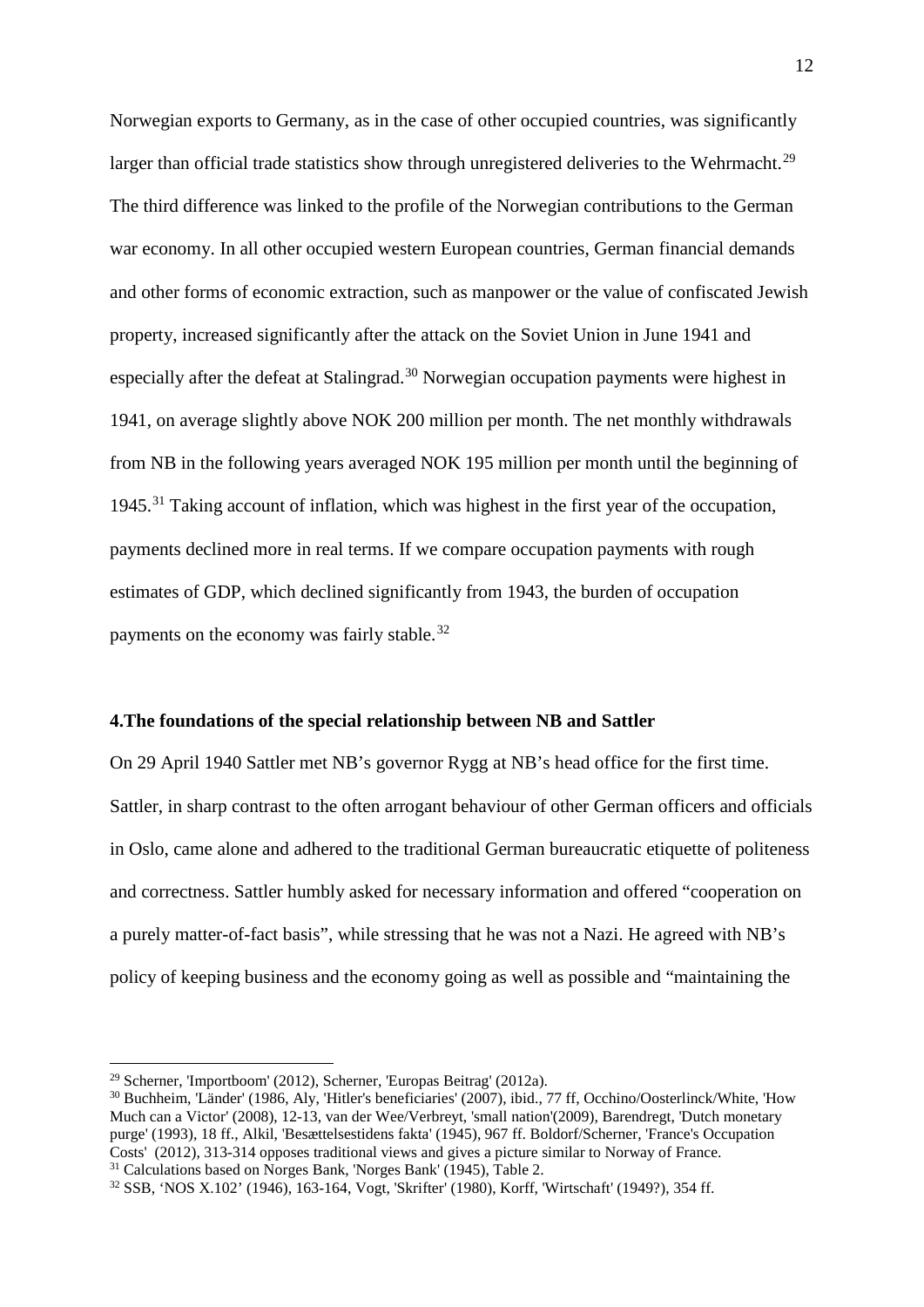purchasing power" of the Norwegian currency.<sup>[33](#page-12-0)</sup> Sattler's polite behaviour and monetary views laid the foundations for a prolonged top-level relationship with NB's management based on trust, cooperation and mutual understanding for the rest of war.

Sattler had worked in the Reichsbank since 1913. Sattler was not involved in NSDAP beyond what was necessary to advance professionally.<sup>[34](#page-12-1)</sup> Sattler was chosen by the Reichbank's top leadership to be "Währungssachverständiger des Reichbankdirektoriums zu Herrn Terboven". He was instructed to inform the Reichbank if his superiors within the Reichskommissariat did not support his professional conclusions.[35](#page-12-2)

Sattler and NB's leadership hit the right note during their first meeting. Sattler further enhanced his standing with NB's directors by refraining from participating in the German delegation to investigate NB's missing gold reserves. The gold had been taken out of Oslo in the morning 9 April under Rygg's supervision, and was eventually brought to England and the US, to the anger of many German officials. Sattler "found it beyond my mission" to engage himself in such matters.<sup>[36](#page-12-3)</sup> Rygg, with the assistance of Sattler, immediately formulated NB's declaration of cooperation, which adhered closely to Terboven's principle of indirect rule. NB emphasised its willingness to give Sattler all necessary information and engage in discussions and measures with a view to stabilizing the value of the Norwegian currency. The Administrative Council sanctioned the declaration on 30 April.<sup>[37](#page-12-4)</sup> Terboven replied by formally appointing Sattler as "Beauftragten des Reichskommissars für die besetzten norwegischen Gebiete bei der Norges Bank". Sattler's title denoted more the role of an ombudsman than a supervisor of NB.[38](#page-12-5) Because of NB's loyal cooperation, Sattler never had

<span id="page-12-1"></span><span id="page-12-0"></span><sup>&</sup>lt;sup>33</sup> RA, S 3940, A 1, 20. See also Finans- og tolldepartementet, 'Innstilling' (1948), 41, RA, S 3947 E 4.<br><sup>34</sup> Bundesarchiv Dahlwitz-Hoppegarten (BA) ZA/ZE/6900.

<span id="page-12-2"></span><sup>&</sup>lt;sup>35</sup> Norsk Hjemmefrontmuseum/Norway's Resistance Museum (NRM), F.0.11.4, mappe 60, Sattler's note 15. 10.1945, 3.

<span id="page-12-3"></span><sup>36</sup> RA, S 3940 A 1, 18.

<sup>37</sup> RA, S 3940 A 1, 21, S 3947 E 4, Rygg's handwritten note 29 April 1940, S 1004 A 1, 48.

<span id="page-12-5"></span><span id="page-12-4"></span><sup>&</sup>lt;sup>38</sup> Sattler's official title was "Beauftragter des Reichskommissars für die besetzten norwegischen Gebiete bei der Norges Bank", RA, S 3940 A 1, 22. Sattler was also referred to as "Verbindungsmann der Reichsbank", Emmendörfer, 'Geld- und Kreditaufsicht' (1957), 22, 59.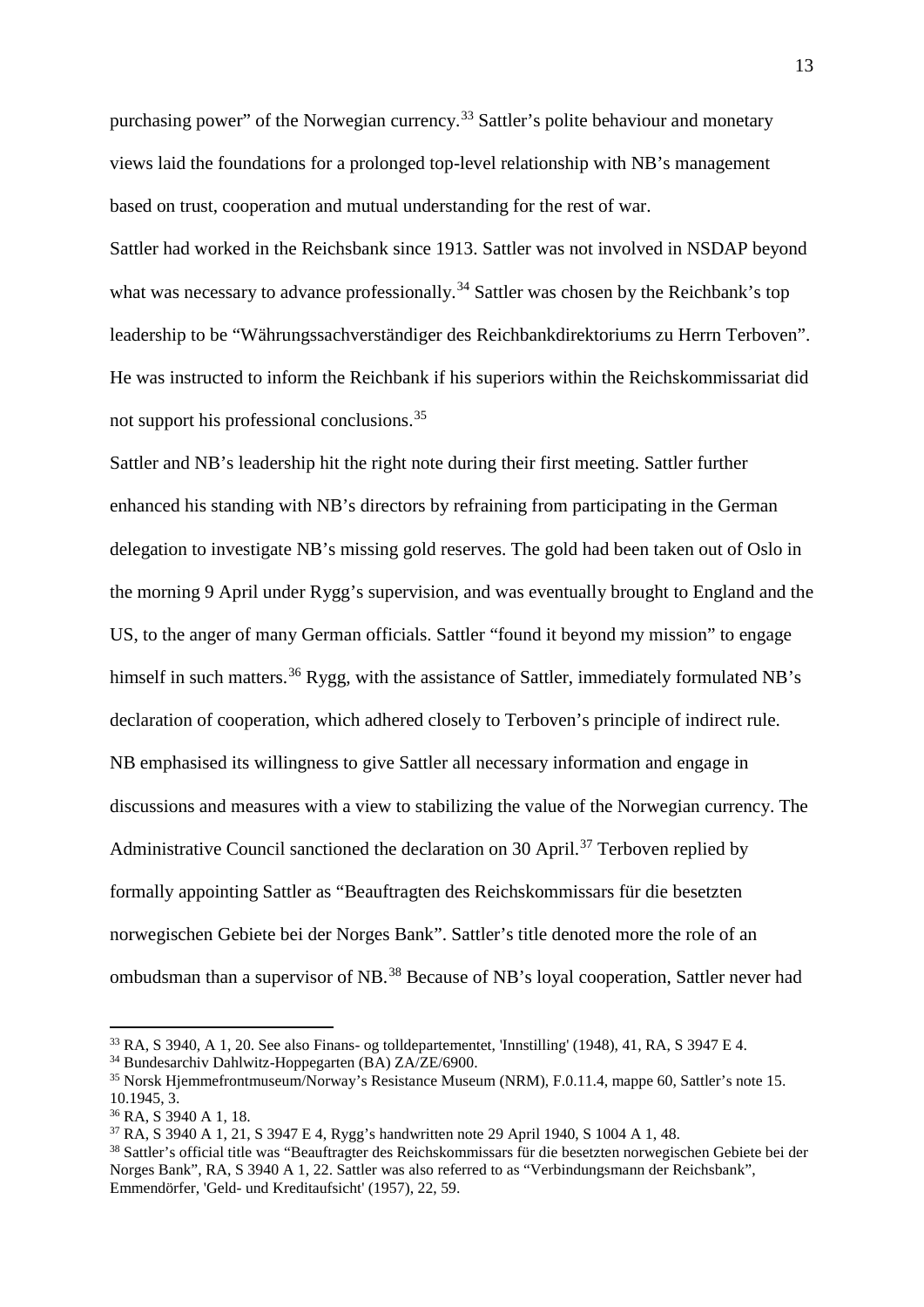nor needed any formal powers to instruct the Bank.<sup>[39](#page-13-0)</sup> The same applied in Denmark, where Sattler held a similar role as supervisor of the Danish central bank, Nationalbanken, from 30 August 1940.[40](#page-13-1) The authorities in Berlin had been "so satisfied" with Sattler's work in Norway that he was ordered to perform similar functions in Denmark. [41](#page-13-2) Shortly after liberation, Nationalbanken praised the work of Sattler in terms similar to those of NB, but without naming him.<sup>[42](#page-13-3)</sup>

Sattler's low-key conduct, openness and respect vis-à-vis domestic leaders quickly laid the foundation for professional relationships based on a considerable degree of personal trust. Gunnar Jahn's diary gives a number of examples of this. Jahn's diary generally describes people in a very critical manner. In May 1940 Jahn raised questions concerning an order from the Wehrmacht on railway building which Sattler would try to change. Sattler said that "these people in high boots did not understand financial matters at all and one should never accept a written order from them. Sattler is on the whole the best German I have met. Not difficult to cooperate with, understands things – but he will probably not be here long." $43$ NB's directors made similar evaluations. Sattler and NB's administrative management would

meet regularly, often more than once a week, to inform each other and discuss monetary and financial issues. NB would not implement any monetary measure of importance without prior approval or acceptance from Sattler or his deputy. Both NB and Sattler recorded relatively extensive minutes of their meetings and discussions. Unfortunately, many of the minutes and memos drawn up by Sattler and his department seem to have been lost.<sup>[44](#page-13-5)</sup> NB's minutes show

<span id="page-13-0"></span><sup>&</sup>lt;sup>39</sup> Or as a German lawyer later wrote, "Infolge der loyjalen Haltung der Direktion der norwegischen Notenbank erübigte sich auch eine starke Kontrolle der Nationalbank." Ibid., 59.

<span id="page-13-1"></span> $^{40}$  Bundesarchiv Berlin (BA), VBS 1005, ZE/6900, 202.

<span id="page-13-2"></span><sup>41</sup> Christensen, 'Riksrådsforhandlingene' (1940), 9-10.

<span id="page-13-3"></span><sup>42</sup> Alkil, 'Besættelsestidens fakta' (1945), 967-969.

<span id="page-13-4"></span><sup>43</sup> The National Library of Norway, Gunnar Jahn's dairy (GJD) 29 May 1940.

<span id="page-13-5"></span><sup>44</sup> The archives of the Reichsbank related to Norway have been investigated but with few traces of such documents, BA, R 2051, 4903-4009, 7014. A few of the seemingly most relevant files of

Reichsfinanzministerium have also been investigated, BA, R 2, 30702 and 356. The latter file includes many interesting documents but few with direct relevance to Norges Bank or monetary policy. Most of Sattler's remaining minutes are to be found in the NRM FO.11.4. 28/59.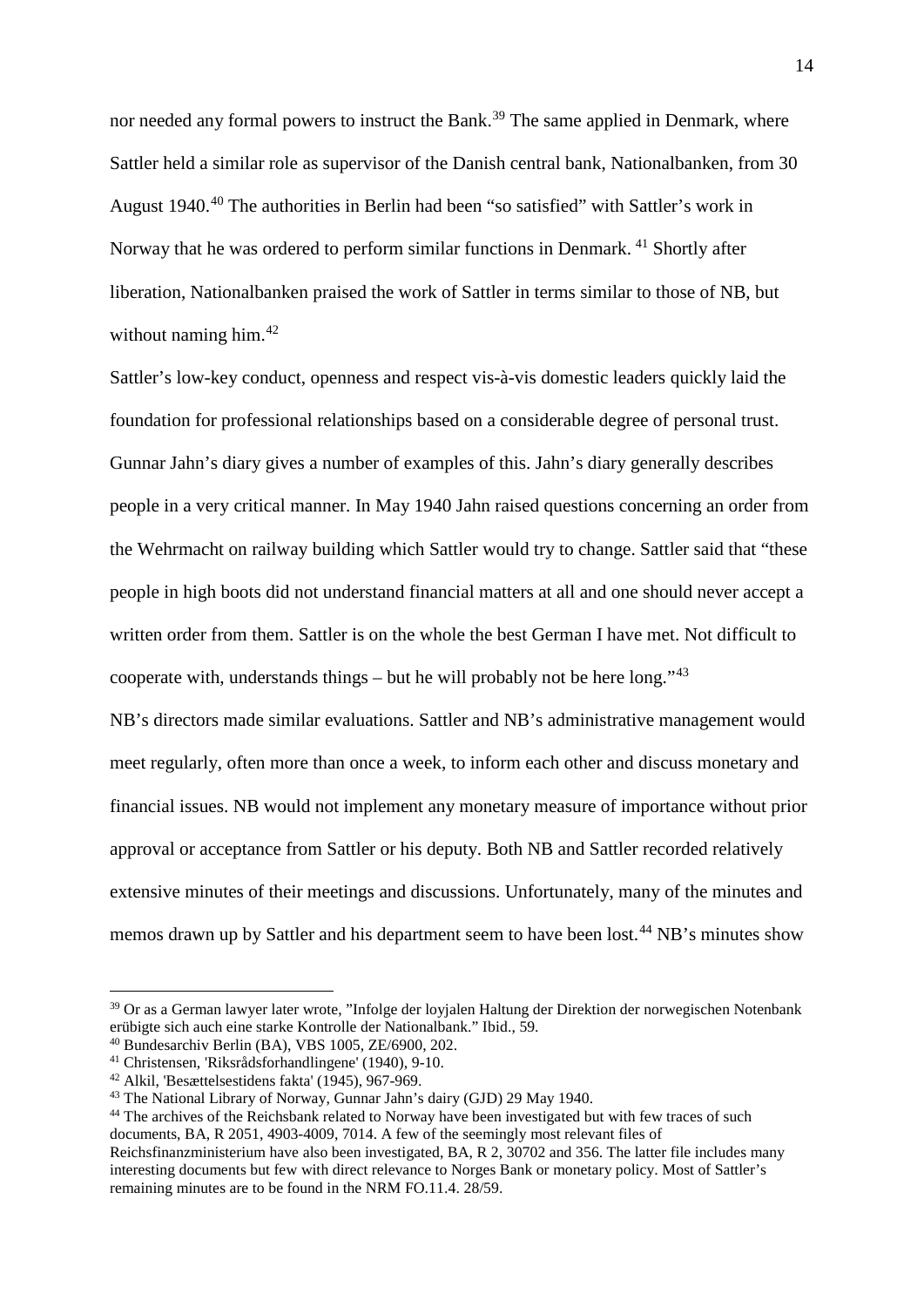that Sattler was sharing classified information.<sup>[45](#page-14-0)</sup> His explicit and continuous opposition to what he considered the Wehrmacht's irresponsible financial demands, which can also be found in German sources from early autumn 1940, created an atmosphere of mutual confidence and trust with NBs' directors.

When Erling Sandberg, not a member of the NS, superseded Jahn as minister of finance on 25 September 1940, he also quickly established a relationship of confidence with Sattler whom he considered to be "an experienced and competent banker" who was "basically a conservative gentleman".[46](#page-14-1) As long as Sandberg had an influential position in the Ministry of Finance, Sattler, Rygg and he cooperated closely to stop or moderate NS' nazification proposals.

The only important example of Rygg acting adversely to Sattler was the decision related to the appointment of Jahn as a sixth and extraordinary member of NB's board of directors from 1941. The appointment was in direct contradiction to the wording of the Norges Bank Act, which only allowed five board members, and thus required a provisional decree.<sup>[47](#page-14-2)</sup> In early September 1940, Rygg expected that the Administrative Council would soon cease to exist. Rygg persuaded Jahn to accept a position as a sixth and extraordinary member of NB's board of directors when he left his position as minister of finance. Rygg wanted to utilise Jahn's expertise.<sup>[48](#page-14-3)</sup> A few days prior to Terboven's dismissal of the Administrative Council on 25 September 1940, the Council, on NB's initiative, secretly decided that Jahn should be one of NB's Board of Directors "from the time when his membership of the Administrative Council comes to an end". [49](#page-14-4) Rygg informed Sattler about the decision on 27 September and asked for his support. Sattler reacted negatively to Rygg's breach of confidence in neither informing nor

<span id="page-14-0"></span><sup>45</sup> E.g. RA, S 3940, A 1, 69, GJD 1940, 294-95, cp. Aly, 'Hitler's beneficiaries' (2007), 107.

<span id="page-14-1"></span><sup>46</sup> Sandberg, 'Min konstitusjon' (1943/45?), 112 and 114.

<span id="page-14-2"></span> $47$  Norsk Lovtidend 1941, 1-2.

<span id="page-14-3"></span><sup>48</sup> GJD 1940, 251, 252.

<span id="page-14-4"></span><sup>49</sup> RA, S 104, A 1, 355.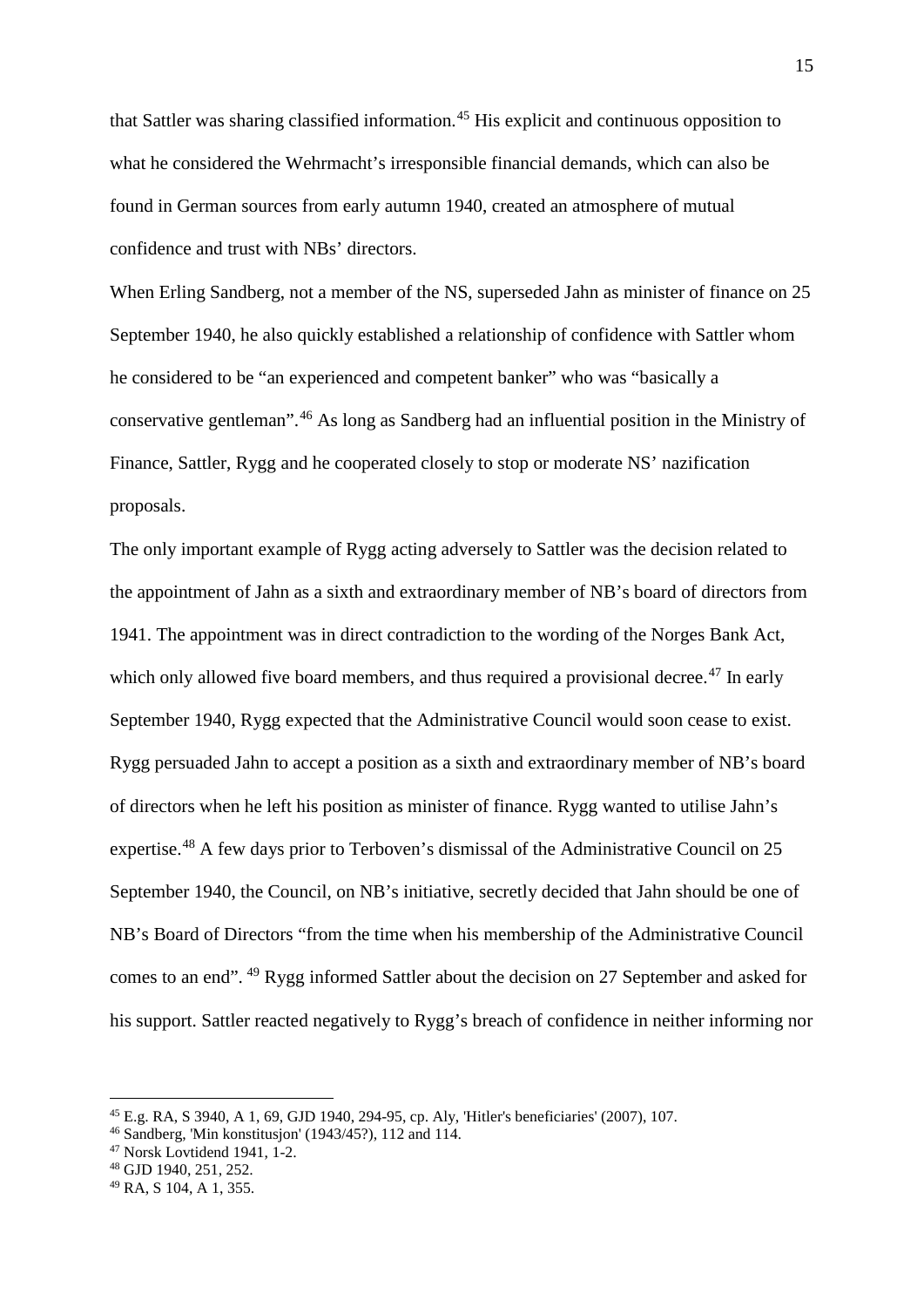consulting him prior to the decision. He doubted whether Terboven would reappoint Jahn to an important position a few days after Jahn had been sacked as member of the Administrative Council.<sup>[50](#page-15-0)</sup> Terboven had been "insulted" by the decision and the related procedure.<sup>[51](#page-15-1)</sup> Jahn was known to have been one of most severe critics of the compromising attitude of Norwegian parliamentary leaders who had negotiated with Terboven's representatives on major constitutional changes in June and September 1940.

Sandberg immediately supported the decision but it needed the Reichskommissariat's approval. Sandberg threatened to resign if Jahn were not appointed. The fiercest resistance came from Quisling and the NS commissariat ministers but to no avail.<sup>[52](#page-15-2)</sup> Terboven's acceptance of Jahn reflected the Reichskommissariat's emphasis in this phase of the war on keeping NS influence in the core economic institutions and policies at a minimum. During the rest of the occupation, Rygg and NB took no actions that could put the close cooperation with Sattler at risk.<sup>[53](#page-15-3)</sup>

# **5. Secrecy surrounding monetary figures and occupation payments**

The central bank in Belgium, the Netherlands and Denmark seem to have continued to publish monetary figures and their current balance sheets more or less as usual during the German occupation. This was definitely the case in the Netherlands and in Belgium in the first couple of years of the occupation and throughout the occupation of Denmark. Nationalbanken rejected German claims to discontinue publishing these figures, arguing that secrecy would create uncertainty and idle rumours. In the Netherlands and Denmark, occupation payments

<span id="page-15-0"></span><sup>50</sup> NRM, FO.11.4, 28/59, Sattler's aktenvermerk 28 Sept.1940

<sup>51</sup> GJD 1940, 281, 284 quotation.

<span id="page-15-2"></span><span id="page-15-1"></span><sup>52</sup> Sandberg, 'Min konstitusjon' (1943/45?), 43-44, GJD 1940, 305-306, Finans- og tolldepartementet, 'Innstilling' (1948), 58.

<span id="page-15-3"></span> $\frac{53}{10}$  The obvious exception was a clandestine operation described in Sønsteby, 'Rapport' (2010), 78-80, 270-373.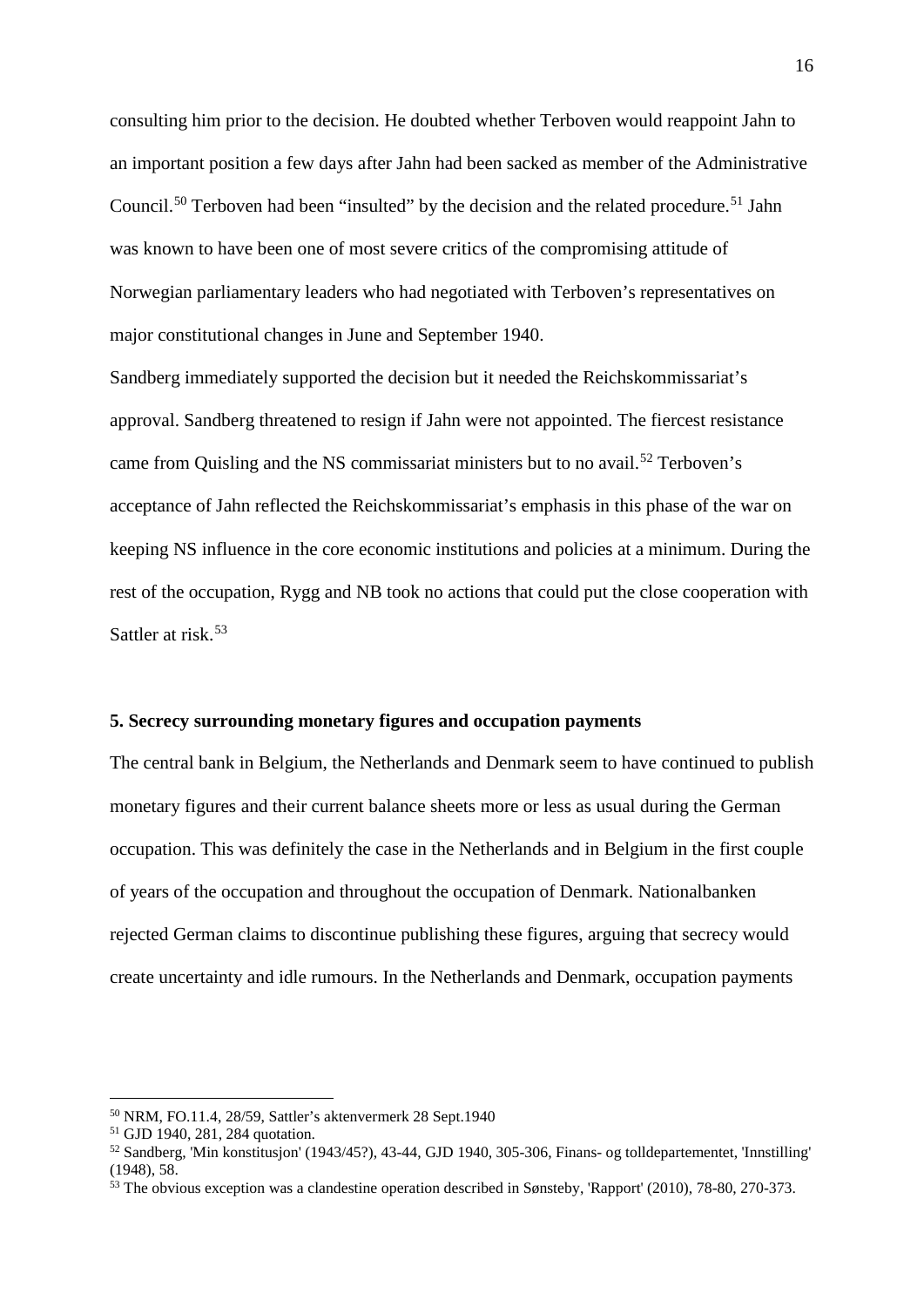were made public and, at least in the case of Denmark, the export surplus on its clearing accounts with Germany financed by Nationalbanken was published.<sup>[54](#page-16-0)</sup>

Extracts of NB's balance sheets had been published on a weekly basis, presenting figures on notes in circulation and the value of NB's securities. All such publications were discontinued on 9 April 1940 and were not resumed until after the liberation in 1945. Why did NB's practice differ so fundamentally from the other central banks?

The lack of transparency in 1940 was the result of NB's proactive accommodation of German interests. Rygg emphasised that NB wanted discretion and secrecy about German withdrawals when the blank cheque was delivered to the Wehrmacht on 24 April 1940.<sup>[55](#page-16-1)</sup> Neither the Administrative Council nor Germany had any interest in transparency. The head office continued to produce monetary statistics, which were presented on a weekly basis to Sattler along with detailed figures related to the Wehrmacht's withdrawals as from 20 May 1940. He promised to treat the latter as confidential information.<sup>[56](#page-16-2)</sup> Rygg and NB may have interpreted Sattler's request and promise to mean that publication of monetary figures should not be resumed. Such an interpretation is, however, difficult to square with the fact that the Reichskommissariat accepted that Statistics Norway, headed by Jahn, who was a board member of NB from 1941, continued to publish its monthly statistics on the accounts of savings and commercial banks until March 1943. Subsequently, the German police authority in Norway, with a few exceptions, banned all future publication of statistics.<sup>[57](#page-16-3)</sup> During the first part of the occupation, these figures provided extensive information on the rapid increase in

<span id="page-16-0"></span><sup>54</sup> Bramsnæs, 'Nationalbanken' (1946), 1022-1023, Nationalbanken's annual accounts 1940-1945. van der Wee/Verbreyt, 'small nation' (2009) do not discuss the question, but in an e-mail to the author of 3 October 2010, van der Wee confirmed that monetary statistics continued to be published.

<span id="page-16-3"></span>

<span id="page-16-2"></span><span id="page-16-1"></span><sup>&</sup>lt;sup>55</sup> RA, S 3940, A 1, 12-13 and 17.<br><sup>56</sup> RA, S 3161, D 600, Vetlesen til Chefdirektøren 20 May 1940.<br><sup>57</sup> Statistiske meddelelser 1940, 307-308, ibid. 1941, 1-2, 70-71, ibid. 1942, 2, 101-102, ibid. 1945, preface.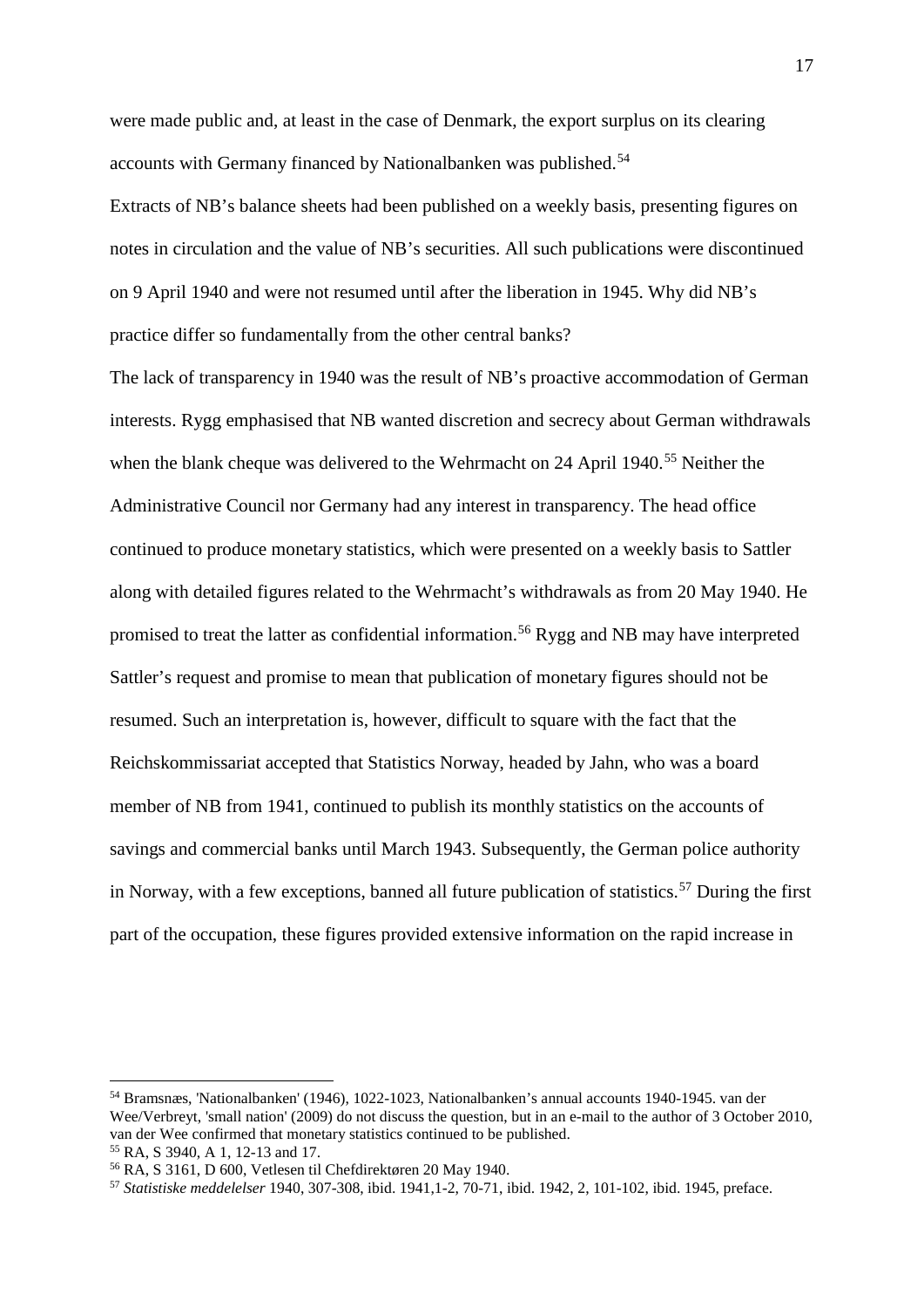the money supply. Thus *Neue Zürcher Zeitung* estimated German monthly withdrawals almost correctly in December 1942.[58](#page-17-0)

In a "confidential" letter to Director General Frederich Nissen in the Ministry of Finance in December 1940, Rygg emphasised the importance of secrecy concerning NB's payments to the Germans. Rygg added that it would be "very embarrassing" if the Germans asked how these figures had become known beyond the few people who had access to them in an official capacity.[59](#page-17-1) This actually happened in the beginning of 1941 after Rygg had mentioned the exact German withdrawals in his presentation to NB's board of representatives. These figures were shortly afterwards reported by the BBC's Norwegian broadcasts from London. Rygg and his closest associates more than suspected that that the leakage came from the board of representatives. [60](#page-17-2) Rygg therefore discontinued stating precise figures on the withdrawals in his presentations to the board of representatives for the remainder of the occupation. However, in spring 1941 NB realised that its secrecy concerning monetary figures was totally inconsistent with the practice of the central banks in the other occupied western European countries. In May and August 1941, NB's representatives asked Sattler to resume its preoccupation practice. NB's arguments for transparency, in addition to bringing their practice into line with that of the other central banks, was to avoid rumours and repudiate the unfounded assertion in the BBC's Norwegian broadcasts from London that the volume of notes in circulation was twice as large as it actually was. Sattler rejected such proposals. He proclaimed that it was NB which had stopped publication of the figures, not the Reichskommissariat. Greater transparency would then be interpreted as a German concession. The Dutch approach, where the exile government in London used the figures on occupation expenses relentlessly in their propaganda, gave reason for concern from a German

<span id="page-17-0"></span><sup>58</sup> 30 Dec. 1942, found in BA, R 2501, 4908.

<span id="page-17-1"></span><sup>59</sup> RA, S-3947, D-16, Rygg to Nissen 16 Dec.1940.

<span id="page-17-2"></span> $60$  RA, S-3947, E 5, HL/BD til sjefsdirektøren 27 Febr1941.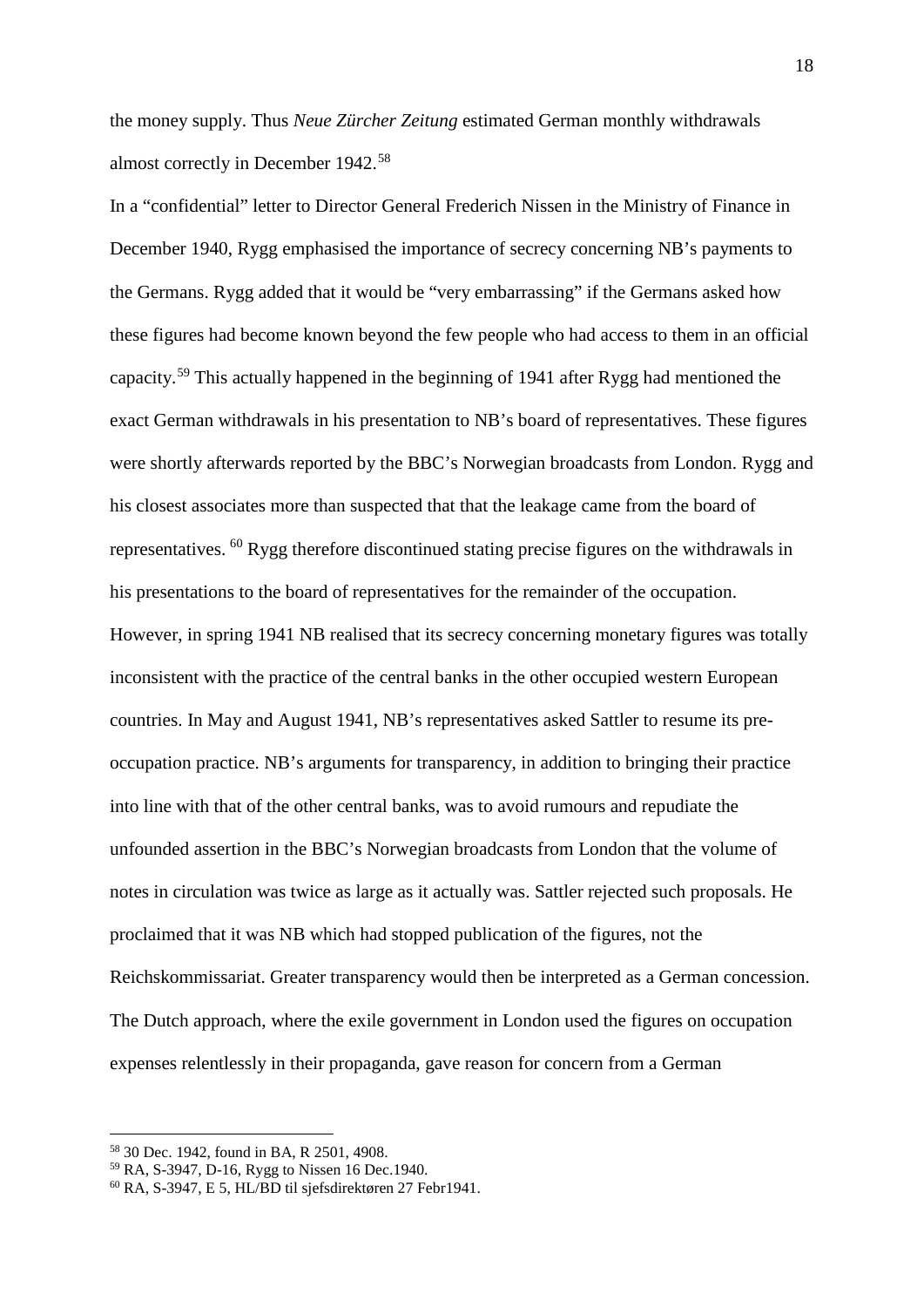perspective. Transparency about the extremely large Norwegian occupation costs per capita compared with other occupied countries was not in Germany's interest.<sup>[61](#page-18-0)</sup>

At the end of 1943, Rygg involved himself in the matter and was able to reach a compromise with Sattler. The largest financial institutions were given basic monetary information on a discretionary basis at the beginning of 1944 and 1945.<sup>[62](#page-18-1)</sup>

The most unusual aspect of Rygg's secrecy concerning figures was related to the annual accounts of NB. According to the 1892 Norges Bank Act, the annual accounts presented by the board of directors required the approval of the board of representatives. Rygg introduced new procedures from February 1941. The board of representatives without dissent hence decided how the profits from 1940 should be treated, without being presented any kind of annual accounts documenting the reported profits. The dividend was to be six percent, as in previous years, to maintain public confidence in the central bank and monetary system. The same procedure – and the same dividend – was used in the next annual accounts, including 1944. None of the accounts for the years 1940-1944 were printed.<sup>[63](#page-18-2)</sup>

Nazi Germany stood to gain most from shrouding its withdrawals from NB in secrecy.

Greater transparency about the withdrawals could have been politically damaging to Germany and not least the Quisling-regime which portrayed itself as the guardian of national interest.

# **6.Limits on the German withdrawals from NB?**

 $\overline{a}$ 

NB and the Administrative Council had expected that the blank cheque handed over to the Wehrmacht on 24 April 1940 would make the Germans behave responsibly in their financial

<span id="page-18-0"></span><sup>61</sup> Or to quote Sattler, "nicht erwünscht ist, weil die im Verhältnis zur Einwohnerzahl Norwegens und im Vergleich mit den anderen besetzten Gebieten von der Wehrmacht in Norwegen abgehobene Summe viel zu hoch ist", NRM, FO. 11.4. mappe 59, Sattler's Tätigkeitsbericht für die Zeit vom 4.-17. Mai 1941. See also RA, S-3940 A 1, 209-210 and Milward, 'Fascist Economy' (1972), 110.

<span id="page-18-1"></span><sup>62</sup> RA, S-3940 A 2, 11, Norges Bank, 'Norges Bank' (1945), 109.

<span id="page-18-2"></span><sup>&</sup>lt;sup>63</sup> Norges Bank's beretning og regnskap for 1945, 134 presents only four items of the annual accounts for the years 1940-44. The author found the original annual accounts for 1940-1944 in NB's archive, Ab, in sealed envelopes with Rygg's and Thorkildsen's signatures in 2010.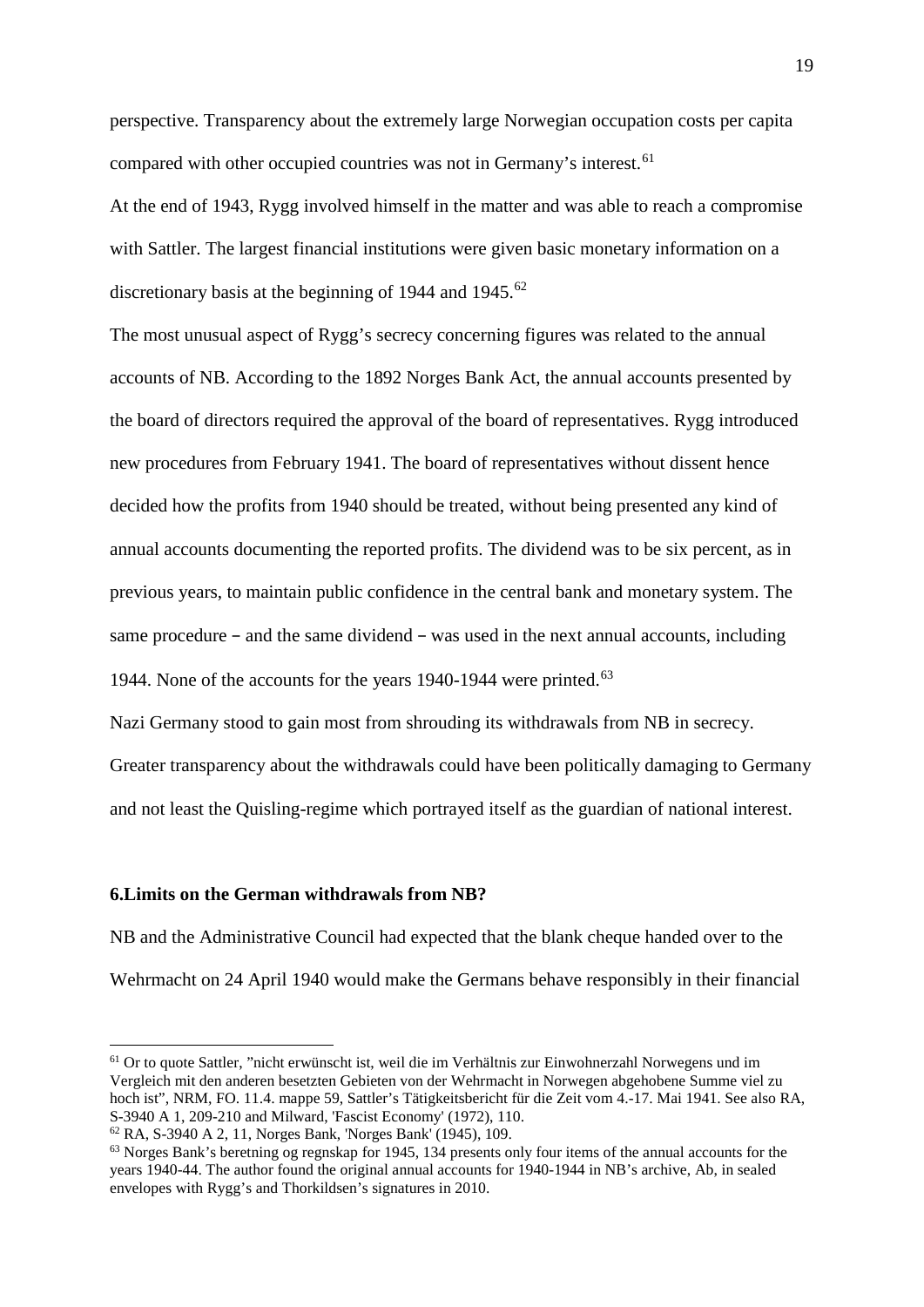demands. Their hope or expectation soon proved to be illusory.<sup>[64](#page-19-0)</sup> On the same day as Sattler formally took office, he informed NB that the Wehrmacht's withdrawals would be much higher than Rygg had expected and beyond what he believed to be within the capacity of the Norwegian economy.[65](#page-19-1) At the beginning of September 1940, Sattler informed NB that future German withdrawals could be expected to be about twice as high as previously, between NOK 175 and 200 million per month.<sup>[66](#page-19-2)</sup>

From summer 1940 Sattler and the Reichskommissariat agreed with Rygg and the Ministry of Finance that the German withdrawals from NB were too large to be sustainable in the longer term. It was impossible for the Norwegian state to increase taxes sufficiently to finance the withdrawals and the Norwegian economy could not deliver the necessary resources. The rapid increase in the money supply would fuel inflation, which could undermine public confidence in the currency.

The Reichskommissariat's concerns led to high-level German negotiations in autumn 1940 with a view to solving the problems. Sattler argued that the Wehrmacht's increased demands would create "eine Inflationspanik" detrimental to German interests. The Wehrmacht made it clear that military needs were decisive. Its supreme commander in Norway, General von Falkenhorst, argued that it would be unacceptable to lose the war because NOK 1 billion had not been used. Representatives from the Reichsfinanzministerium and the Reichswirtschaftsministerium agreed with Sattler and Terboven that Norway's financial burden was too heavy both in the short and longer term. Inflationary pressures might build up and undermine and possibly destroy the Norwegian economy. That would be in conflict with

<span id="page-19-0"></span> $64$  Or as Korff, 'Wirtschaft' (1949?), 197, later put it: "Dieser verhängnisvolle Schritt beruhte auf dem Irrtum der Direktion, dass sie auf diese Weise die Kontrolle über den Geldumlauf behalten werde."

<span id="page-19-1"></span> $^{65}$  RA, S 1004, A 1, 48, S-3947, E 4 Rygg's handwritten note 30 April 1940.

<span id="page-19-2"></span><sup>66</sup> RA, S-3940, A 1, 61.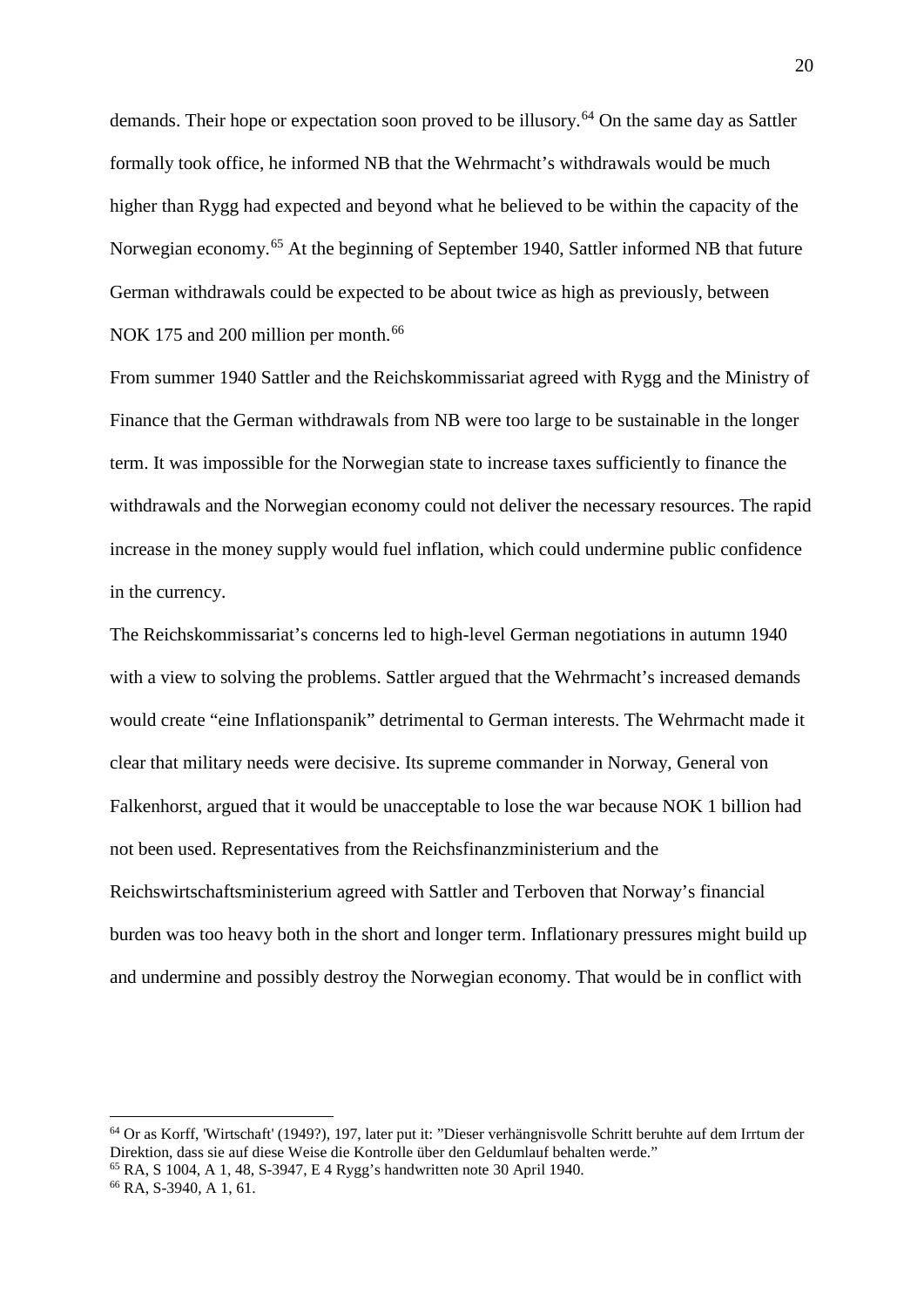German interests as an occupying power. However, no significant measures were taken to effectively reduce the Wehrmacht's withdrawals from NB.<sup>[67](#page-20-0)</sup>

The British raid on Svolvær on 4 March 1941 had dramatic effects on German military planning in Norway. The plans for building systematic fortifications were significantly expanded.[68](#page-20-1) The Wehrmacht's financial demands increased in proportion from May 1941. Terboven wrote a letter to Falkenhorst that the planned increase from on average NOK 200 million to NOK 300 million per month would be "catastrophic" for the Norwegian economy.[69](#page-20-2) The Wehrmacht's increased demands led to a serious crisis between NB and Sattler in late May 1941.

When the first round of demands reached NB, Sattler claimed that he had managed to reduce the demands by more than NOK 50 million per month, but that no additional reductions would be possible. This was the only occasion during the occupation that Rygg and NB would not comply with German demands without a formal German "command" [befaling is not German, it's Norwegian, probably] from Terboven. Sattler replied that Terboven would not issue such a command as he would find it "inappropriate", unnecessary and even "absurd". In a well functioning and administratively competent state such as Norway, the monetary and inflationary problems created by the increased withdrawals could be solved through monetary and other means. Sattler appealed to NB to accept this withdrawal but stated that he could accept a statement saying that NB would not accept such a large withdrawal the next time. He promised to go to Berlin to argue his and Norway's case. Sattler's persuasive arguments were based on the premise that that such a command by Terboven would undermine and possibly

<span id="page-20-0"></span><sup>67</sup> Vogt/Hartmann, 'Akten' (1958), 18-56, citation 20.

<span id="page-20-1"></span><sup>68</sup> Bohn, 'Norwegen' (2000), 371-372.

<span id="page-20-2"></span> $69$  Vogt/Hartmann, 'Akten' (1958), 61, Terboven to Falkenhorst 31 May 1941. See also Paulsen,

<sup>&#</sup>x27;Reichskommissar' (1991), 157-158.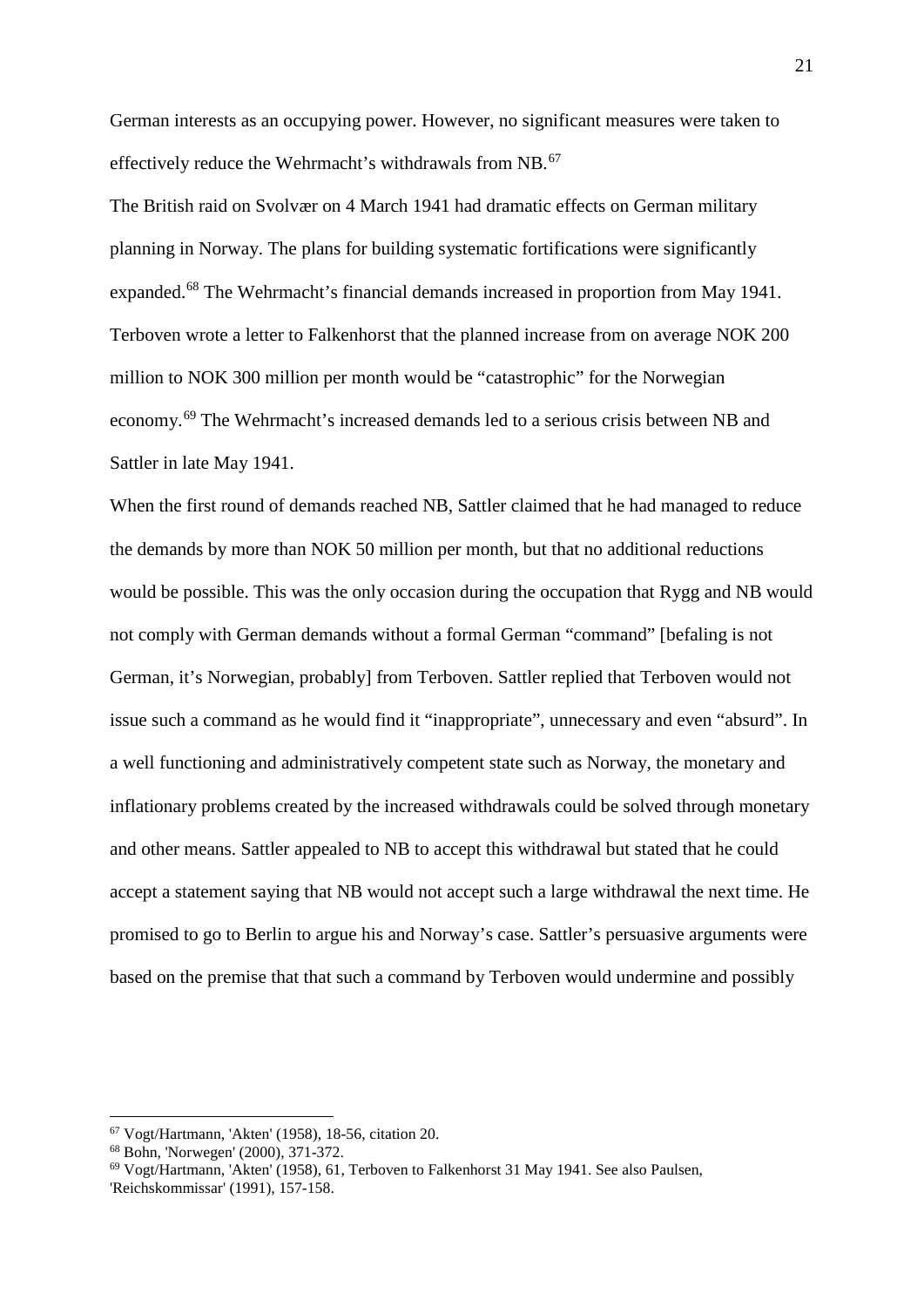destroy the well functioning system of indirect governance and the close relationship between Sattler and NB's directors.<sup>[70](#page-21-0)</sup>

After Sattler had left the meeting, Rygg, Deputy Governor Thorkildsen and Jahn from NB and Sandberg and Nissen from the Ministry of Finance decided that the demanded withdrawal would be accepted without formal protest. They did, however, agree that the Ministry of Finance should send a letter to Reichskommissar Terboven stating that future withdrawals of the same amount would undermine public confidence in NB's leadership. Such confidence was essential for the Norwegian economy. The draft of such a letter from NB did not include any specific warning that Rygg or the board of directors would resign if new payments of the same amount were to follow. To Rygg's irritation, Sandberg postponed sending the letter pending a decision in Berlin.[71](#page-21-1) Instead of pressing their case, NB, in agreement with the Ministry of Finance, agreed to a new payment of the same amount in late May 1941, pending the top level negotiations in Berlin.[72](#page-21-2)

In Berlin, Sattler argued that if the withdrawals were not effectively limited, the Norwegians responsible would resign. The Reichsfinanzministerium, however, held the view that Sattler's fears were "exaggerated, at the moment even as partly irrelevant".[73](#page-21-3) The head of the Wehrmacht economy in Norway, General Intendant Loosch, proposed a radical solution to the financial and monetary problems.<sup>[74](#page-21-4)</sup> Germany should follow the example of the Netherlands in spring 1941 and make the Reichsmark legal tender in Norway. Terboven totally rejected such

<span id="page-21-0"></span><sup>70</sup> RA, S 3940, A 1, 173-180, 234-237 citation 177, 178, NHM, FO. 11.4. 28/59, Sattler's Tätigkeitsbericht für die Zeit vom 18-31.Mai 1941. In Norges Bank, 'Norges Bank' (1945), 38 ff. the discussions of a formal German command is not mentioned.

<span id="page-21-1"></span><sup>71</sup> RA, S 3940, A 1, 179-183, 191.

<span id="page-21-2"></span><sup>72</sup> RA, S 3940, A 1, 184.

<span id="page-21-3"></span><sup>73</sup> Vogt/Hartmann, 'Akten' (1958), 69, Oberregierungsrat Breyhan, Reichsfinanzministerium to Korff 2. Aug. 1941.

<span id="page-21-4"></span><sup>74</sup> Loosch's financial dictum was "Geld spielt keine Rolle, die Norskes bezahlen.", Bohn, 'Norwegen' (2000), 312.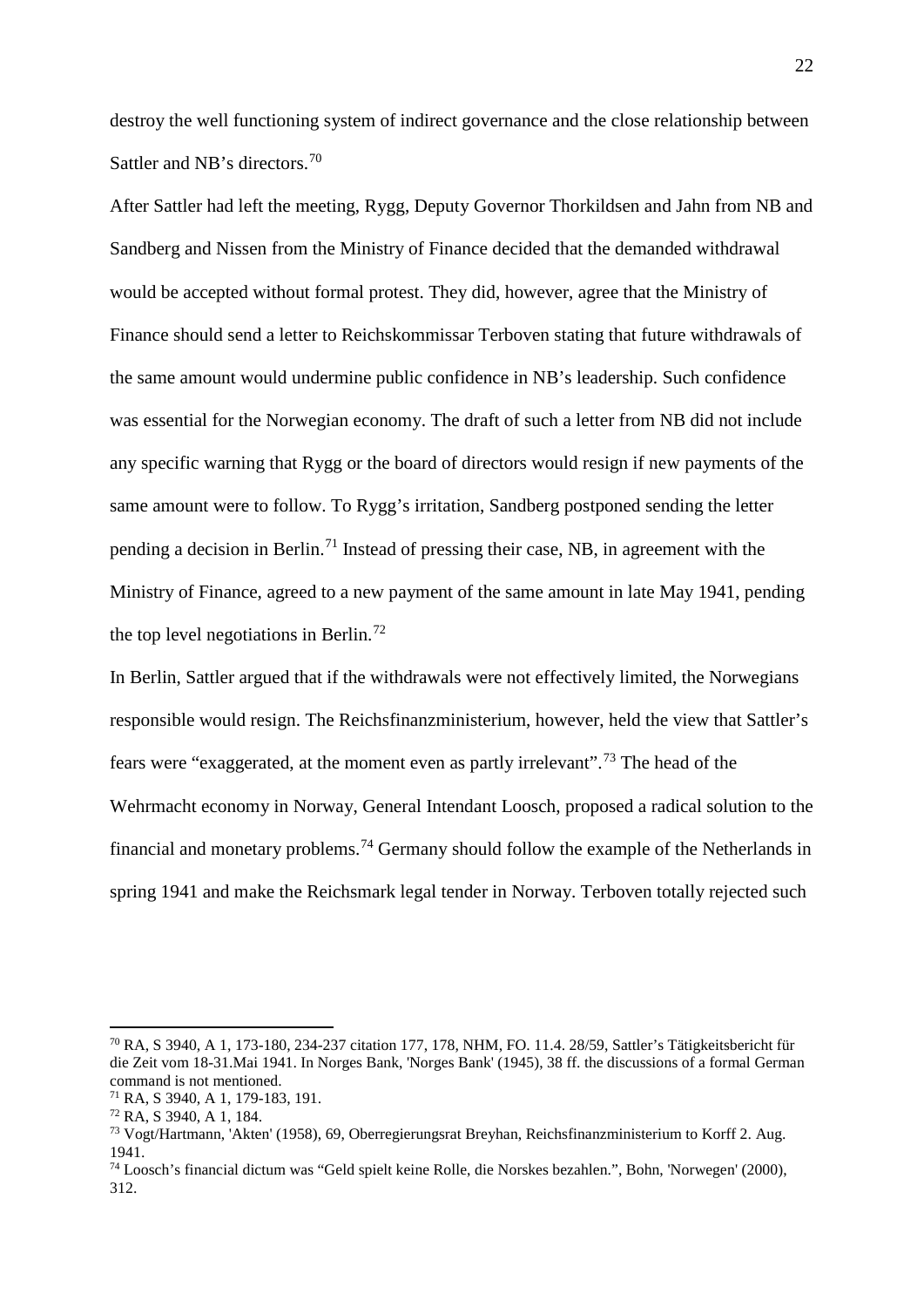a step. It would undermine public confidence in the monetary system,<sup>[75](#page-22-0)</sup> as well as his own legitimacy in Norway. Such radical proposals were never considered relevant policy options. Not only Sattler but also Terboven and his other senior economic advisers feared that the directors of Norges Bank would resign. They would not continue to be responsible for the possibly disastrous effects the large German withdrawals could have on the Norwegian monetary system and economy. If they resigned, it would probably be impossible to find men with sufficient public confidence and authority to replace them. If they had to replace Rygg and the other leaders of NB with persons lacking public trust belonging to NS, inflation could pose a real threat. The public and businesses might then react by withdrawing large bank deposits to buy any goods available in the then relatively small black market. If prices spun out of control, it would be impossible to regain control. If such a situation were to arise, Germany could not expect the continued cooperation of workers and businesses on the scale that had proved so beneficial to its interests since May 1940.[76](#page-22-1)

Terboven's worries led to the establishment of a new commission in Berlin to find solutions to the problems. The commission's report of 18 August 1941 found that Terboven's deep concern was not "without foundation".<sup>[77](#page-22-2)</sup> To reduce inflationary pressures, the Norwegian state should increase its financing of the occupation costs through payments to NB. State payments to NB increased from NOK 150 million in 1941 to NOK 1 050 million in 1942. In 1943 the amount was NOK 750 million and in 1944 NOK 1000 million, see table 1. In the period 1942-1944, on average 40 percent of the net German withdrawals from NB was financed by the Norwegian Quisling state, most of it through bonds, which is further discussed below. State financing of the occupation costs in 1940 and 1941 was negligible by

<sup>75</sup> Vogt/Hartmann, 'Akten' (1958), 78, see also Bohn, 'Norwegen' (2000),320.

<span id="page-22-1"></span><span id="page-22-0"></span><sup>76</sup> Vogt/Hartmann, 'Akten' (1958), 73-74, Bohn, 'Norwegen' (2000), 320.

<span id="page-22-2"></span><sup>77</sup> Vogt/Hartmann, 'Akten' (1958), 74.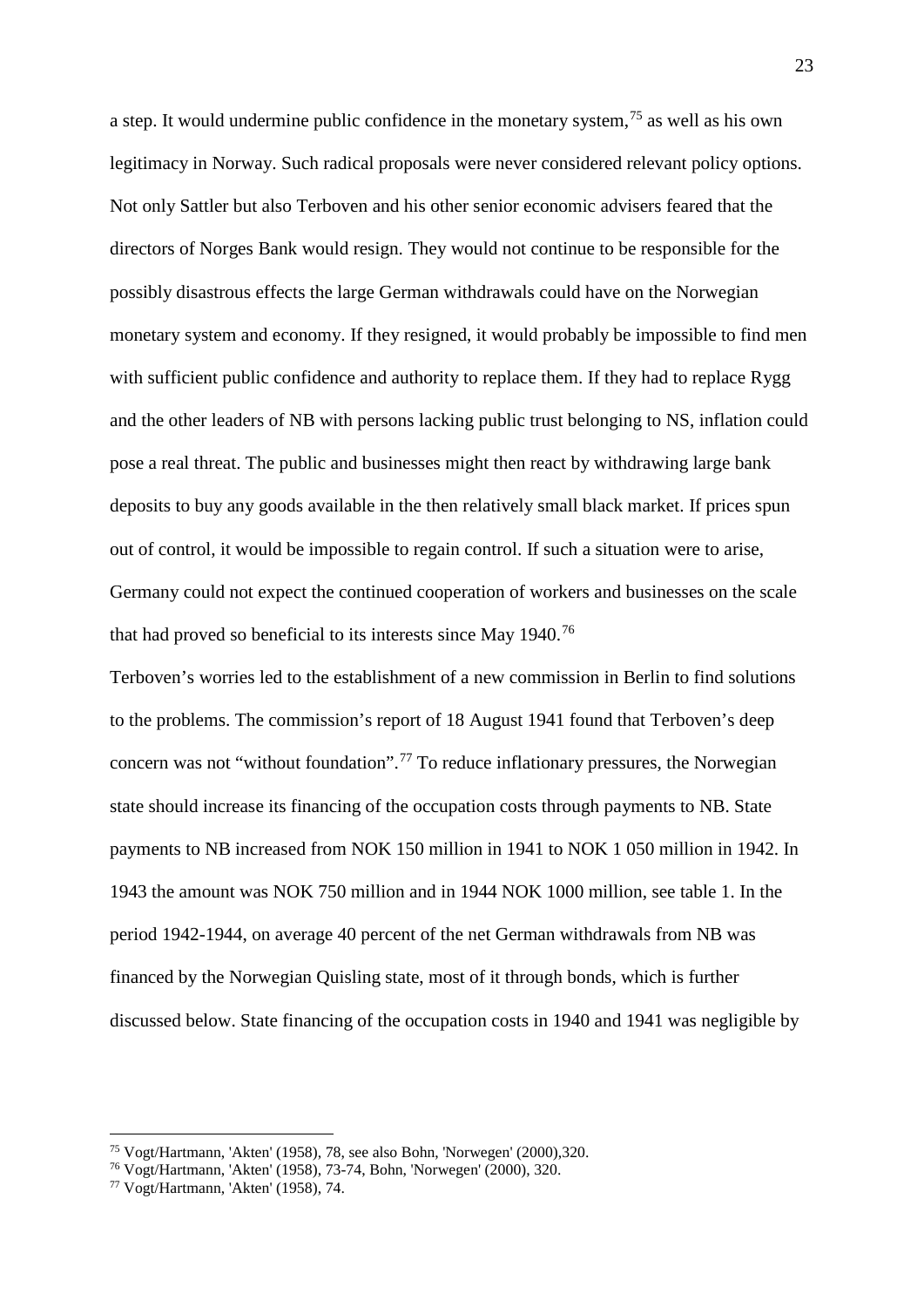comparison as the sums demanded from the state by the Reichskommissariat did not become substantial until autumn 1941 largely due to political considerations.<sup>[78](#page-23-0)</sup>

The most interesting part of the commission's report was the alternatives presented to reduce the net withdrawals through various changes in bookkeeping that in effect would shift financing of costs from NB and Norway to Germany. Sattler had proposed all these alternatives to the commission. The explicit aim was to "secure the continued voluntary cooperation of the influential Norwegians in Norges Bank". [79](#page-23-1) One of the alternatives was to set a specific maximum amount that could be withdrawn from NB per month. Such a maximum amount was never presented to NB. Nevertheless, this is what actually occurred after a few additional large monthly withdrawals in 1941. From 1942 the average monthly withdrawals in NB never exceeded NOK 195 million on a yearly basis.

One of the first methods used in August 1941 was to refund NB NOK 46 million from Germany through the Norwegian Clearing Institute, a body established in October 1940 to administer all payments to and from Norway. The prompt repayment was meant to show NB's directors that continued cooperation would literally pay. An additional repayment of NOK 88 million followed in December 1941. NOK 287 million was reimbursed to NB through the Clearing Institute during the occupation.<sup>[80](#page-23-2)</sup> The German repayments represented products used by the Wehrmacht in Norway that could not be considered occupation costs. This included fuel for German naval warfare against the allies and locomotives used to transport supplies on Norwegian railways to the German forces on the Russian front. From April 1941 all products imported direct from Germany for the Wehrmacht's use in Norway were in principle to be excluded from the Norwegian-German clearing system. The aim was to reduce the use of NOK withdrawn from NB because all products imported from Germany

<span id="page-23-0"></span><sup>78</sup> Ibid., 81-82.

<span id="page-23-1"></span> $79$  Ibid.,  $73-81$  citation 80, Norges Bank, 'Norges Bank' (1945), 38 ff.

<span id="page-23-2"></span><sup>80</sup> Norges Bank, 'Norges Bank' (1945), 50, 125-126.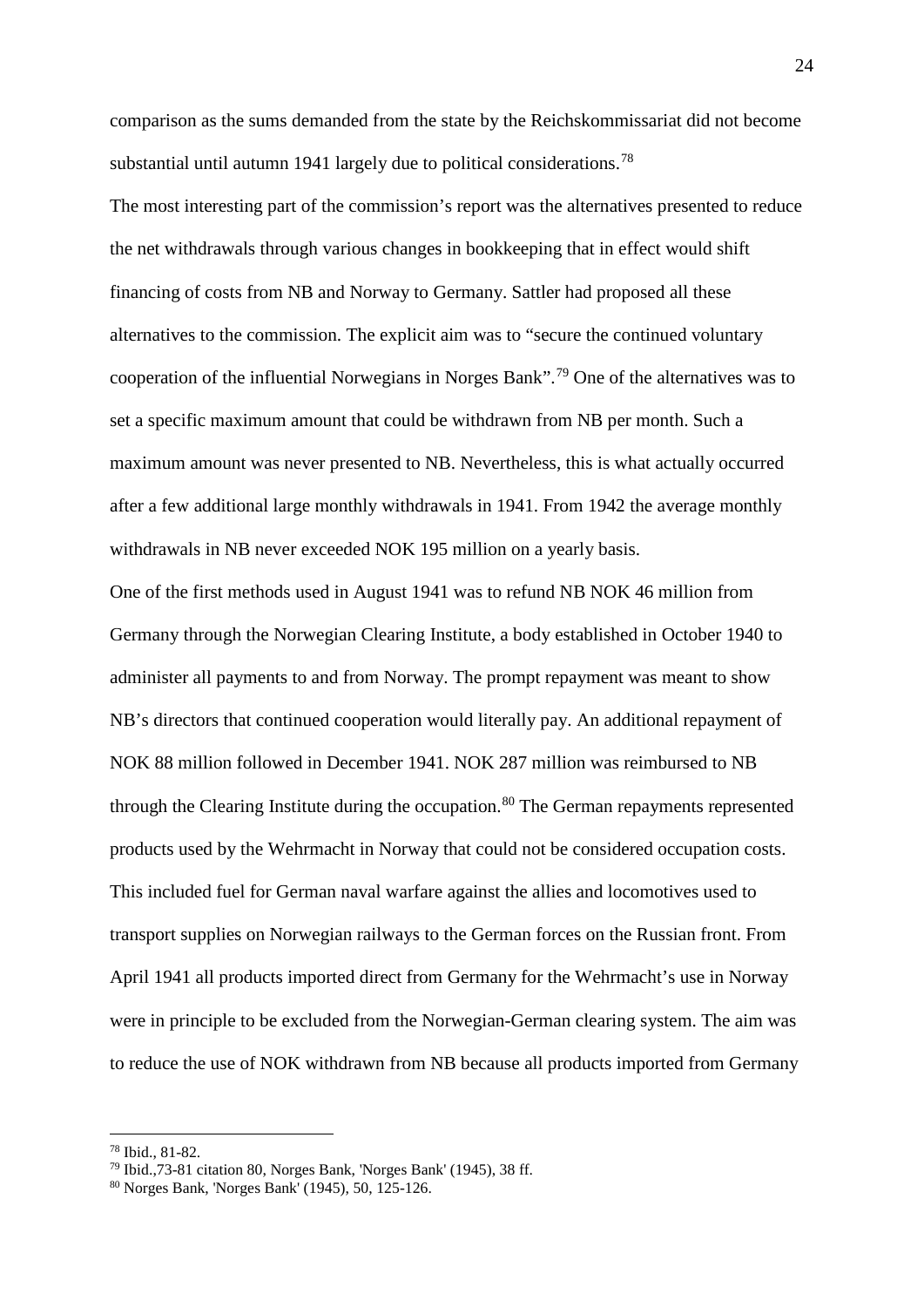to the Wehrmacht within the clearing regime would in effect be paid for by withdrawals from NB.<sup>[81](#page-24-0)</sup> It had been agreed in principle in Berlin in autumn 1940 that Norway should not in effect pay all the costs related to the occupation, but the implementation of the decision did not commence until after the crisis in May 1941.<sup>[82](#page-24-1)</sup>

From spring 1941 the financing of Festung Norwegen required means far beyond what could be withdrawn from NB without generating an imminent danger of hyperinflation. The financial demands increased further after the two simultaneous British raids on the Norwegian coast in December 1941. The raids intensified Hitler's fears concerning the defence of Norway, an area he felt would be crucial to the outcome of the war, and led to a massive build-up of German forces.<sup>[83](#page-24-2)</sup> The proportion of the total German expenses in Norway that was not financed through withdrawals from NB but by the Reich is unknown. In August 1941 Sattler told NB's representative that Germany financed "more than half, probably 65 percent of the expenses" related to the building of many fortifications and other military-related constructions in Norway.[84](#page-24-3)

Rygg's potential resignation played a not unimportant part in German decision-making in 1941.Together with the enormous military build-up in Norway from spring 1941, this made restrictions on the German withdrawals from NB necessary for both economic and political reasons. But did Rygg and NB's board of directors seriously consider resigning?

### **7. Rygg's contemplations on resigning**

Contemporary sources on evaluations and discussions of Rygg and NB's board of directors on the issue are few and short, but clear as to the conclusions. Late autumn 1940 was the first

<span id="page-24-0"></span><sup>81</sup> RA, S 3944, Da 3, folder 4, Norges Banks direksjonsarkiv II, D 587 og 594.

<span id="page-24-1"></span><sup>82</sup> Milward, 'Fascist Economy' (1972), 106-108, Bohn, 'Norwegen' (2000), 316-318.

<span id="page-24-2"></span><sup>83</sup> Bohn, 'Norwegen' (2000), 372-374.

<span id="page-24-3"></span><sup>84</sup> RA, S 3940, A 1, 201.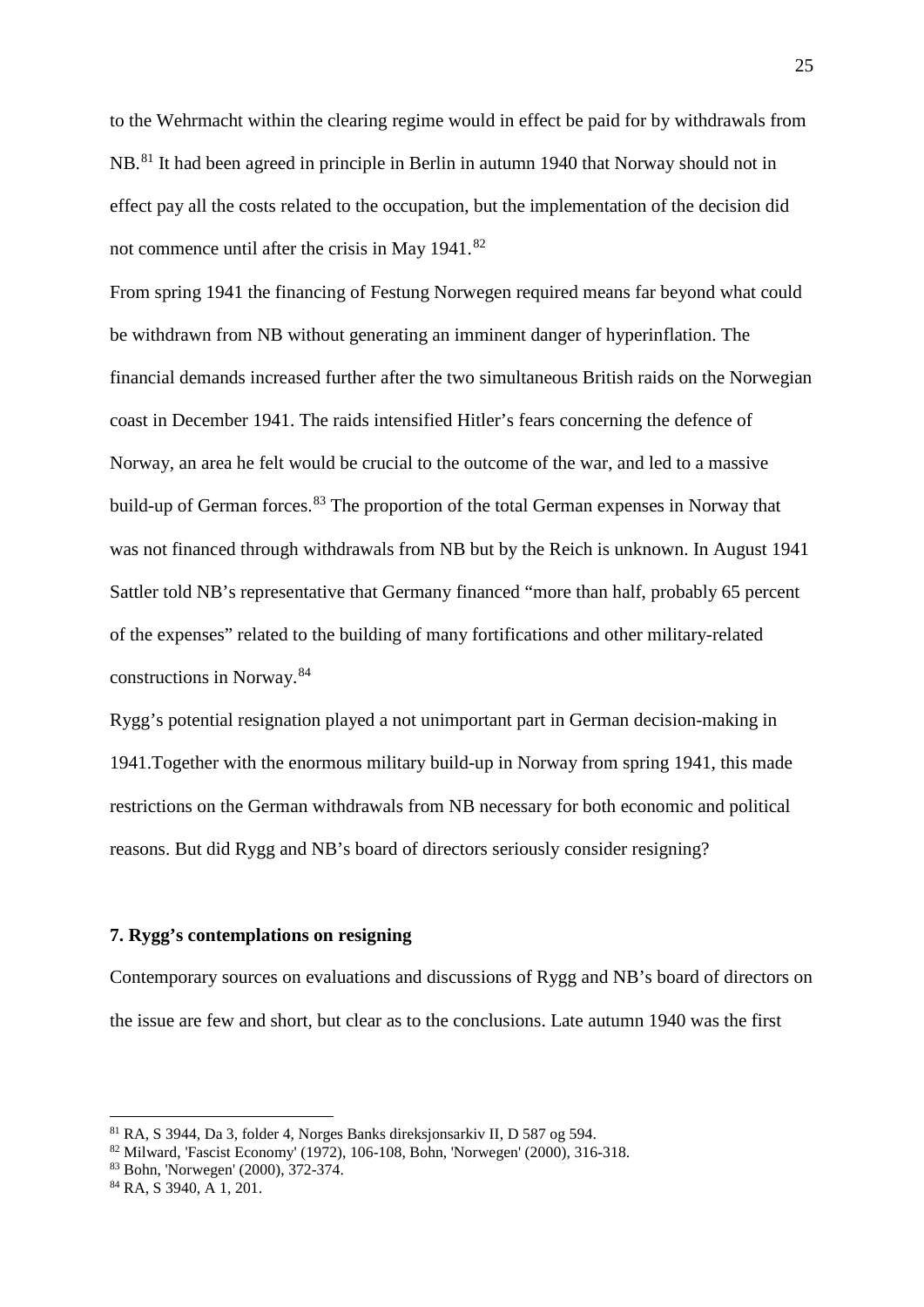time Rygg considered resigning, but everyone he consulted "argued against such a step".<sup>[85](#page-25-0)</sup> The Administrative Council's decision to appoint Jahn as an extraordinary board member a few days prior to Terboven's dismissal implied that the council wanted NB's board of directors to continue their work.<sup>[86](#page-25-1)</sup>

On 19 May 1941, ten days prior to the subsequent crisis, the board of directors made their only written evaluation of the matter. Resignation had been discussed several times. The "crucial factor" was whether a resignation would "serve the interests of the bank and the country". In the discussions "serious doubts" had been raised with regard to such a step and the board of directors refrained. "One feared" that a resignation could have "unfortunate consequences" by "further weakening confidence in our monetary system", as well as creating "also in other ways greater confusion". It was emphasised that if a resignation was considered "appropriate" it should be collective one.<sup>[87](#page-25-2)</sup>

After NB had accepted the increase in German withdrawals from late May 1941, Rygg again put the matter to the board prior to a meeting of the board of representatives on 9 September 1941. The discussion was influenced by the German invasion of the Soviet Union on 23 June and the rapid German advance into Russia. The same was true of Terboven's swift and tough response to the protests from numerous professional organisations against the attempts to nazify Norwegian society in May-June 1941.<sup>[88](#page-25-3)</sup> According to Rygg's notes from the discussion, the conclusion was more or less identical to the records from May, but the arguments against were more outspoken. Shipowner Arthur H. Mathiesen voiced the opinion that a resignation would only make matters "very much worse". Jahn "agreed". Thorkildsen was "particularly afraid of the panic it would create."<sup>[89](#page-25-4)</sup> On 9 September the board of

<span id="page-25-0"></span><sup>85</sup> RA, S-3947, E 5, Rygg's handwritten note, 5 November 1940.

<span id="page-25-1"></span><sup>86</sup> Finans- og tolldepartementet, 'Innstilling' (1948), 50.

<span id="page-25-2"></span><sup>87</sup> RA, S 3940, A 1, 172-173.

<span id="page-25-3"></span><sup>88</sup> Wyller, 'maktkamp' (1953).

<span id="page-25-4"></span><sup>89</sup> RA, S-3947, E 5 Rygg's handwritten undated note.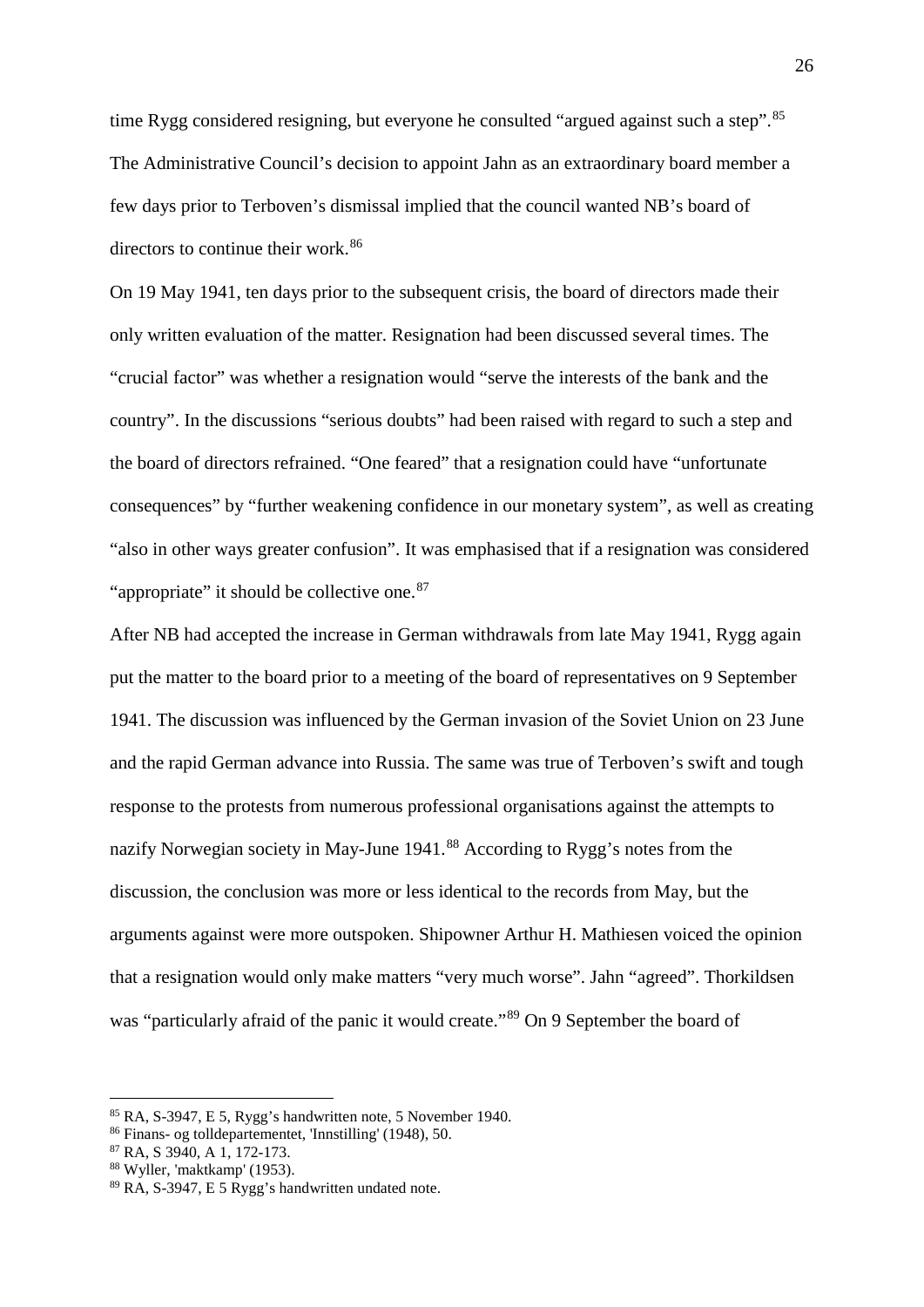representatives "unanimously expressed" its wish that the "board of directors should continue in their positions".[90](#page-26-0) This was a unique vote of confidence during the occupation from NB's supreme body.<sup>[91](#page-26-1)</sup>

The last time it can be documented that Rygg considered resigning was at the end of January 1942. On 28 February 1942 Rygg would be 70 years old, which was the normal retirement age for senior officials in Norway. A mandatory retirement age for the governor and his deputy was not specified, however. His predecessor had resigned at the age of 78. Rygg informed minister of finance Sandberg of his intention to resign just prior to being informed by Sandberg that Quisling would form a new government with only NS members within a few days. Sandberg begged Rygg to reconsider his decision. In his last official letter as minister of finance, Sandberg pleaded with Rygg to continue as governor in the national interest. At the same time, Sandberg was under intense pressure from Otte, Korff and Sattler to continue as minister of finance. Sattler emphasised that if a convinced Nazi became minister of finance he would "undoubtedly" work intensely to nazify the Norwegian banking industry including the leadership of NB. Thus Sattler continued, "*We* (author's italics) risk that both Rygg, Thorkildsen and Jahn could come to find their positions untenable." To prevent such political experiments from NS from having disastrous financial or monetary consequences, Sandberg would have to continue as supervisor in the ministry.<sup>[92](#page-26-2)</sup>

Due to the confidential relationship between Rygg and Sandberg, Rygg was immediately informed in detail of the arguments used by the Germans. It seems that Rygg and Sandberg made a tacit agreement that Rygg would continue as governor if Sandberg accepted the new position as secretary general (finansråd) of the Ministry of Finance.<sup>[93](#page-26-3)</sup> Sattler's outspokenness

<sup>90</sup> RA, S 3948, A 6, 9 Sept.1941.

<span id="page-26-1"></span><span id="page-26-0"></span><sup>91</sup> RA, S 3161, D 584, referat fra møte i representantskapet 9. September 1941.

<span id="page-26-2"></span> $92$  Sandberg, 'Min konstitusjon' (1943/45), 151 ff, citation 153-154, Norges Bank, 'Norges bank' (1945), 97, RA, S-1061, Bb 448, Sandberg til Rygg 30 January 1942.

<span id="page-26-3"></span><sup>93</sup> RA, S 3947, E 10 Rygg's handwritten notes 29-31 January 1941.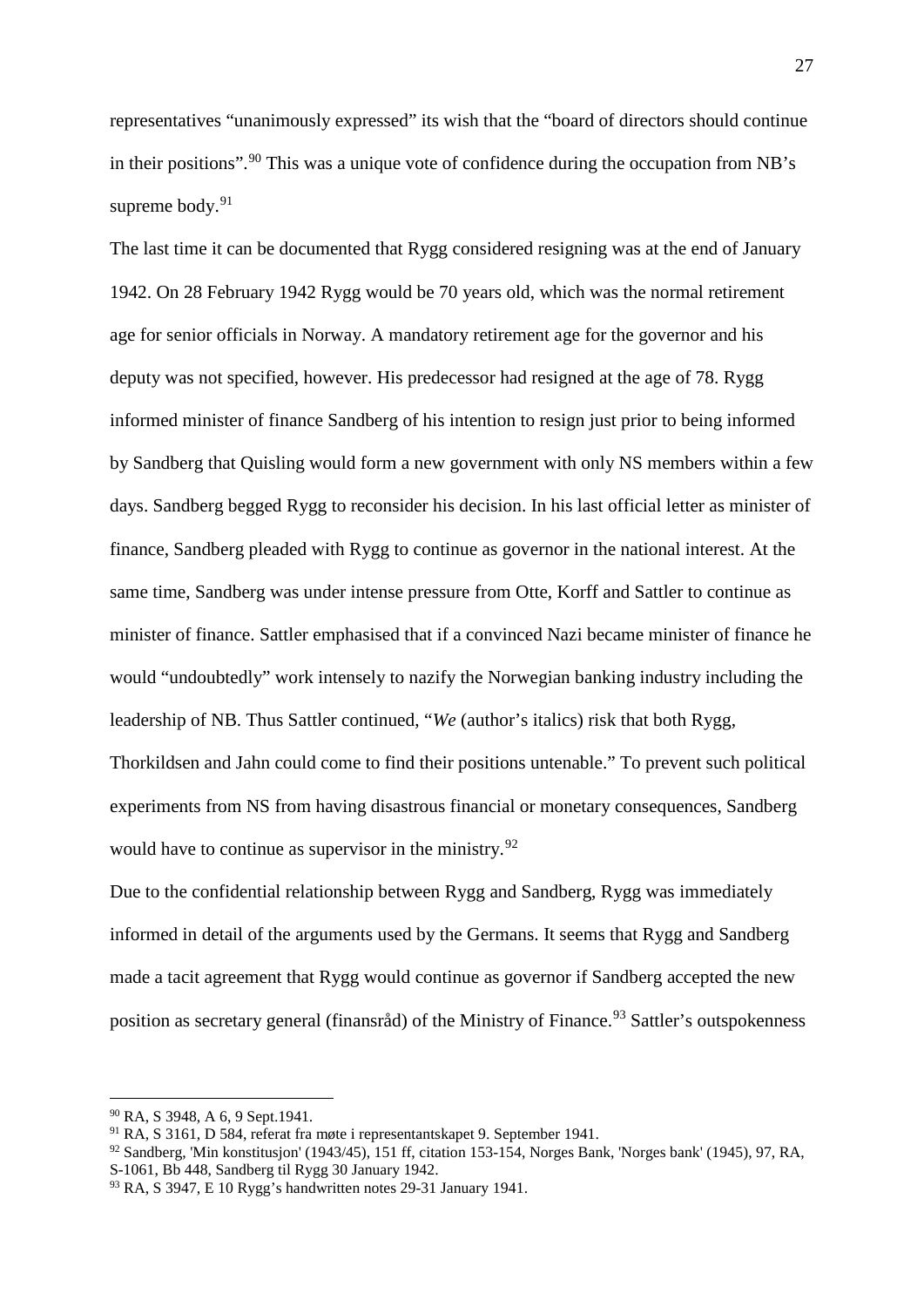made Rygg more certain than ever that Sattler and Korff could be considered allies in his struggle to block or water down the intensified nazification attempts by the NS. It is typical of Sattler's sound instincts that the German wish for Rygg to stay on as governor was never presented to Rygg personally. Rygg's personal and national integrity was not to be compromised. Rygg was firmly convinced that it would be in the national interest to continue. Rygg seems to have initiated every internal discussion on his possible resignation or retirement. The purpose of these initiatives was not to obtain support for his resignation. Rygg's main aim was rather to reassure himself that he had sufficient confidence and support of the other board of directors and the board of representatives, and other influential Norwegians he chose to consult. After Rygg decided to continue as governor in February 1942, a resignation was no longer an option for the rest of the occupation. Sandberg's resignation as secretary general a year later did not make any difference seen from Rygg's perspective. His role was to a large extent taken over by director general Nissen in the Ministry of Finance. The Reichskommissariat was highly satisfied with Rygg's decision. It would secure business leaders' willingness to cooperate.<sup>[94](#page-27-0)</sup> Thus the contributions from Norwegian business to the Wehrmacht would continue to be significantly above the average of occupied countries.

# **8. Cooperation against inflation and nazification**

 $\overline{a}$ 

There were few serious clashes with the Reichskommissariat concerning the size of German withdrawals and other monetary matters after 1941.<sup>[95](#page-27-1)</sup> From 1942 German withdrawals were stabilised at a level lower than the large withdrawals in 1941. The numerous measures to control the economy, including an ever more extensive system of rationing and price

<span id="page-27-1"></span><span id="page-27-0"></span><sup>94</sup> Vea, 'Næringsliv' (1974), 169 with reference to Generalbericht der Hauptabteilung Volkswirtschaft 1940-1942. <sup>95</sup> On the exception to the rule, see Norges Bank, 'Norges Bank' (1945), 62, Vogt/Hartmann, 'Akten' (1958), 139-146, Milward, 'Fascist economy' (1972), 134-136.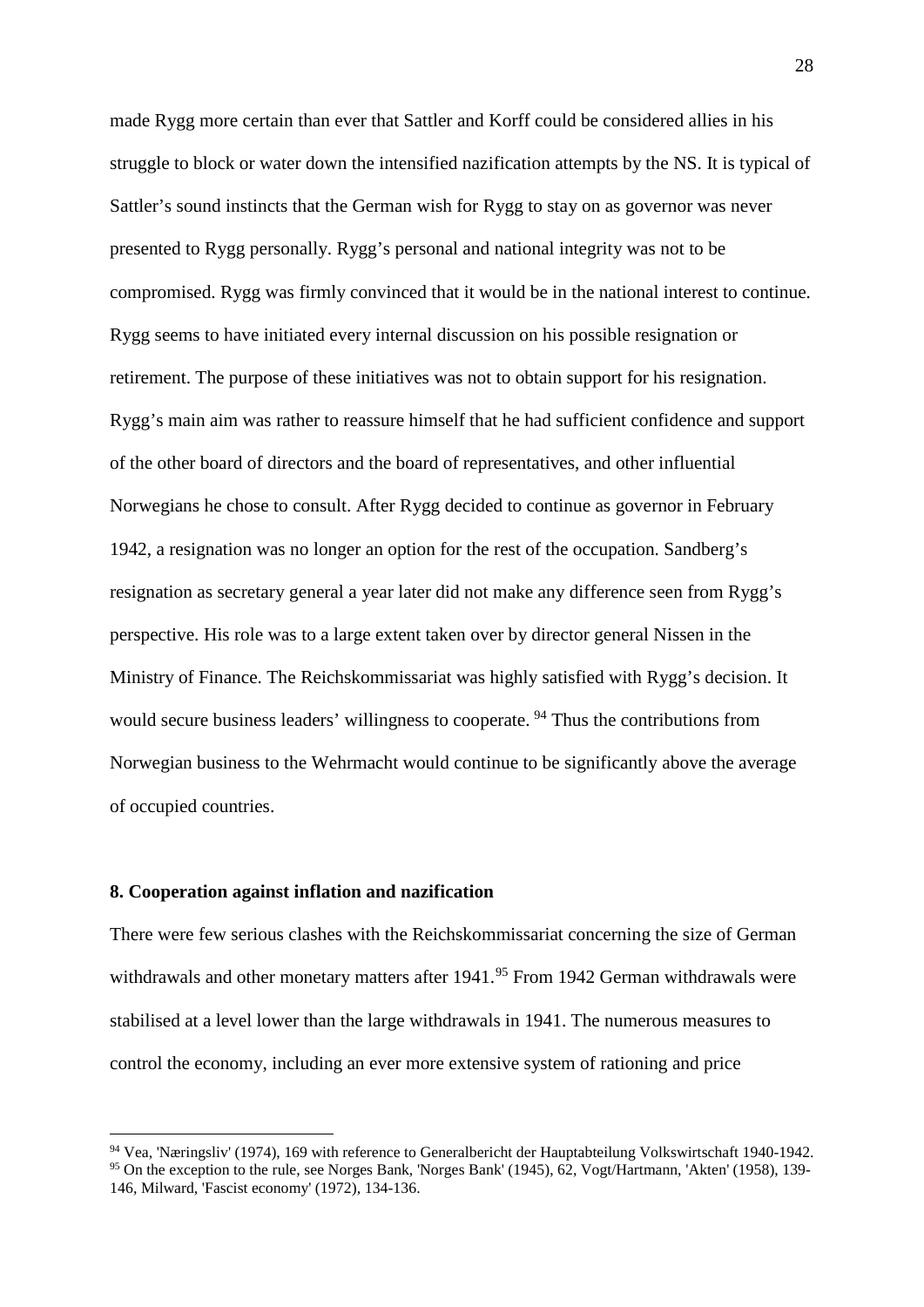regulations and controls, reduced official inflation to fairly low levels compared with the first 12 to 15 months of the occupation, without creating as large black markets as in France, Belgium and the Netherlands. NB's main contribution, in cooperation with the Reichskommissariat, was to maintain public confidence in the value of NOK. The increasing surplus liquidity among firms and households was to a large extent held as bank deposits, which the banks invested in long-term governmental bonds and in short-term Treasury bills. This made it possible for the banks to offer a low but seemingly adequate interest rate on these deposits.

The dismal sale of government bonds in autumn 1940 led to one of the first discussions on how to sanitise surplus liquidity. Sattler argued that banks should not be allowed to sell older government bonds to improve sales of the new bonds to the public. Sandberg, chairman of the association of Norwegian commercial banks until 25 September 1940, convinced Sattler that such regulatory measures would only create financial uncertainty and nervousness that would defeat its own end.[96](#page-28-0) NB supported Sandberg. Of a total NOK 2130 million in government bonds issued and sold during the occupation, only NOK 275 million were issued prior to 1942, see table 1. Most government bonds had a 3.5 percent coupon rate and a long term maturity (10-40 years). With a few temporary exceptions, there were few problems linked to selling the bonds as their specific conditions was decided through negotiations between representatives of the primary buyers, banks and insurance companies, and NB and the Ministry of Finance. There were few important restrictions on bond prices in the secondary market and the prices quoted on the stock exchange were considered representative of the real market level. From early 1941 government bonds yielded more than private bonds. The prices of government bonds issued prior to war were priced somewhat higher than government bonds issued during the occupation. The political risk reflected in government bond prices

<span id="page-28-0"></span><sup>96</sup> Sandberg, 'Min konstitusjon' (1943/45), 106.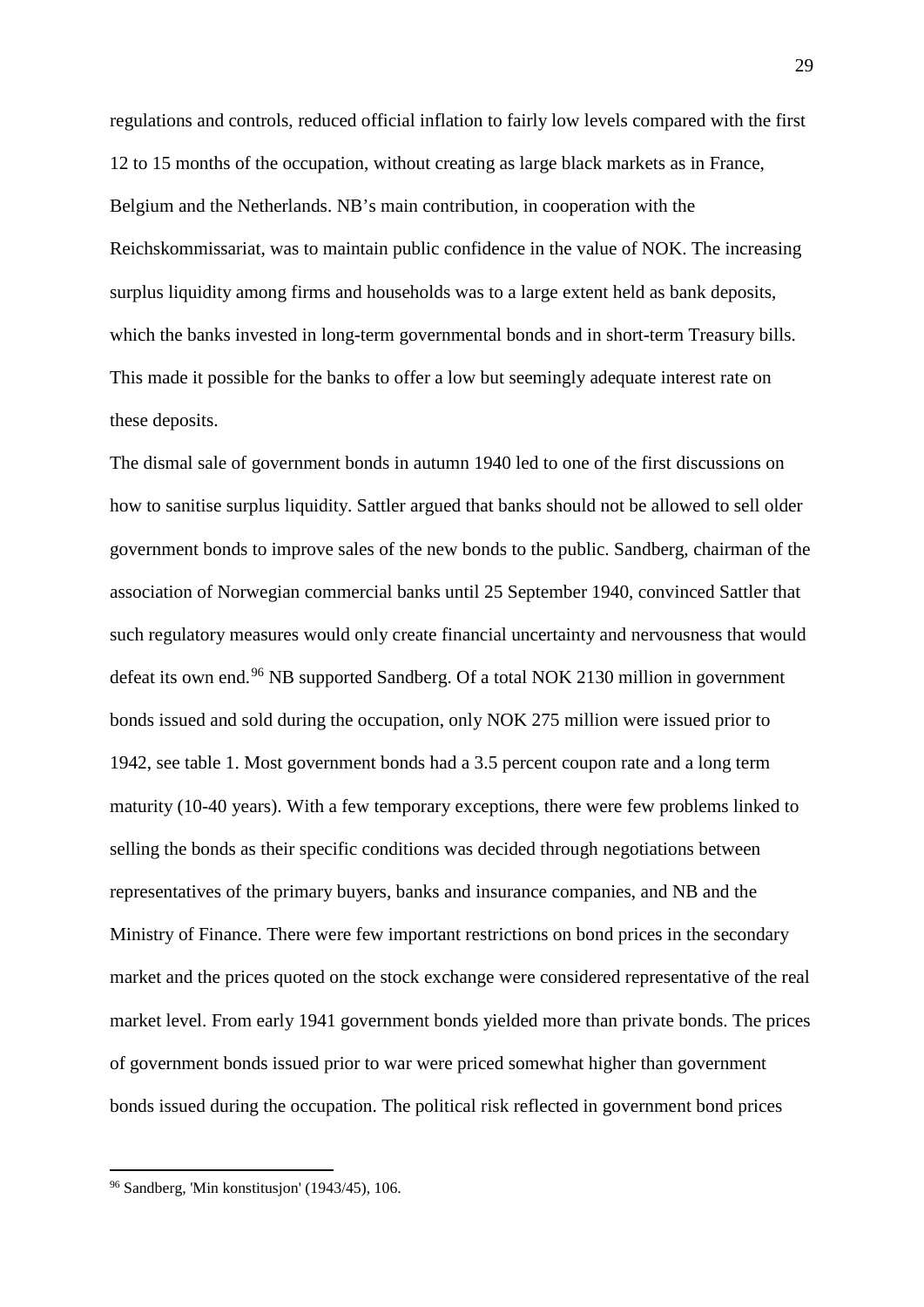during the occupation compared with pre-war bonds could not be considered significant, however.<sup>[97](#page-29-0)</sup> In contrast to France, Belgium and the Netherlands neither legal nor financial pressures, much less threats, were used to force the financial institutions to buy or hold government bonds or prevent investors from buying stocks.<sup>[98](#page-29-1)</sup>

Despite Rygg's growing worries about inflationary pressures, NB implemented no effective monetary countermeasures during the first year of the occupation. In December 1940 Sattler asked what countermeasures NB would take.<sup>[99](#page-29-2)</sup> The first more wide-ranging discussions on how to sanitise surplus liquidity took place in late April 1941 between Sattler, Sandberg and NB. The instrument traditionally used to tighten monetary conditions, i.e. increasing the discount rate, would be fruitless.<sup>[100](#page-29-3)</sup> Sattler suggested that the Government should raise short-term loans of a German kind in private banks.<sup>[101](#page-29-4)</sup> This monetary instrument was probably unknown to the Norwegians, and the discussion therefore moved on to Treasury bills. They had been introduced by NB in 1935, but without a success.<sup>[102](#page-29-5)</sup> Treasury bills could partly solve the problem of inadequate bank earnings. Three of the largest commercial banks in Oslo had just decided to stop paying interest on sight deposits due to insufficient earnings. The Ministry of Finance had accepted this although it was in breach of state regulations and despite Sattler's misgivings.<sup>[103](#page-29-6)</sup> He was worried that without receiving interest, businesses would not deposit their surplus liquidity in the banks – thus undermining a main aim of monetary policy.[104](#page-29-7) Sattler's initiative seems to have been the prime mover behind the quick and fairly

<span id="page-29-0"></span><sup>97</sup> SSB, 'Statistisk-økonomisk' (1945), 14-25, Norges Bank, 'Norges Bank' (1945), 63-66, Klovland, 'Bond markets' (2004), 120-124.

<span id="page-29-1"></span><sup>98</sup> Barendregt, 'Dutch monetary purge' (1993), 21-22, Oosterlinck, 'Stock exchanges' (2010).

<span id="page-29-2"></span><sup>99</sup> RA, S 3950, A 1, 109-110.

<span id="page-29-3"></span><sup>100</sup> Norges Bank, 'Norges Bank' (1945), 66-67.

<span id="page-29-4"></span><sup>101</sup> RA, S 3940, A 1, 162 "skattkammeranvisninger" probably a translation from German Schatzkammeranweisung or treasury allocation.

<span id="page-29-5"></span><sup>102</sup> Rygg, 'Norges Bank' (1950), 569-575.

<span id="page-29-6"></span><sup>103</sup> RA, S 3940, A 1, 162.

<span id="page-29-7"></span> $104$  Sandberg, 'Min konstitusjon' (1943/45), 109 ff.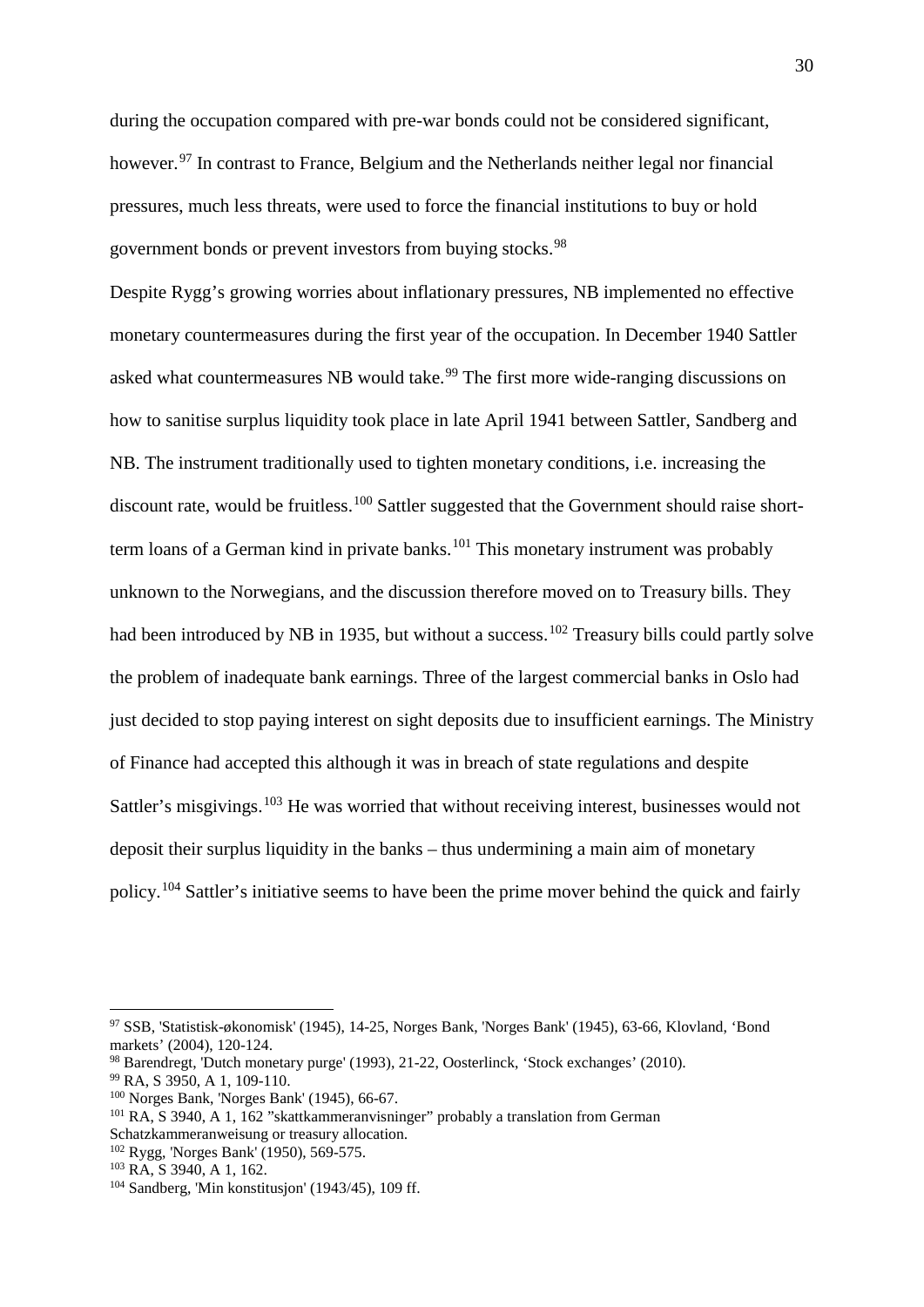successful introduction of Treasury bills in early May 1941 prior to the above-mentioned crisis.[105](#page-30-0)

The terms and conditions of the Treasury bills, which could only be bought by commercial and savings banks, were normally the result of negotiations between NB and representatives of the two bank associations. In an early phase, Sattler argued for adjustments so that the Treasury bills could also be sold directly to individuals and companies. NB and the banks would not accept such competition. Sattler also argued that if the banks did not buy Treasury bills in sufficient amounts, NB should allot a specific amount of bills based on their total assets. NB advised against any exercise of coercion in this respect and Sattler agreed.<sup>[106](#page-30-1)</sup> Treasury bills became the dominant monetary instrument to control excess liquidity. At the end of 1941 bills amounting to NOK 604 million had been sold. The net amount increased steadily to NOK 2 977 million in May 1945. Treasury bills became the most important interest-yielding investment for most banks during the last four years of the occupation.<sup>[107](#page-30-2)</sup> NB was fairly critical of the use of Treasury bills in its policy document of November 1941 on regulating the money market and neutralising surplus liquidity.<sup>[108](#page-30-3)</sup> Thus Sattler seems to have influenced NB's selection and prioritisation of this monetary instrument more than NB would admit after liberation. In October 1945, NB's board of directors argued that the monetary measures to sanitise surplus liquidity had been an important contribution to preventing rampant inflation and economic "chaos".[109](#page-30-4) Sattler, NB and the Ministry of Finance cooperated effectively on these issues with fairly satisfactory results.

From Rygg's point of view, the main threat to the stability and credibility of the monetary system from 1942 to liberation had to a very large extent shifted from the high but stable

<span id="page-30-0"></span><sup>105</sup> Norges Bank, 'Norges Bank' (1945), 66-69.

<span id="page-30-1"></span><sup>106</sup> Ibid., 66-69, Sandberg, 'Min konstitusjon'(1943/45), 110-114.

<span id="page-30-2"></span><sup>107</sup> Norges Bank, 'Norges Bank' (1945), 66-69, 124, Eitrheim et.al., 'Historical Mometary Statistics' (2007), 13- 14.

<span id="page-30-3"></span><sup>108</sup> Norges Bank, 'Norges Bank' (1945), 111-121.

<span id="page-30-4"></span> $109$  Ibid.  $110$ .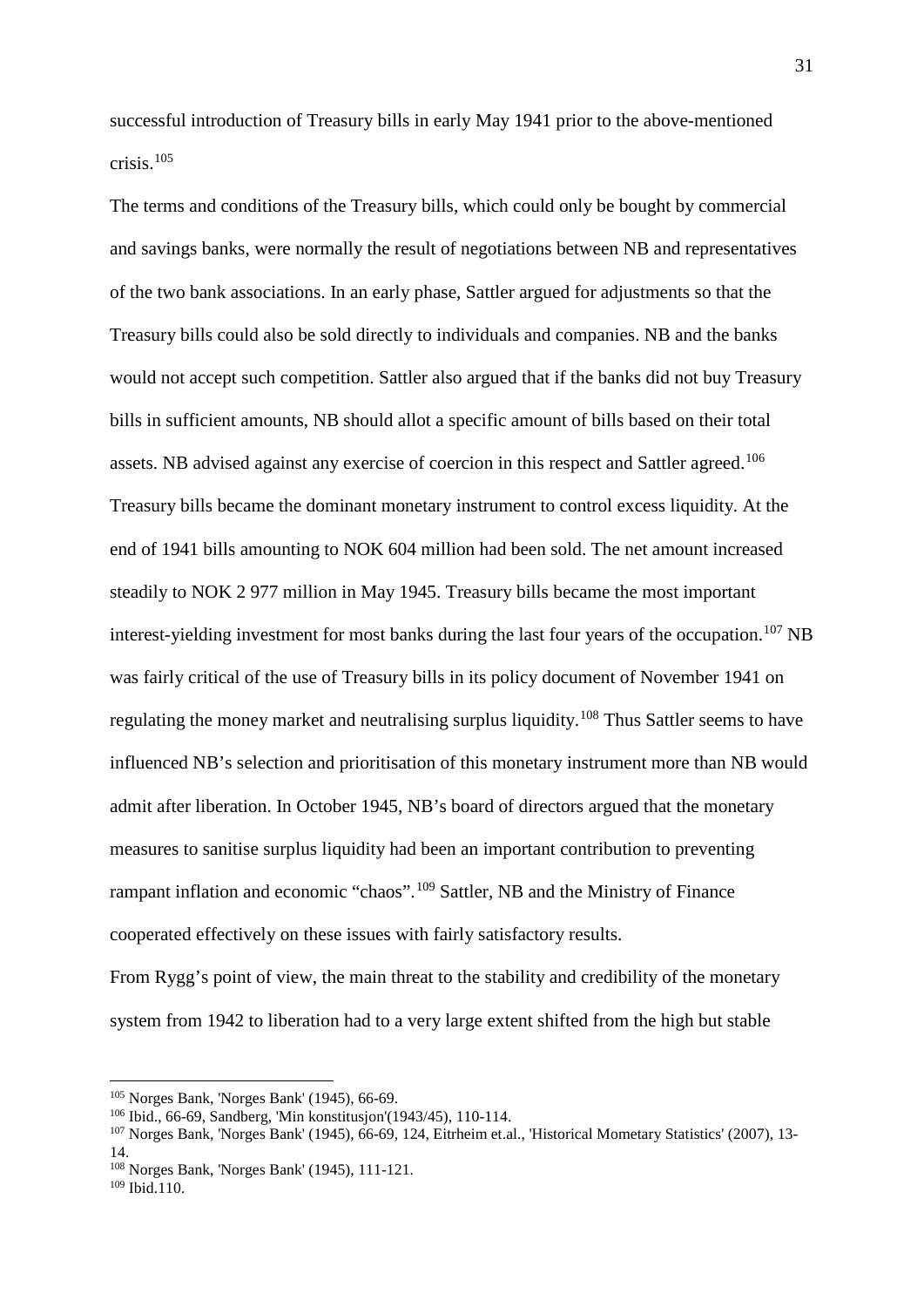German withdrawals to the challenges posed by the Quisling regime's intensified attempts to nazify the banking sector. Rygg had little confidence in the professional capabilities of the men the NS probably would appoint in numerous positions, including in NB, to gain political control of the financial system. NB's post-war report provides a fairly balanced description of the close and fairly successful cooperation between Sattler and Rygg in preventing or postponing the continued attempts by the NS to gain control. The primary sources do not, however, document that NB's board of directors threatened to resign if the NS' attempt to limit NB's powers had succeeded.<sup>[110](#page-31-0)</sup>

#### **9. A consistent strategy of accommodation and cooperation?**

Rygg's and NB's policy of accommodation and cooperation from April 1940 to May 1945 could be viewed as a series of situational decisions forced upon them by the occupying Germans. Although such a pragmatic day-to-day attitude was clearly prevailed on numerous occasions during the occupation, it is unsatisfactory as an overall explanation. In NB's official report of its activities after liberation, its self-defined tasks went beyond central bank activities. It largely became NB's "fate to defend the country's economic interests. It often seemed as if NB stood alone in this struggle – with the Germans on the one side and the NS on the other". At the same time it was emphasised: "It was a blessing in disguise that Director Sattler was a reasonable man who understood that not everything that was introduced in Germany was appropriate for Norway." Sattler had contributed "...to preventing increasing German spending from having completely disastrous consequences for our monetary system".<sup>[111](#page-31-1)</sup>

NB's self-proclaimed role as *the* defender of national economic interests was a posterity construction. It totally ignores the importance of other Norwegian actors and institutions,

<span id="page-31-0"></span><sup>110</sup> Ibid. esp. 85-86.

<span id="page-31-1"></span> $111$  Ibid.,  $24$  and 104.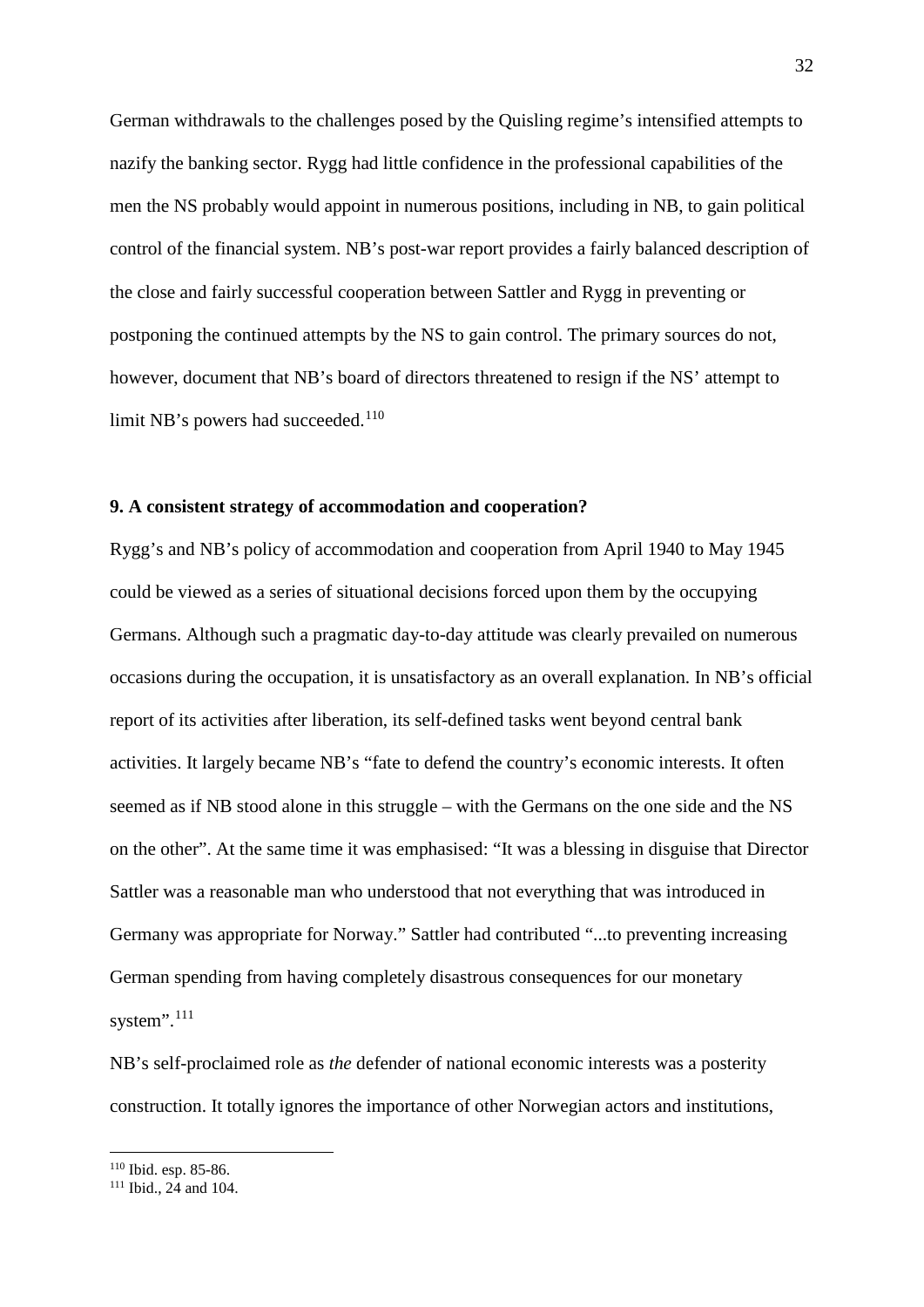including NS members of the Quisling government such as Eivind S. Blehr and Tormod Hustad.<sup>[112](#page-32-0)</sup> On the other hand, the assertion of such a role is central to understanding Rygg's decision to continue as governor for the last three years of the occupation. During the 1920s, Rygg had personified NB's controversial monetary policy of returning to the gold standard and pre-war parity based on what he considered to be in the nation's interest. Rygg had very little confidence in the Quisling regime's will and ability to uphold public confidence in the monetary system, which Rygg considered to be essential to avoid economic chaos. NB's blank cheque to the Wehrmacht on 24 April 1940 had no parallel among the central banks in the countries that resisted German military aggression in World War II. NB's most pivotal decision during the occupation was by no means certain. Due to considerable internal opposition among NB's parliamentary elected representatives, Rygg's support of the proposal from the Administrative Council's minister of finance, Jahn, was decisive for the outcome. The blank cheque and Rygg's non-disclosure of the amount of the German withdrawals from NB gave the Germans all the trump cards in the beginning of the occupation.<sup>[113](#page-32-1)</sup> When Sattler turned up a few days later, Rygg did not waver in establishing a confidential relationship. This cemented NB's accommodating and cooperative policy towards the occupant. That this developed into a path-dependent strategy for the rest of the occupation was very much due to the personal, professional and diplomatic qualities of Sattler based on his respect for Rygg and NB's leadership. The respect was mutual. Sattler never intervened in a way that could be interpreted as an infringement on the internal decision-making, management or formal independence of NB. The difference between Sattler and the German supervisors in the central bank of Belgium, France and the Netherland could hardly have been greater. NB's accommodating behaviour in relation to German financial demands until 25 September 1940 was in accordance with the Administrative Council's emphasis on economic

<span id="page-32-0"></span><sup>112</sup> E.g. Sørensen, 'Hitler' (1989).

<span id="page-32-1"></span><sup>113</sup> Espeli, 'Det gavner ingenting' (2011).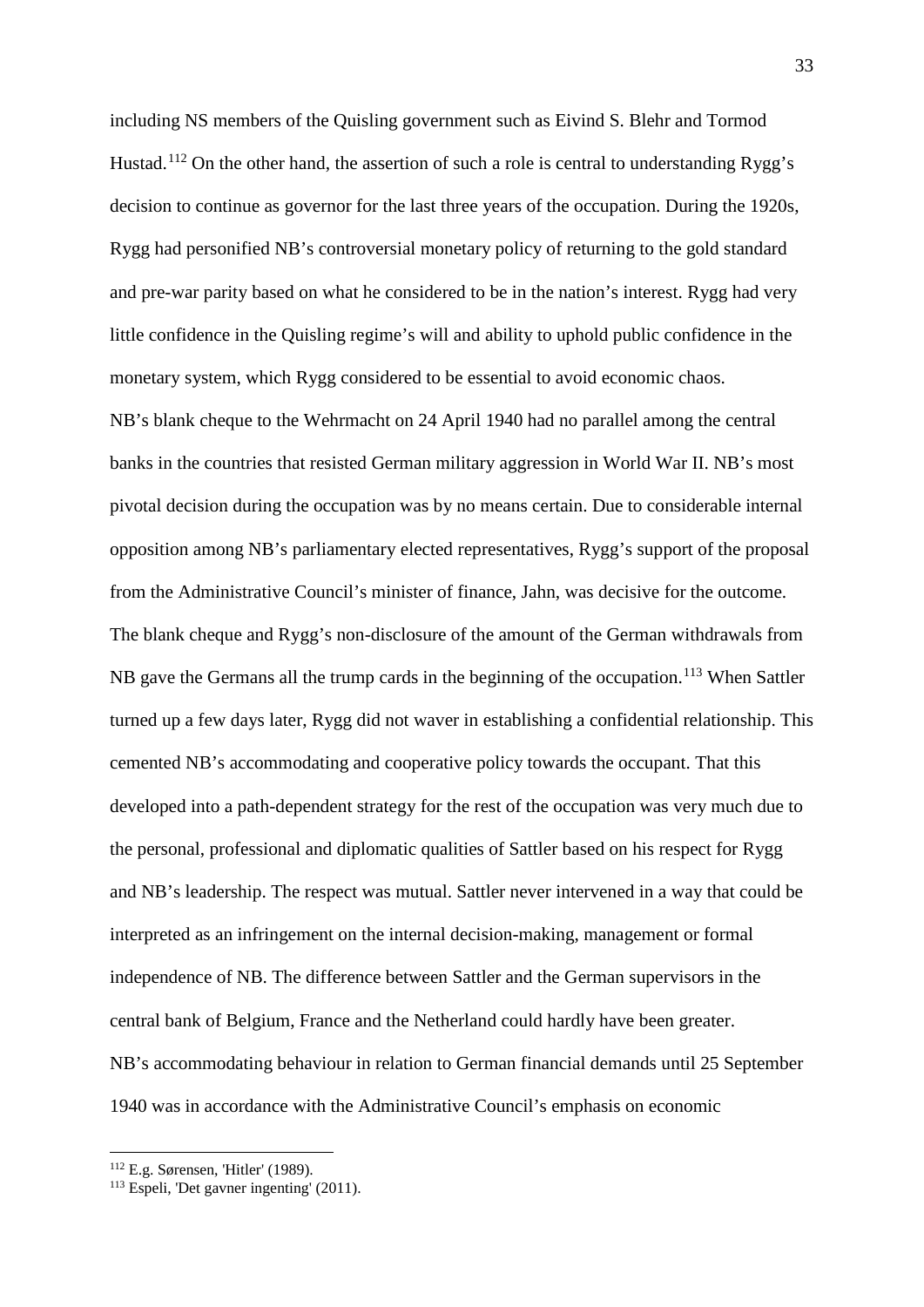reconstruction in cooperation with Germany following the economic chaos of the invasion. When Terboven removed the Administrative Council, Rygg did not reconsider NB's accommodating policy in the face of increasing German financial demands. Neither did Jahn as an extraordinary member of NB's board of directors.

Although Rygg and NB accommodated the German financial demands, one might have expected more explicit opposition than verbal protests and regrets. Why did they refrain from delivering formal protests in writing or demanding written orders from Reichskommissar Terboven to accept the large withdrawals in 1940 and 1941? If Germany had lost the war, Rygg and NB might expect criticism on this point – although the investigating committee did not actually do that in 1948. Only once, in late May 1941, did Rygg seem to explicitly suggest that a command from Terboven would be necessary to relent. Sattler convinced Rygg to abandon such a demand because it would undermine and possibly destroy their cooperative relationship.

Neither Rygg nor NB's board of directors were prepared to confront Sattler and the Reichskommissariat with the choice between making significant smaller withdrawals and facing the resignation of Rygg and the board of directors. This reflected Rygg's conviction that neither NB nor the national monetary system could possibly gain from a confrontation based on brinkmanship. Until the beginning of 1942 when a resignation was discussed, it looked as though Germany would win the war. For Rygg, a man of moral principles and a deep sense of personal responsibility, it was close to impossible to place himself in a situation where he as captain would be the first to leave what could be considered a sinking ship that might be salvaged with skilful leadership. Although Rygg had not imagined the severe monetary consequences of the blank cheque to the Wehrmacht on 24 April 1940, he was aware of his own responsibility for that decision.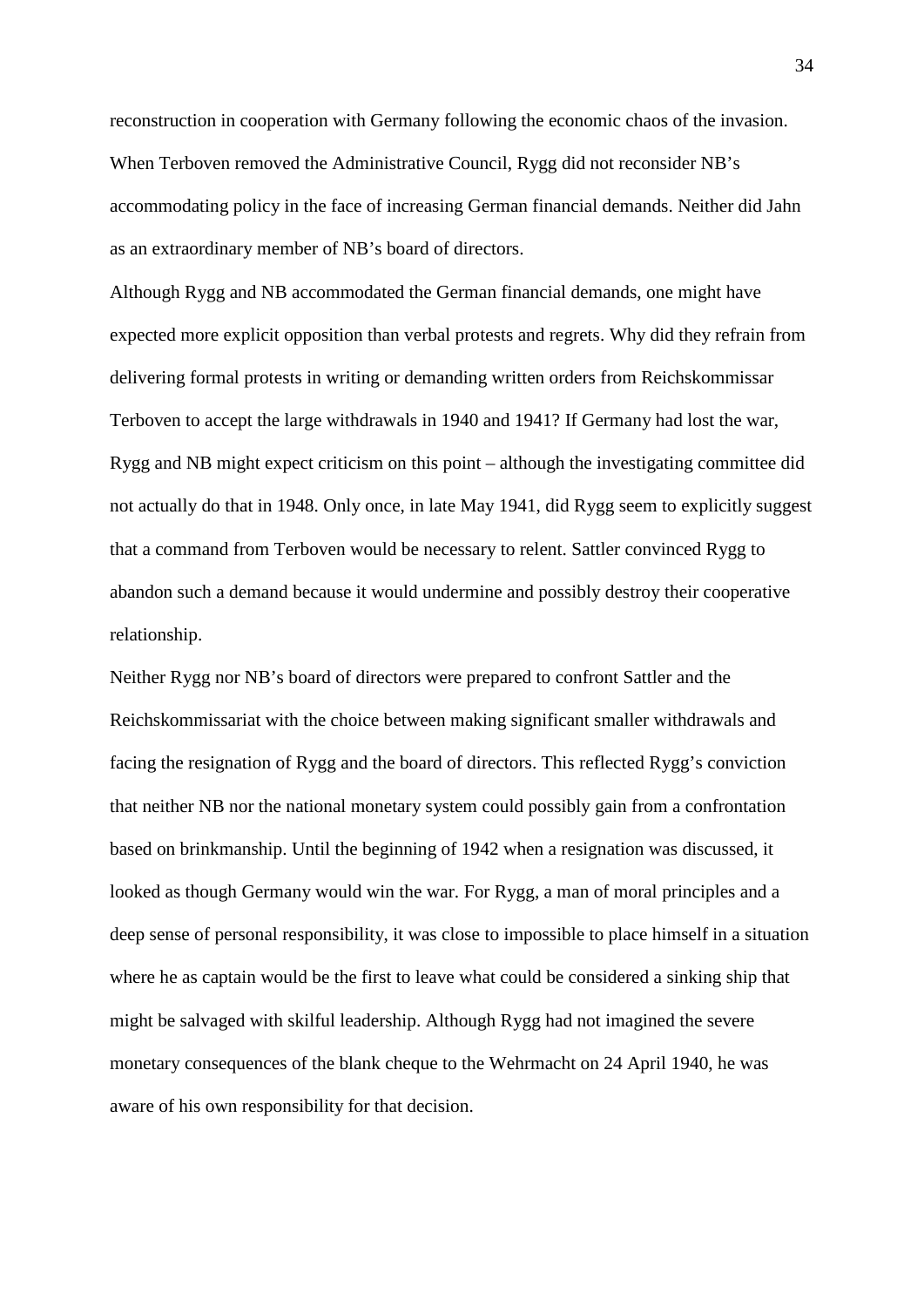After the establishment of the Quisling government in February 1942, Rygg considered the NS' continued attempts to nazify the Norwegian banking sector as the most imminent threat to public confidence in the monetary system. At the same time the disastrous consequences of hyperinflation in Greece gradually became known to  $Rygg$ <sup>[114](#page-34-0)</sup> Greece was the worst-case scenario of how a country and its economy could fare if incompetent and irresponsible agents gained control of the central bank and its printing press. Rygg and Sattler had similar views on the NS in this matter and they joined forces in fighting the common enemy.

NB continued to administer the large German withdrawals, succeeding to maintain confidence in Norway's currency and its monetary system and avoid NS' potentially far-reaching nazification of the banking sector. In the national treason settlement, membership of the NS and more serious forms of political collaboration were treated as serious criminal offences and punished harshly. Economic collaboration was also defined as a criminal offence, but usually treated with leniency. Administrative and economic accommodation and cooperation with the Germans of the NB kind was seldom criticised in the national treason settlement not least because these measures had been instigated by the Administrative Council. That was also applied tothe investigation of NB. The responsibility for the blank cheque offered to the Wehrmacht on 24 April 1940 was glossed over. Although the decision of Rygg and the board of directors not to resign was not deemed heroic, it "had to be accepted", the majority of the investigating committee concluded. The committee's overall conclusion was more positive. Those responsible at NB had done their best to defend national interests and maintain the credibility of the monetary system, for which it deserved "recognition".<sup>[115](#page-34-1)</sup>

<span id="page-34-1"></span><span id="page-34-0"></span><sup>114</sup> It is unclear when the conditions in Greece, Mazower, 'hitler's Greece' (1993), 53 ff. became known to NB's leadership, but probably from early in 1942, see also Sandberg, 'Min konstitusjon' (1943/45), 192. <sup>115</sup> Finans- og tolldepartementet, 'Innstilling' (1948), 12 and 19.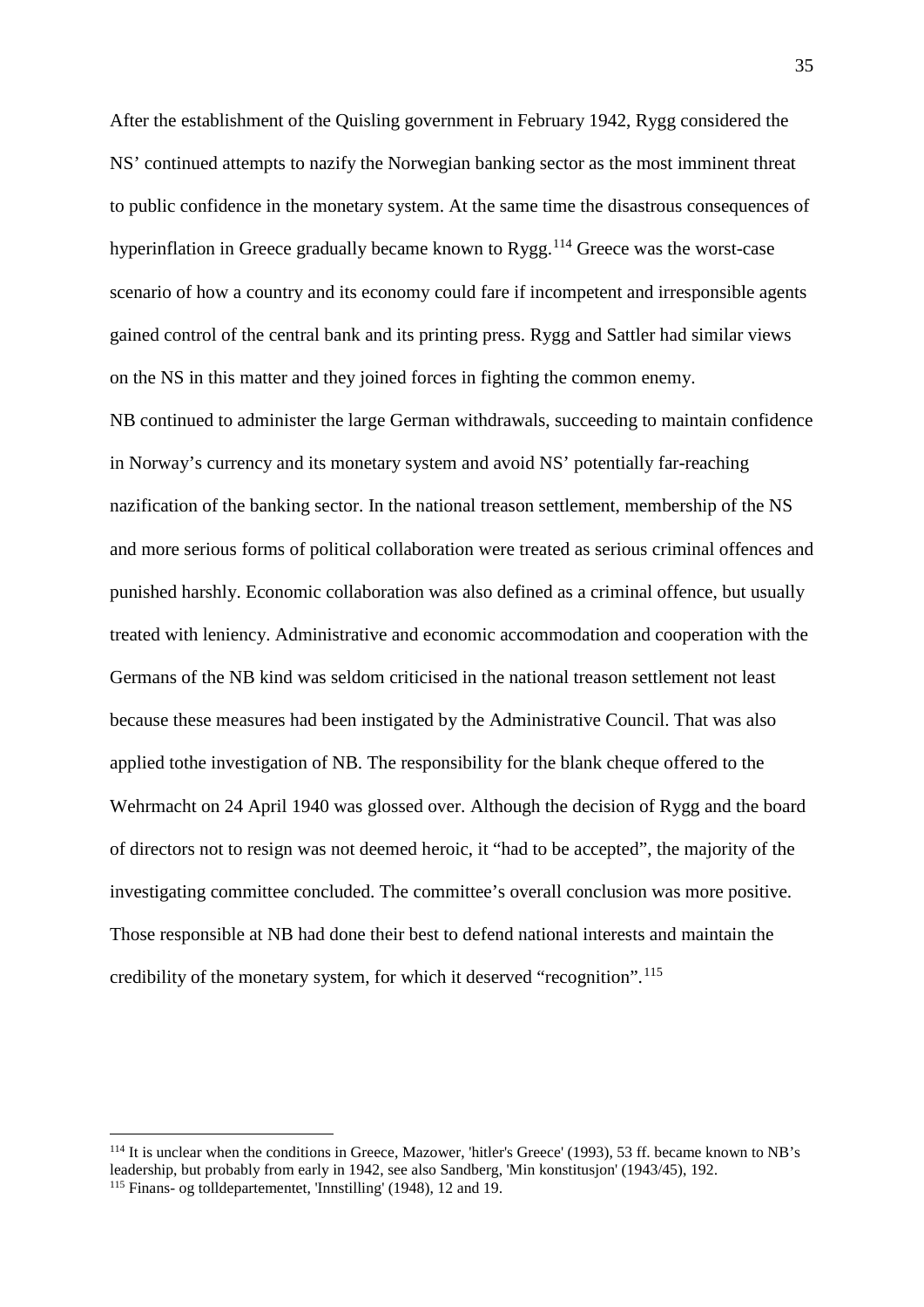After liberation Norway was left with a sizeable liquidity surplus. Rygg and NB had made plans for a swift and comprehensive monetary reform. For various reasons the plans were never implemented, but that is a different story.<sup>[116](#page-35-0)</sup>

Accommodating policies also characterised central banks in the other occupied western European countries, but to a lesser degree in Belgium, the Netherlands and even in Denmark than in Norway. The shrewd set-up of the monetary occupation regime based on indirect rule in Norway served German interests better than the more frequent use of direct rule and open interference in comparable domestic institutions in Belgium and the Netherlands. As a result, the substantial Norwegian contribution to German war economy measured per capita, which was significantly larger than in occupied countries with a larger GDP per capita, was not accompanied by a loss of confidence in the Norwegian monetary system.

# **Acknowledgements**

Financial support by Norges Bank, through its bicentenary research project, is gratefully acknowledged. The author has benefited from valuable advice from two anonymous referees and the editors of the journal.

#### **References:**

- Alkil, Niels (ed.) (1945), *Besættelsestidens fakta. Dokumentarisk Haandbog med Henblik på Lovene af 1945 om Landsskadelig virksomhed m.v. Bind I-II*. København: Sagførerraadet.
- Aly, Götz (2007), *Hitler's beneficiaries. How the Nazis bought the German people*, London: Verso.
- Barendregt, Jaap (1993), *The Dutch monetary purge. The monetary consequences of German occupation and their redress after Liberation*, Amsterdam: Thesis Publishers.
- Bohn, Robert (2000), *Reichskommisariat Norwegen "Nationalsozialistische Neuordnung" und Kriegswirtschaft*, München: R. Oldenburg.

<span id="page-35-0"></span><sup>116</sup> Lie, 'Pengesanering' (1994).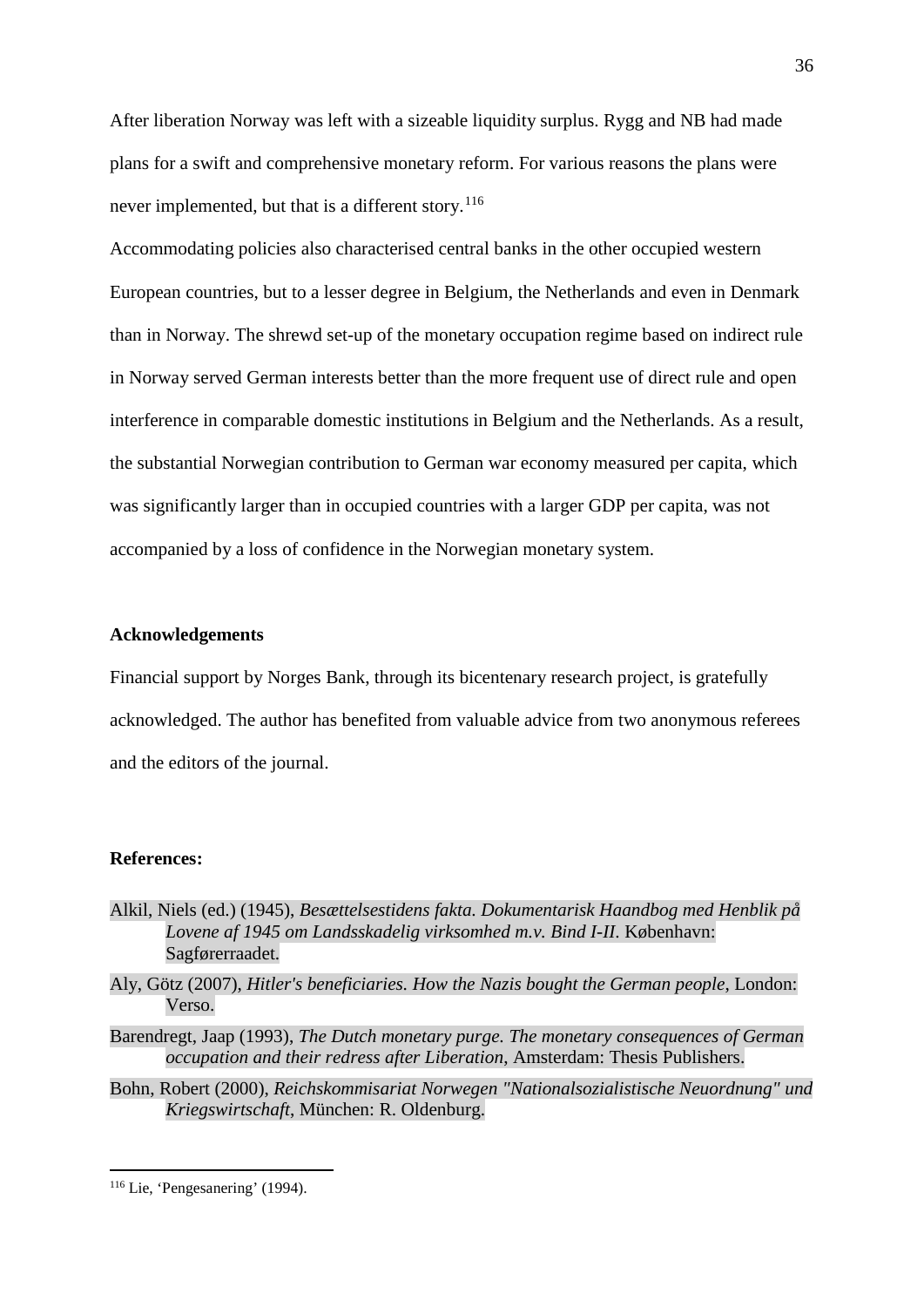- Boldorf, Marcel/Scherner, Jonas (2012), 'France's Occupation Costs and the War in the East: The Contribution to the German War Economy, 1940-4' in: *Journal of Contemporary History* 47, no. 2, 291-316.
- Bramsnæs, C.V. (1946), 'Nationalbanken under besættelsen', in: De fem lange aar. Skildring av Danmark under besættelsen, ed. by København: Gyldendal, 1021-1040.
- Buchheim, Christoph (1986), 'Die besetzten Länder im Dienste des Deutschen Kriegswirtschaft während des Zweiten Weltkrigs' in: *Viertelsjahreshefte für Zeitgeschichte* 34, no. 1, 117-145.
- Buchheim, Christoph (2010), 'The Mythos vom "Wohlleben". Der Lebensstandard der deutschen Zivilbevölkerung im Zweiten Weltkrieg' in: *Vierteljahrshefte für Zeitgeschichte* 58, no. 3, 299-328.
- Christensen, Ingolf E. (1940), *Riksrådsforhandlingene 1940. Referater fra møter samt en del korrespondanse*, Oslo.
- Crowe, Cristopher/Meade, Ellen, E. (2007). The Evolution of Central Bank Governance around the World. *Journal of Economic Perspectives,* 21, no.4, 69-90.
- Cuikerman, Alex (1992). *Central Bank Strategy, Credibility and Independence*. Massachusettes: M.I.T. Press.
- Eichholtz, Dietrich (1985), *Geschichte der deutschen Kriegswirtschaft 1939-1945 Band II: 1941-1943*, Berlin: Akademie-verlag.
- Eitrheim, Øyvind, et al. (eds.) (2007), *Historical Monetary Statistics for Norway - Part II*. Oslo: Norges Bank.
- Emmendörfer, A. (1957), *Geld- und Kreditaufsicht in den von Deutschland während des zweiten Weltkrieges besetzten Gebieten; eine völkerrechtliche Untersuchung über die geld- und kreditwirtschaftlichen Massnahmen deutscher Besatzungsbehörden* Düsseldorf : Studien des Instituts für Besatzungsfragen No. 12.
- Espeli, Harald (2011), '"Det gavner ingenting å gjøre store vanskeligheter i små saker. Dette er ikke store saker". Norges Bank, Administrasjonsrådet og etableringen av okkupasjonskontoen i 1940' in *Historisk tidsskrift* 90, no.4, 559-584.
- Finans- og tolldepartementet (1948), *Innstilling fra komitéen til granskning av Norges Banks virksomhet under okkupasjonen*, Oslo: Finans- og tolldepartementet.
- Hirschfeld, Gerhard (1988), *Nazi Rule and Dutch Collaboration*, Oxford: Berg.
- Kjeldstadli, Sverre (1959), *Hjemmestyrkene. Hovedtrekkene av den militære motstanden under okkupasjonen*, Oslo: Aschehoug.
- Klemann, Hein A.M./Kudryashov, Sergei (2012), *Occupied economies An Economic History of Nazi-Occupied Europe, 1939-1945*, London: Berg.
- Klovland, Jan T. (2004), 'Bond markets and Bond yields in Norway 1820-2003', in: Historical Monetary Statistics for Norway 1819-2003. Norges Banks skriftserie No.35, ed. by Øyvind Eitrheim/ Jan T. Klovland, et al., Oslo: Norges Bank.
- Korff, Hans Claussen. (1949?). *Norwegens Wirtschaft im Malstrom der Okkupation Teil I*.Unpublished manuscript, probably from 1949. NA, Private archive no.951.
- Kroener, Bernhard R., et al. (eds.) (2003), *Germany and the Second World War. Volume V/II: Organization and Mobilization in the German Sphere of Power: Wartime*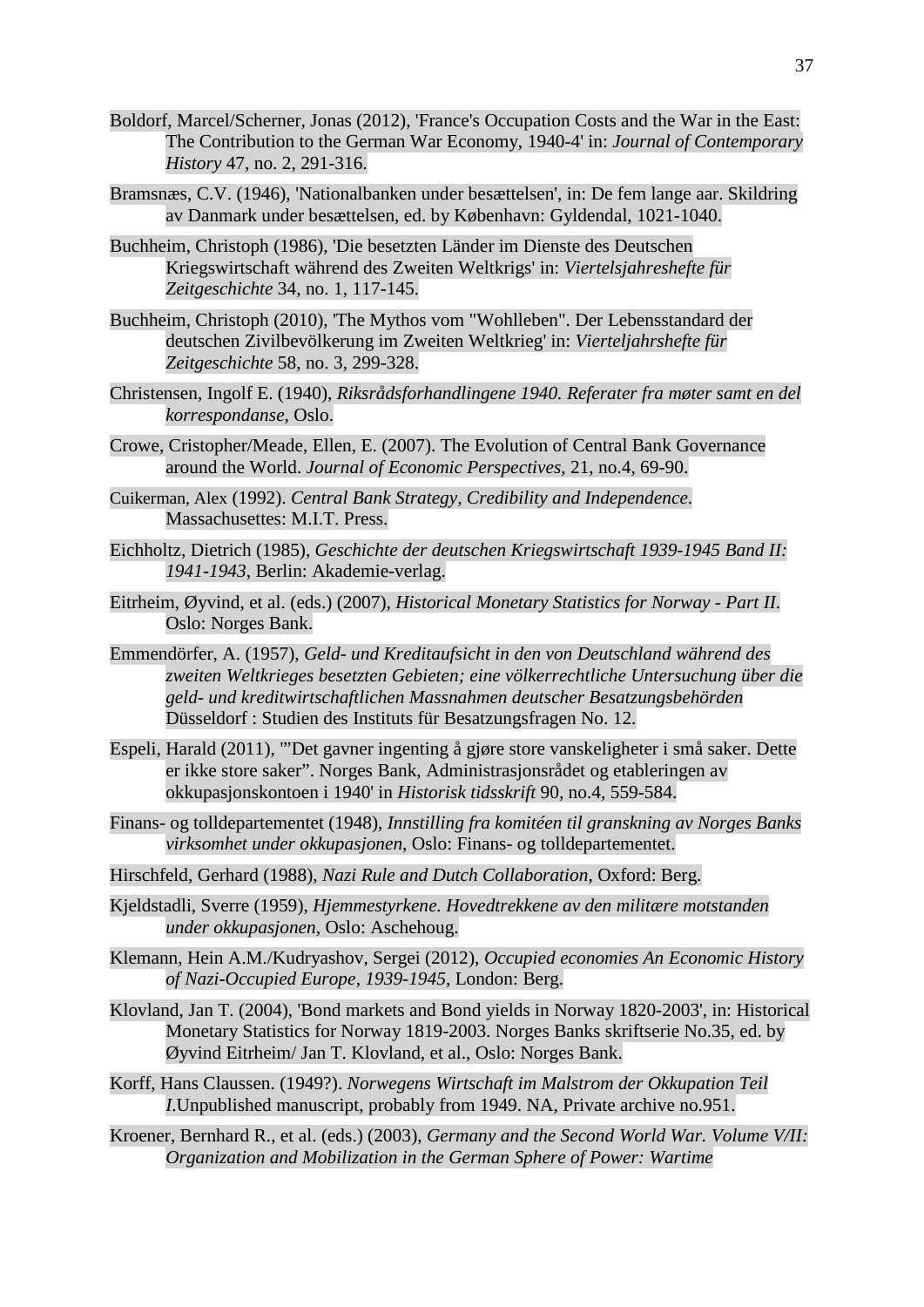*Administration, Economy, and Manpower Resources 1942-1944/5*. Oxford: Clarendon Press.

- Liberman, Peter (1995), *Does conquest pay? The exploitation of occupied industrial societies*, Princeton, N.J.: Princeton University Press.
- Lie, Einar (1994) ' Pengesanering og reguleringsøkonomi' in *Historisk tidsskrift 73*, no.1,54- 71.
- Mazower, Mark (1993), *Inside Hitler's Greece: The Experience of Occupation, 1941-44*, New Haven: Yale University Press.
- Milward, Alan S. (1972), *The Fascist Economy in Norway*, Oxford: Clarendon Press.
- Milward, Alan S. (1977), *War, economy and society: 1939-1945*, London: Allen Lane.
- Norges Bank (1945), *Norges Bank under okkupasjonen*, Oslo: Norges Bank.
- Occhino, Fillipo, et al. (2008), 'How Much Can a Victor Force the Vanquished to Pay? France under the Nazi Boot' in: *Journal of Economic History* 68, no. 1, 1-45.
- Oosterlinck, Kim (2010), 'French Stock exchanges and egulation during World War II', in *Financial History Review*, 17, 211-237.
- Olsen, Erling /Hoffmeyer, Erik (1968), *Dansk pengehistorie Bind 2: 1914-1960*, København: Danmarks Nationalbank.
- Patat, Jean-Pierre/Lutfalla, Michel (1990), *A Monetary History of France in the Twentieth Century*, New York: St. Martin's Press.
- Paulsen, Helge (1969), 'Reichskommissariat og "motytelsene" under riksrådsforhandlingene', in: Norge og den 2. verdenskrig 1940 - Fra nøytral til okkupert, ed. by Helge Paulsen, Oslo: Universitetsforlaget.
- Paulsen, Helge (1991), 'Reichskommissar vs. Wehrmachtsbefehlshaber', in: Neutralität und totalitäre Aggression. Nordeuropa und de Grossmächte im Zwiten Weltkrieg, ed. by Robert Bohn/ et.al, Stuttgart: Franz Steiner.
- Rygg, N. (1950), *Norges Bank i mellomkrigstiden*, Oslo: Gyldendal.
- Sandberg, Erling. (1943/45). *Min konstitusjon i Finansdepartementet fra administrasjonsrådets avgang til Quisling-regjeringens tiltredelse samt en redegjørelse for mitt arbeid som finansråd. Utarbeidet sommeren og høsten 1943 på basis av dagbøker og notater.*Unpublished manuscript, NA, Private archive no.423, box 11.
- Scherner, Jonas (2012), 'Der deutsche Importboom während des Zweiten Weltkriegs. Neue Ergebnisse zur Struktur der Ausbeutung des bezetten Europas auf der Grundlage einer Neuschätzung der deutschen Handelsbilanz' in *Historische Zeitschrift* 294, 79-111.
- Scherner, Jonas (2012a), 'Europas Beitrag zu Hitler's Krieg. Die Verlagerung von Industrieaufträgen in the besetzten Gebiete und Ihre Bedeutung für die deutsche Rütung im Zweiten Weltkrieg ', in: Europeische Volkswirtschaften unter deutscher Hegemonie. 1938-1945. , ed. by Christoph Buchheim/ Marcel Boldorf, München: Oldenburg Verlag.
- SSB (1945), *Statistisk-økonomisk utsyn over krigsårene*, Oslo: Statistisk Sentralbyrå.
- SSB (1946), NOS X. 102 Nasjonalinntekten i Norge 1935-1943 Realkapitalen 1939 og kapitalreduksjonen under krigen, Oslo: Statistisk Sentralbyrå.